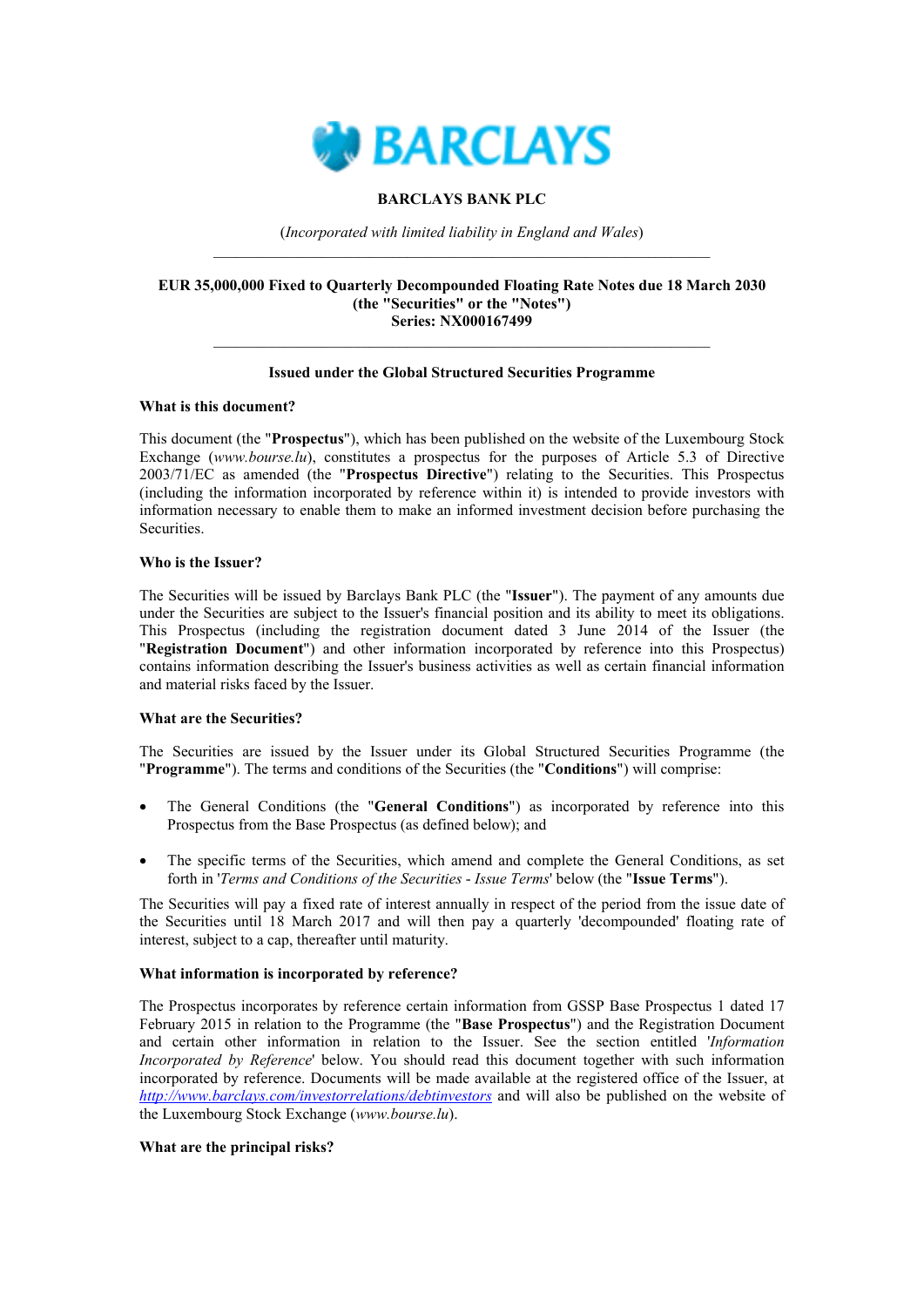Before purchasing the Securities, you should consider in particular the '*Risk Factors'* below, in addition to the other information in this Prospectus.

## **17 March 2015**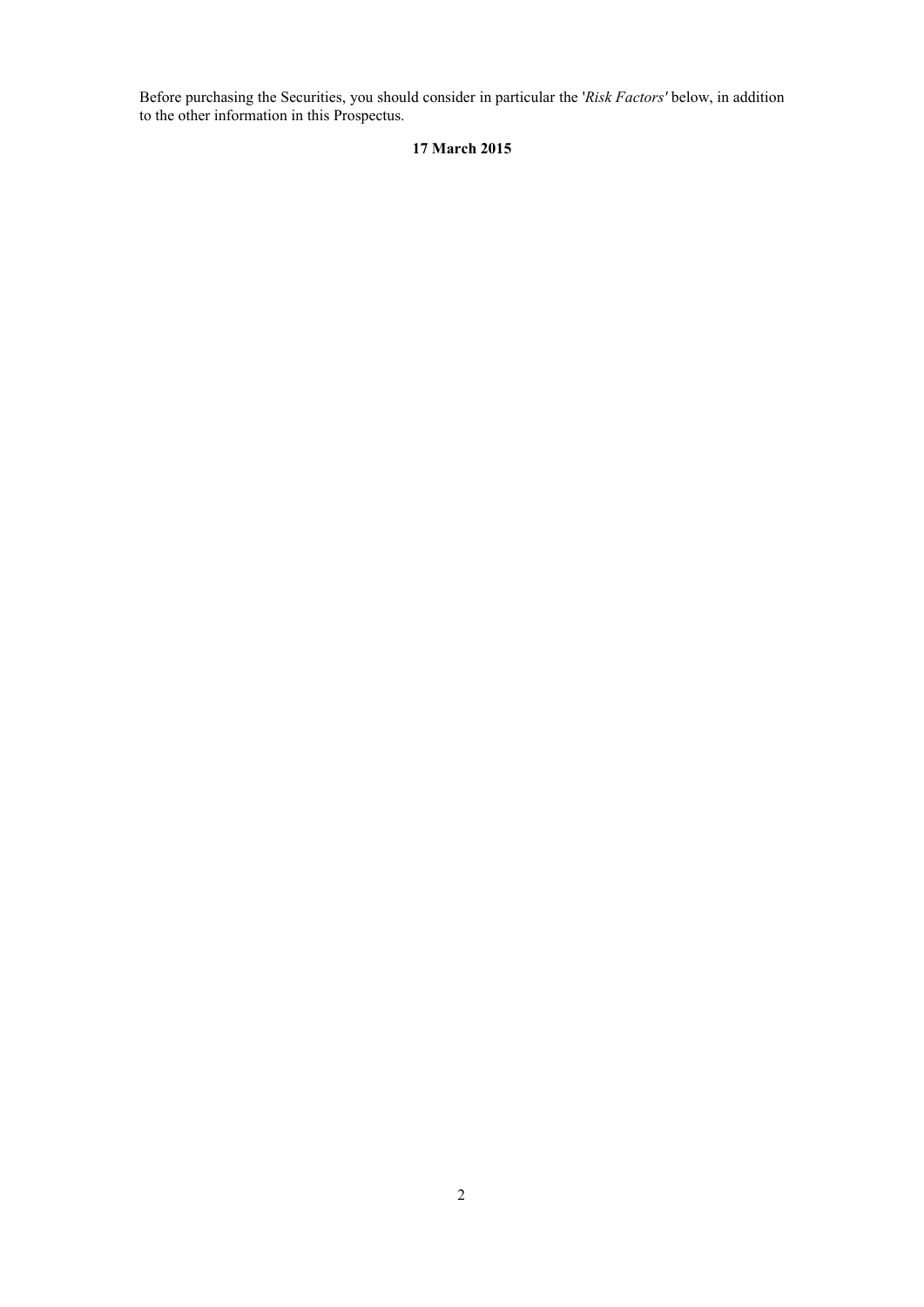#### **IMPORTANT INFORMATION**

## **IF THE ISSUER BECOMES INSOLVENT OR BANKRUPT OR OTHERWISE FAILS TO MAKE ITS PAYMENT OBLIGATIONS ON THE SECURITIES, YOU WILL LOSE SOME AND UP TO ALL OF YOUR ORIGINAL INVESTMENT. INVESTING IN SECURITIES INVOLVES CERTAIN RISKS, AND YOU SHOULD FULLY UNDERSTAND THESE BEFORE YOU INVEST. SEE '***RISK FACTORS***' BELOW.**

#### **Regulatory approval for the purposes of the Prospectus Directive**

This Prospectus has been approved by the *Commission de Surveillance du Secteur Financier* in its capacity as competent authority in the Grand Duchy of Luxembourg (the "**CSSF**") as a prospectus issued in compliance with the Prospectus Directive in the Grand Duchy of Luxembourg for the purpose of giving information with regard to the issue of Securities under the Programme.

Please note that, in accordance with Article 7(7) of the Luxembourg Law on Prospectuses for Securities, by approving the Prospectus the CSSF gives no undertaking as to the economic or financial opportuneness of the transaction or the quality and solvency of the Issuer.

The contents of this Prospectus have not been reviewed or approved by any regulatory authority other than the CSSF.

## **Listing and Admission to Trading**

Application has also been made to the Luxembourg Stock Exchange for the Securities issued to be listed on the Official List of the Luxembourg Stock Exchange and admitted to trading on the regulated market of the Luxembourg Stock Exchange (a regulated market for the purposes of Directive 2004/39/EC on Markets in Financial Instruments). This Prospectus will be published on the website of the Luxembourg Stock Exchange (*www.bourse.lu*).

#### **Independent Evaluation**

Nothing set out or referred to in this Prospectus is intended to provide the basis of any credit or other evaluation (except in respect of any purchase of the Securities) or should be considered as a recommendation by the Issuer or the Manager that any recipient of this Prospectus (or any document referred to herein) should purchase any Securities.

An investor should not purchase the Securities unless they understand the extent of their exposure to potential loss. Investors are urged to read the factors described in the section headed '*Risk Factors*', together with the other information in this Prospectus (including any information incorporated by reference), before investing in the Securities.

Investors should note that (i) the risks described in the section headed '*Risk Factors*' of this Prospectus and (ii) the risks described in the section headed '*Risk Factors*' of the Registration Document (which is incorporated by reference into this Prospectus) are not the only risks that the Issuer faces or that may arise because of the nature of the Securities. The Issuer has described only those risks relating to its operations and to the Securities that it considers to be material. There may be additional risks that the Issuer currently considers not to be material or of which it is not currently aware.

Given the nature, complexity and risks inherent in the Securities (and investments relating to any Underlying Asset), the Securities may not be suitable for an investor's investment objectives in the light of his or her financial circumstances. Investors should consider seeking independent advice to assist them in determining whether the Securities are a suitable investment for them or to assist them in evaluating the information contained or incorporated by reference into this Prospectus.

You have sole responsibility for the management of your tax and legal affairs including making any applicable filings and payments and complying with any applicable laws and regulations. Neither the Issuer, nor any of its affiliates will provide you with tax or legal advice and you should obtain your own independent tax and legal advice tailored to your individual circumstances. The tax treatment of structured products, such as the Securities, can be complex; the tax treatment applied to an individual depends on their circumstances. The level and basis of taxation may alter during the term of any product.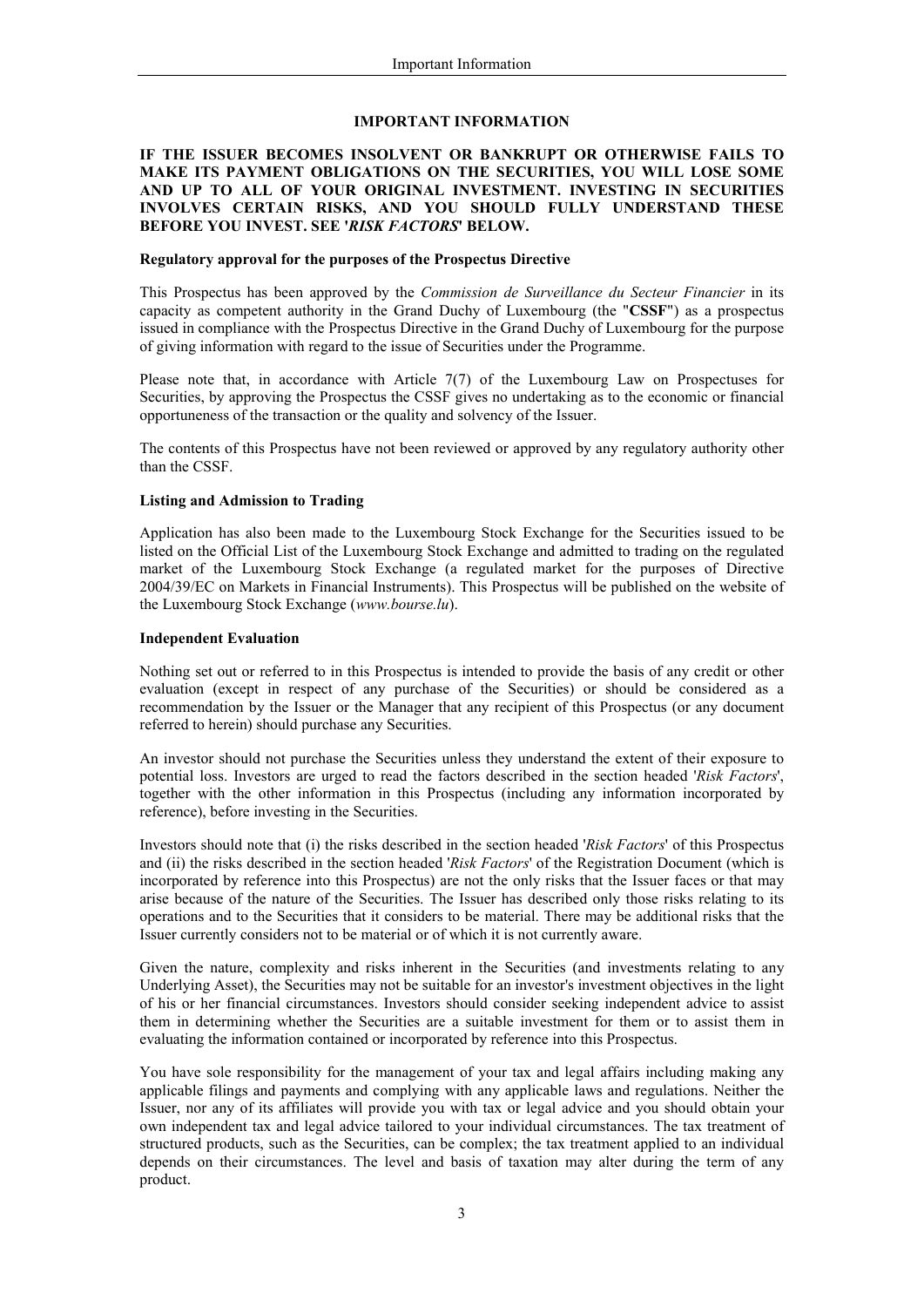Amounts due to be paid to you are described on a gross basis, i.e. without calculating any tax liability. The Issuer shall make no deduction for any tax, duty, or other charge unless required by law.

#### **Distribution**

The distribution or delivery of this Prospectus and any offer or sale of the Securities in certain jurisdictions may be restricted by law. This document does not constitute, and may not be used for the purposes of, an offer or solicitation by anyone in any jurisdiction in which such offer or solicitation is not authorised or to any person to whom it is unlawful to make such offering or solicitation. Other than as expressly described in this Prospectus, no action is being taken to permit an offering of Securities or the delivery of this Prospectus in any jurisdiction. Persons into whose possession this Prospectus comes are required by the Issuer to inform themselves about and to observe any such restrictions.

Details of selling restrictions for various jurisdictions are incorporated by reference into this Prospectus as set out in the section headed '*Purchase and Sale*' of the Base Prospectus.

## **United States Selling Restrictions**

The Securities have not been and will not be registered under the US Securities Act of 1933, as amended (the "**Securities Act**"), or with any securities regulatory authority of any state or other jurisdiction of the United States. The Securities are being offered and sold outside the United States to non-US persons in reliance on Regulation S ("**Regulation S**") under the Securities Act.

Subject to certain exceptions, Securities may not be offered or sold within the United States or to US persons (as defined in Regulation S under the Securities Act).

For a description of these and certain further restrictions on offers, sales and transfers of Securities and delivery of this Prospectus, see '*Purchase and Sale*' and '*Clearance and Settlement*' as set out in the Base Prospectus which is incorporated by reference into this Prospectus.

#### **US foreign account tax compliance withholding**

**THE FOREIGN ACCOUNT TAX COMPLIANCE ACT ("FATCA") IS PARTICULARLY COMPLEX AND ITS CURRENT AND FUTURE APPLICATION TO THE ISSUER, SECURITIES AND THE INVESTORS IS SUBJECT TO SIGNIFICANT UNCERTAINTY. YOU SHOULD CONSULT YOUR OWN TAX ADVISERS TO OBTAIN A MORE DETAILED EXPLANATION OF FATCA AND TO LEARN HOW THIS LEGISLATION MIGHT AFFECT YOU IN YOUR PARTICULAR CIRCUMSTANCE, INCLUDING HOW THE FATCA RULES MAY APPLY TO PAYMENTS RECEIVED UNDER THE SECURITIES BOTH CURRENTLY AND IN THE FUTURE.**

#### **Representations**

In connection with the issue and sale of the Securities, no person has been authorised to give any information or to make any representation not contained in or consistent with the Prospectus and, if given or made, such information or representation must not be relied upon as having been authorised by the Issuer. The Issuer does not accept responsibility for any information not contained in the Prospectus. This document does not constitute, and may not be used for the purposes of, an offer or solicitation by anyone in any jurisdiction in which such offer or solicitation is not authorised or to any person to whom it is unlawful to make such offering or solicitation and no action is being taken to permit an offering of the Securities or the distribution of this Prospectus in any jurisdiction where action is required.

#### **Change of Circumstances**

Neither the delivery of this Prospectus, nor any sale of Securities pursuant thereto shall create any impression that information therein relating to the Issuer is correct at any time subsequent to the date thereof or that any other information supplied in connection with the Programme is correct as of any time subsequent to the date indicated in the document containing the same. Notwithstanding the foregoing, the Issuer shall produce a supplement to the Prospectus if a significant new factor, material mistake or inaccuracy relating to the information included in the Prospectus which is capable of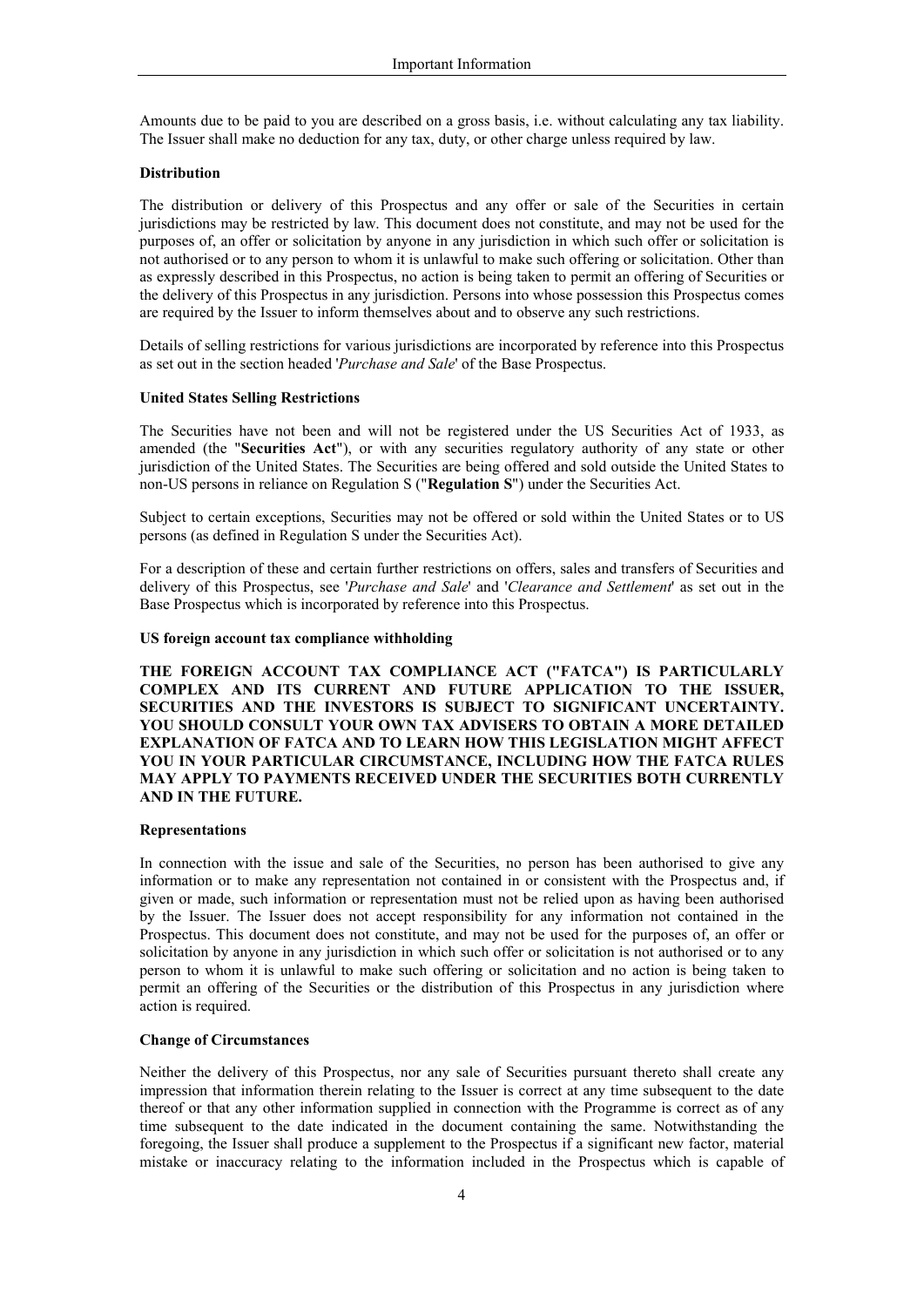affecting the assessment of the Security arises or is noted prior to the time when trading on a regulated market begins.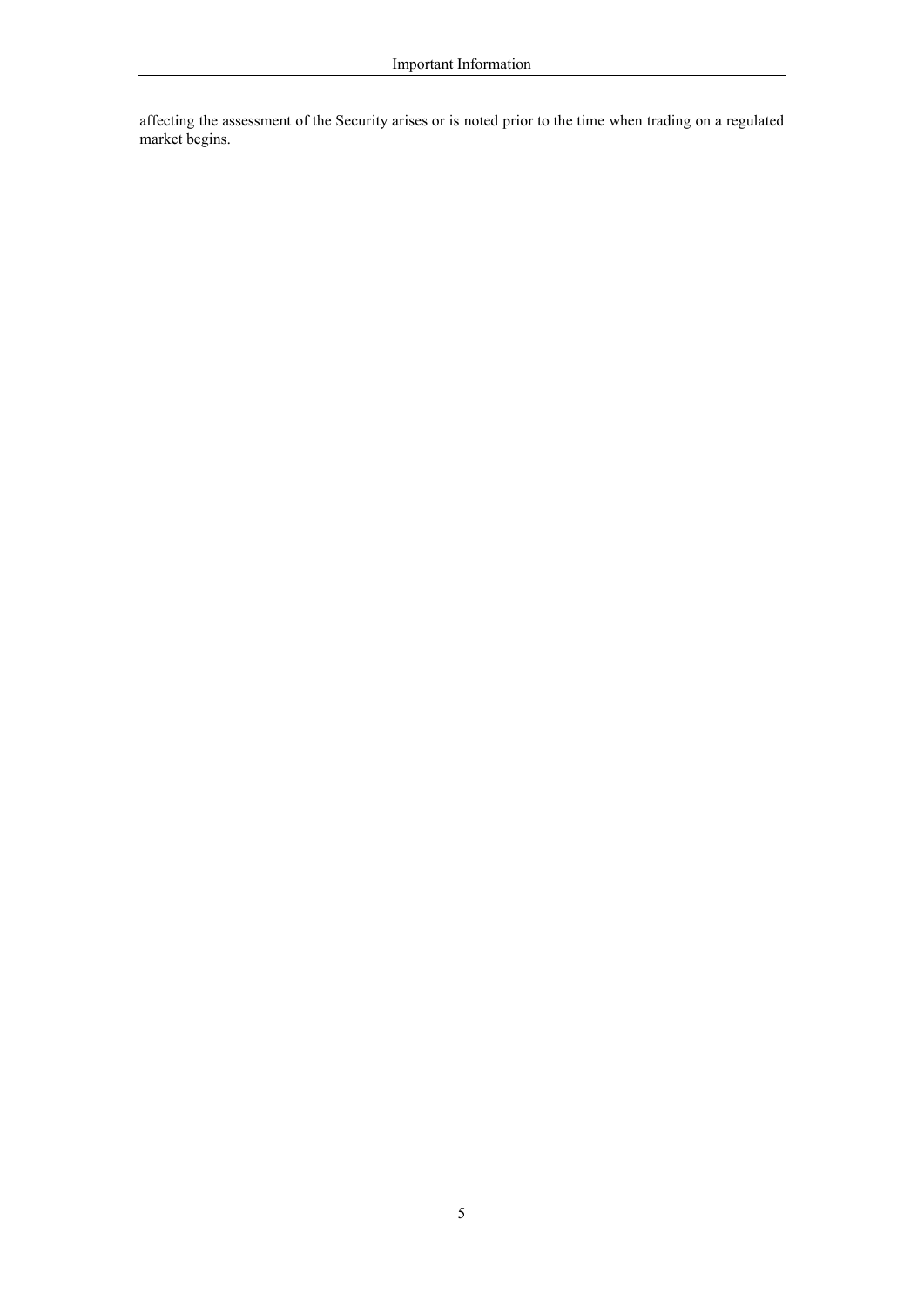|                                                                                                                                                                                                                                             | Page |
|---------------------------------------------------------------------------------------------------------------------------------------------------------------------------------------------------------------------------------------------|------|
| <b>Risk Factors</b>                                                                                                                                                                                                                         | 7    |
| This section sets out the principal risks inherent in investing in the Securities, including<br>risks relating to investments linked to the Underlying Asset.                                                                               |      |
| <b>Information Incorporated by Reference</b>                                                                                                                                                                                                | 25   |
| This section incorporates information regarding the Issuer from the registration document<br>of the Issuer and other publicly available documents and the General Conditions and<br>other information from a base prospectus of the Issuer. |      |
| <b>Terms and Conditions of the Securities</b>                                                                                                                                                                                               | 29   |
| This section sets out the terms and conditions of the Securities and comprises:                                                                                                                                                             |      |
| Introduction<br>$\mathbf{i}$ .                                                                                                                                                                                                              | 29   |
| This section describes the various parts comprising the terms and conditions of the<br>Securities.                                                                                                                                          |      |
| ii. Issue Terms                                                                                                                                                                                                                             | 30   |
| This section sets out the specific terms of the Securities, including dates, amounts<br>and return calculations.                                                                                                                            |      |
| <b>Other Information</b>                                                                                                                                                                                                                    | 34   |
| This section sets out other information relating to the Securities.                                                                                                                                                                         |      |
| <b>Important Legal Information</b>                                                                                                                                                                                                          | 35   |
| This section sets out important legal information relating to the Securities.                                                                                                                                                               |      |
| <b>General Information</b>                                                                                                                                                                                                                  | 36   |
| This section provides certain additional information relating to the Securities, including<br>use of proceeds and availability of documents.                                                                                                |      |

## **TABLE OF CONTENTS**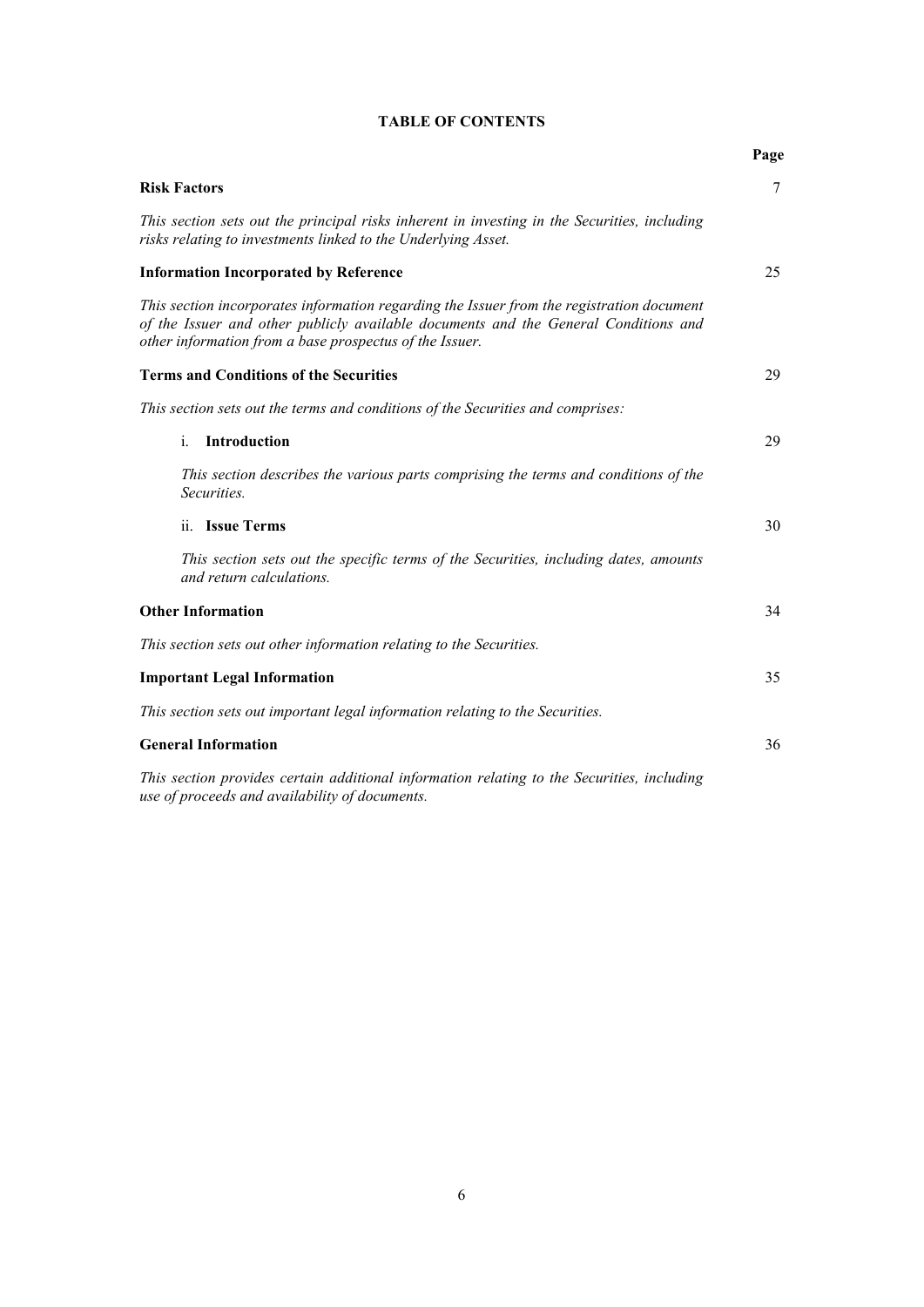## **RISK FACTORS**

*You should only invest in the Securities after assessing these principal risks, including any risks applicable to the relevant Underlying Asset (which term includes the CMS Reference Rate). More than one risk factor may have a simultaneous or a compounding effect which may not be predictable. No assurance can be given as to the effect that any combination of risk factors may have on the return on the Securities. The risks below are not exhaustive and there may be additional risks and uncertainties that are not presently known to the Issuer or that the Issuer currently believes to be immaterial but that could have a material impact on the business, operations, financial condition or prospects of the Issuer or the return on the Securities.* 

*You should consider carefully the following discussion of risks to help you decide whether or not the Securities are suitable for you.*

#### CONTENTS OF 'RISK FACTORS'

| Page                                                                                                       |
|------------------------------------------------------------------------------------------------------------|
| FACTORS THAT MAY AFFECT THE ISSUER'S ABILITY TO FULFIL ITS OBLIGATIONS                                     |
| UNDER THE SECURITIES.                                                                                      |
| $\mathbf{1}$                                                                                               |
| FACTORS WHICH ARE MATERIAL FOR THE PURPOSES OF ASSESSING THE MARKET                                        |
|                                                                                                            |
| 2.                                                                                                         |
| 3.                                                                                                         |
| Risks associated with certain features in relation to the interest or principal amount<br>$\overline{4}$ . |
| calculations under the Securities.                                                                         |
| .5.                                                                                                        |
| 6.                                                                                                         |
| $7_{\cdot}$                                                                                                |
| 8.                                                                                                         |
| Risks associated with discretionary powers of the Issuer and the Determination Agent,<br>9.                |
|                                                                                                            |
| 10.                                                                                                        |
| 11.                                                                                                        |
| 12.                                                                                                        |
| 13.                                                                                                        |
| 14.                                                                                                        |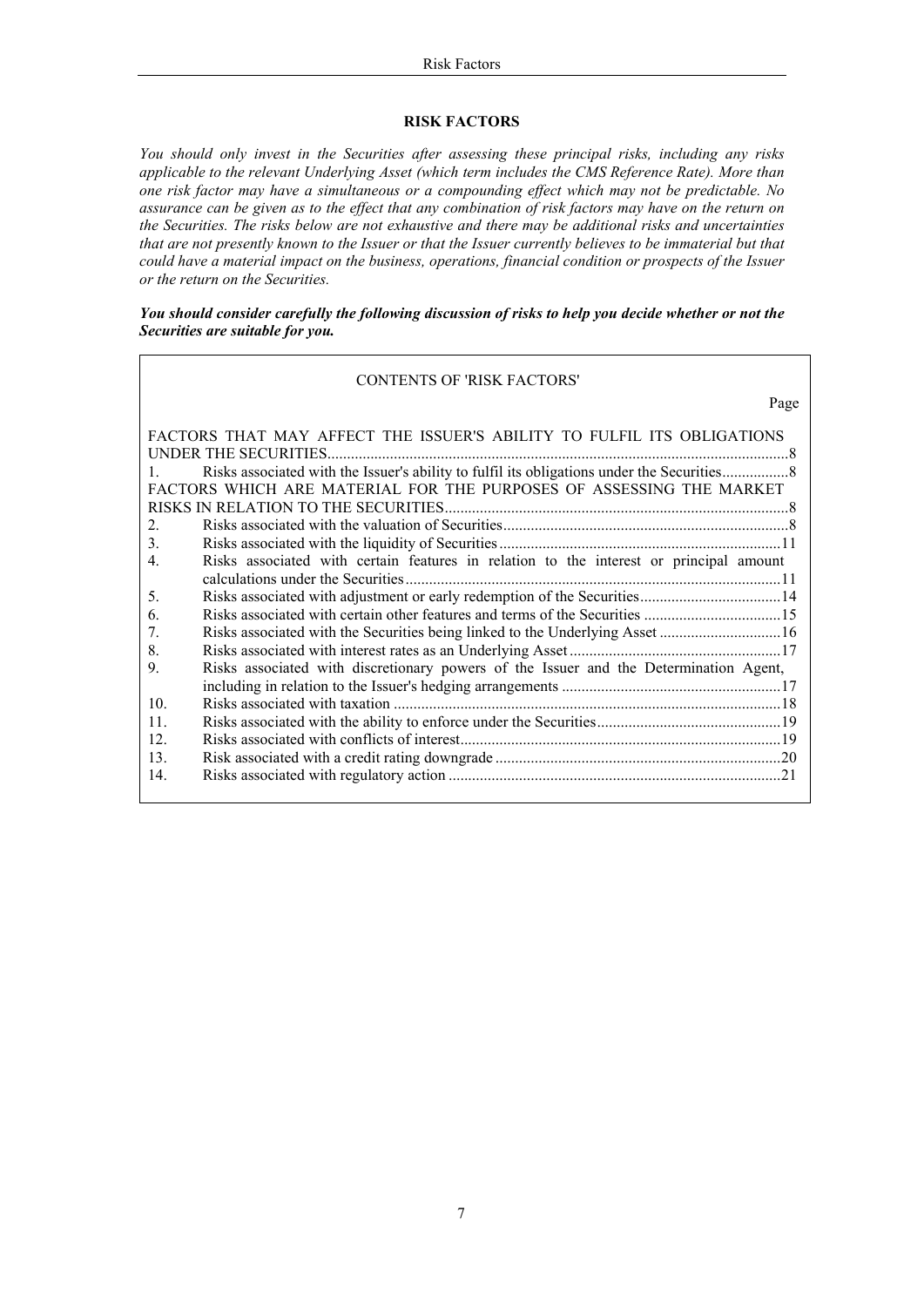#### **RISK WARNING**

**The payment of any amount due under the Securities is dependent upon the Issuer's ability to**  fulfil its obligations when they fall due. The Securities are unsecured obligations. They are not **deposits and they are not protected under the UK's Financial Services Compensation Scheme or any other deposit protection insurance scheme. Therefore, if the Issuer fails or is otherwise unable to meet its payment obligations under the Securities, you will lose up to the entire value of your investment.** 

## **You may also lose some or all of your investment where:**

- The market price of your Securities prior to maturity may be significantly lower than the purchase price you pay for them. Consequently, if you sell your Securities before the stated scheduled redemption date, you may receive far less than your original invested amount.
- Your Securities may be redeemed in certain extraordinary circumstances prior to scheduled maturity and, in such case, the early redemption amount paid to you may be less than what you paid for the Securities.
- The terms and conditions of your Securities are adjusted by the Issuer or Determination Agent with the (direct or indirect) effect that the amount payable to you is less than your initial investment.

## **FACTORS THAT MAY AFFECT THE ISSUER'S ABILITY TO FULFIL ITS OBLIGATIONS UNDER THE SECURITIES**

## 1. **Risks associated with the Issuer's ability to fulfil its obligations under the Securities**

The Securities are direct, unsecured and unsubordinated obligations of the Issuer and will rank equally among themselves. Any payments to be made by the Issuer under the Securities are dependent upon the Issuer's ability to fulfil its obligations when they fall due. Holders of Securities are therefore exposed to the creditworthiness of the Issuer and any deterioration in the Issuer's creditworthiness or perceived creditworthiness (whether measured by actual or anticipated changes in the credit ratings of the Issuer) may adversely affect the value of the Securities.

The Issuer is a major, global financial services company and, as such, faces a variety of risks that are substantial and inherent in its businesses, and which may affect its ability to fulfil its payment, delivery or other obligations under the relevant Securities. These risks include liquidity risk, market risk, credit risk, operational risk, reputational risk, legal, regulatory and compliance risks, litigation and other contingent liabilities, competition risks, the financial condition of clients, customers and counterparties, adverse economic, monetary, political or legal developments, cross-border and foreign exchange risk, catastrophic events, risks from estimates and valuations and risks relating to strategy.

These risks are described in '*Risk Factors*' on pages from 4 to 22 in the Registration Document incorporated by reference in this Prospectus – see '*Information Incorporated by Reference*'.

## **FACTORS WHICH ARE MATERIAL FOR THE PURPOSES OF ASSESSING THE MARKET RISKS IN RELATION TO THE SECURITIES**

#### 2. **Risks associated with the valuation of Securities**

#### 2.1 **Initial value of the Securities and Issue Price**

The market value of the Securities is likely to be lower, and may be significantly lower, than the issue price of the Securities. In particular, the issue price may take into account:

(a) where permitted by applicable law, amounts with respect to commissions relating to the issue and sale of the Securities;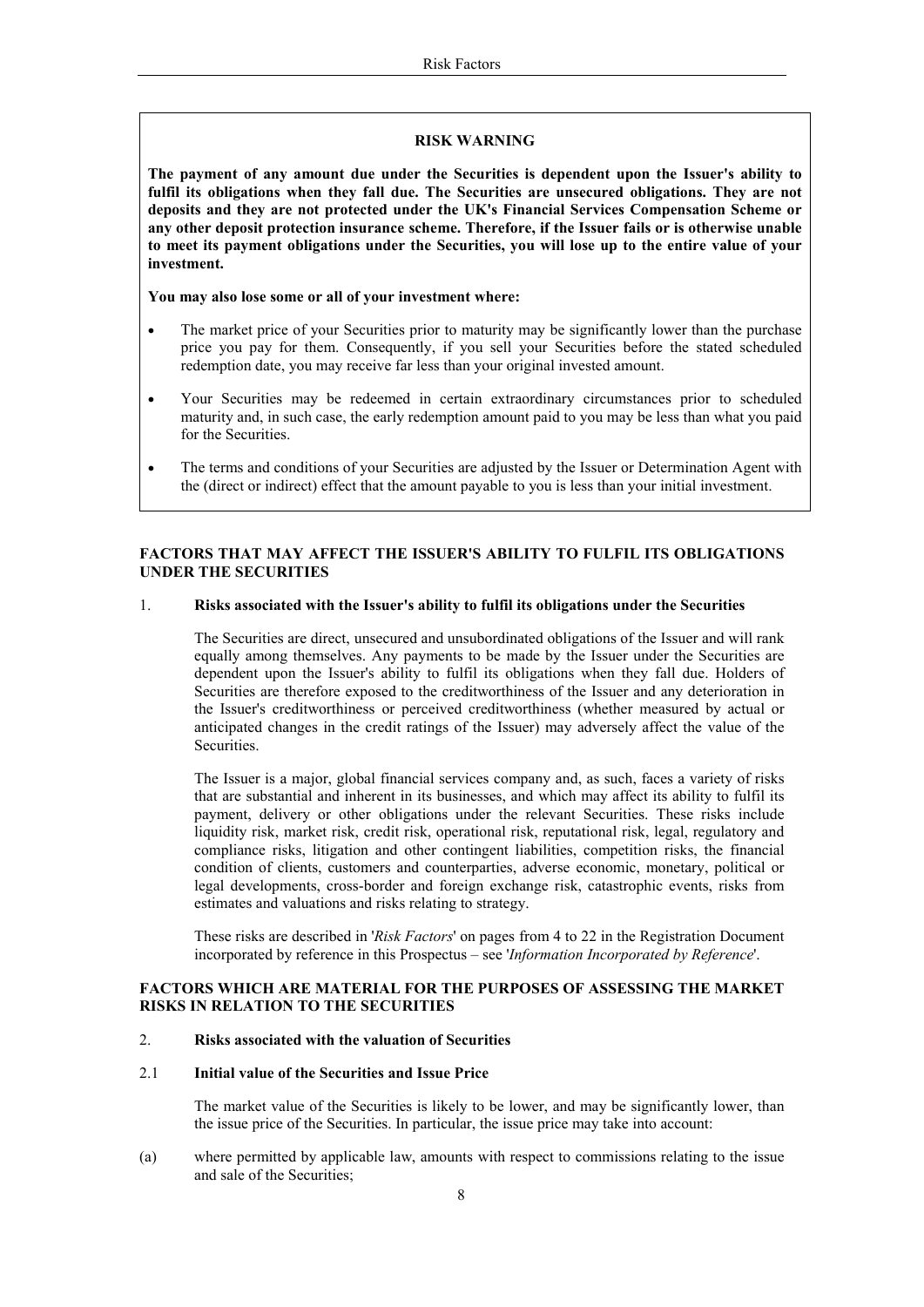- (b) the estimated profit that the Issuer and its subsidiary undertakings (together, the "**Bank Group**" or "**Barclays**") expects to earn in connection with structuring the Securities;
- (c) internal funding rates (which are internally published borrowing rates based on variables such as market benchmarks, the Bank Group's appetite for borrowing and Barclays' existing obligations coming to maturity), which may vary from the levels at which Barclays' benchmark debt Securities trade in the secondary market;
- (d) the estimated cost which Barclays may incur in hedging its obligations under the Securities; and
- (e) estimated development and other costs which Barclays may incur in connection with the Securities.

Information with respect to the amount of any such inducements, commissions and fees may be obtained from the Issuer or distributor upon request.

#### 2.2 **Secondary market value of the Securities**

Any secondary market prices of the Securities will likely be lower than the original issue price of the Securities because, amongst other things, secondary market prices take into account the secondary market credit spreads of the Issuer and, also, because (as described in risk factor 2.1 (*Initial value of the Securities and Issue Price*) above) secondary market prices will likely exclude selling commissions, profits and hedging and other costs that are included in the original issue price of the Securities. As a result, the price, if any, at which the Manager or any other person would be willing to buy Securities from you in secondary market transactions, if at all, is likely to be lower than the original issue price. Any sale by you prior to the scheduled redemption date could result in a substantial loss to you. See the immediately following risk consideration for information about additional factors that may impact any secondary market prices of the Securities.

## 2.3 **Factors affecting the value and trading price of the Securities**

Generally, the market value of your Securities will be affected by the volatility or level of the Underlying Asset at the time, changes in interest rates, the financial condition of the Issuer (whether such changes are actual or perceived) and credit ratings, the supply of and demand for the Securities, the time remaining until the maturity of the Securities and a number of other factors. Some of these factors are interrelated in complex ways; as a result, the effect of any one factor may be offset or magnified by the effect of another factor.

The price, if any, at which you will be able to sell your Securities prior to maturity, may be substantially less than the amount you originally invested. The following paragraphs describe the manner in which the market value of the Securities may be affected in the event of a change in a specific factor, assuming all other conditions remain constant.

- Performance of the Underlying Asset. The market value of the Securities prior to maturity or prior to the relevant exercise date or period, as applicable, will likely depend substantially on the current level (or, in some cases, performance since the date on which the Securities were originally priced) of the Underlying Asset relative to its initial level. If you decide to sell your Securities prior to maturity, when the current level, price or value of the Underlying Asset at the time of sale is favourable relative to its initial level, you may nonetheless receive substantially less than the amount that would be payable at maturity based on that level because of expectations that the level will continue to fluctuate until the final level is determined.
- Volatility of the Underlying Asset. Volatility is the term used to describe the size and frequency of market fluctuations. If the volatility of the Underlying Asset or its or their components increases or decreases, the market value of the Securities may be adversely affected.
- Interest rates. The market value of the Securities will likely be affected by changes in interest rates. Interest rates also may affect the economy and, in turn, the value of the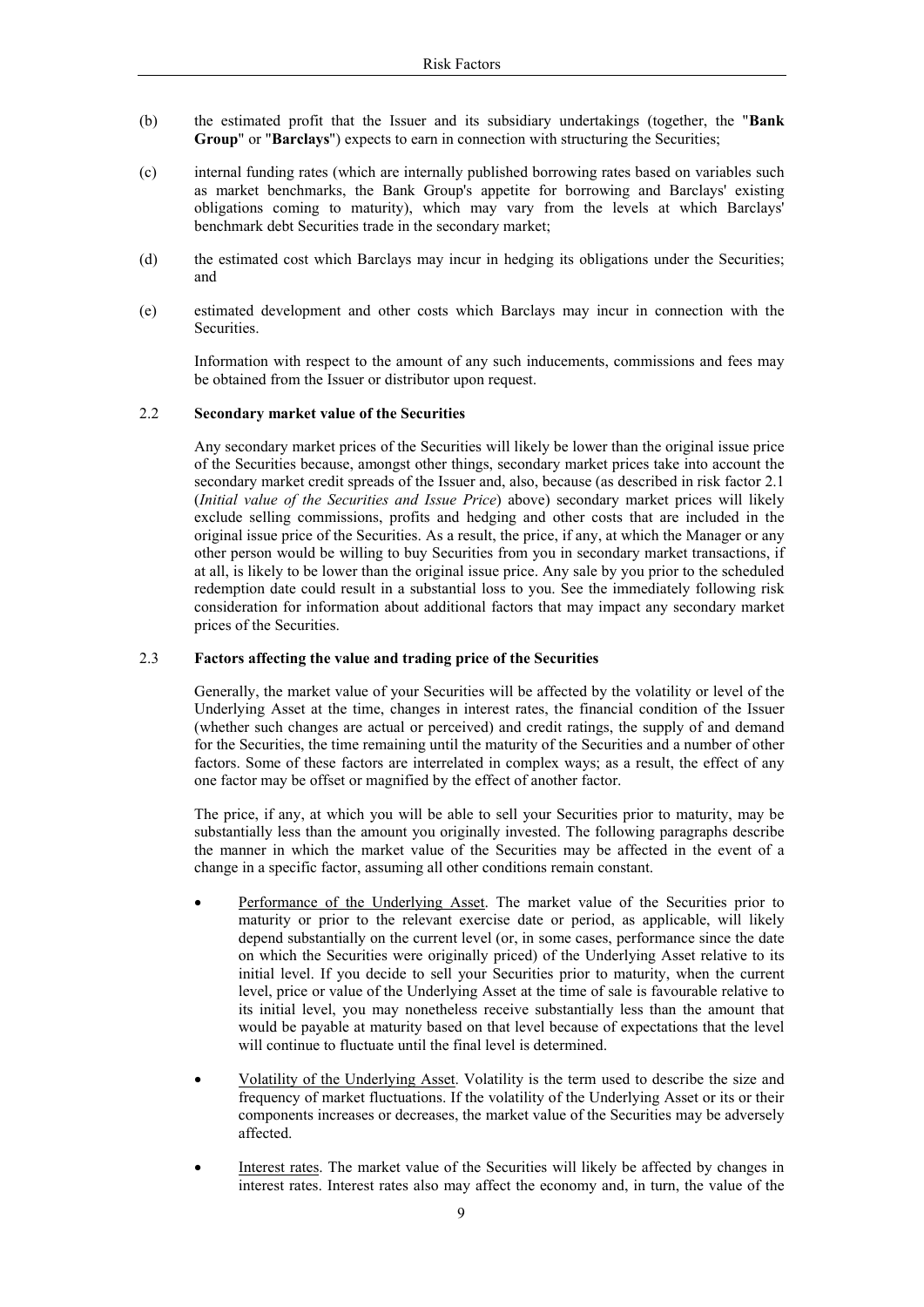Underlying Asset (if any) (or its components, if any), which would affect the market value of the Securities.

- Supply and demand for the Securities. In general, if the supply of the Securities decreases and/or the demand increases and/or the demand for the Securities decreases, the market value of the Securities may be adversely affected. The supply of the Securities, and therefore the market value of the Securities, may be affected by inventory positions held by Barclays.
- The Issuer's or the Bank Group's financial condition, credit ratings and results of operations. Actual or anticipated changes in the financial condition of the Issuer or the Bank Group, current credit ratings or results of operations may significantly affect the market value of the Securities. The significant difficulties experienced in the global financial system in recent periods and resulting lack of credit, lack of confidence in the financial sector, increased volatility in the financial markets and reduced business activity could materially and adversely affect Barclays' business, financial condition, credit ratings and results of operations. However, because the return on the Securities is dependent upon factors in addition to the Issuer's ability to pay or settle its obligations under the Securities (such as the current level of the Underlying Asset), an improvement in the Issuer's financial condition, credit ratings or results of operations is not expected to have a positive effect on the market value of the Securities. These credit ratings relate only to the Issuer's creditworthiness, do not affect or enhance the performance of the Securities and are not indicative of the risks associated with the Securities or an investment in the Underlying Asset. A rating is not a recommendation to buy, sell or hold securities and may be subject to suspension, change or withdrawal at any time by the assigning rating agency.
- Time remaining to maturity. A 'time premium' results from expectations concerning the level of the Underlying Asset during the period prior to the maturity of the Securities. As the time remaining to the maturity of the Securities decreases, this time premium will likely decrease, potentially adversely affecting the market value of the Securities. As the time remaining to maturity decreases, the market value of the Securities may be less sensitive to the volatility in the Underlying Asset.
- Events affecting or involving the reference asset. Economic, financial, regulatory, geographic, judicial, political and other developments that affect the level of the Underlying Asset, and real or anticipated changes in those factors, also may affect the market value of the Securities. For example, for Underlying Asset composed of equity securities, the financial condition and earnings results of the share issuer, and real or anticipated changes in those conditions or results, may affect the market value of the Securities. In addition, speculative trading by third parties in the Underlying Asset could significantly increase or decrease the level of the Underlying Asset, thereby exposing the Underlying Asset to additional volatility which could affect the market value of the Securities.

The effect of one of the factors specified above may offset some or all of any change in the market value of the Securities attributable to another factor.

These factors may affect the market price of the Securities, including any market price which you receive in any secondary market transaction, and may be: (i) different from the value of the Securities as determined by reference to Barclays' pricing models; and (ii) less than the issue price. As a result, if you sell your Securities prior to scheduled maturity, you may receive back less than your initial investment or even zero.

## 2.4 **Over-issuance**

As part of its issuing, market-making and/or trading arrangements, the Issuer may issue more Securities than those which are to be initially subscribed or purchased by third party investors. The Issuer (or the Issuer's affiliates) may hold such Securities for the purpose of meeting any future investor interest or to satisfy market-making requirements. You should therefore not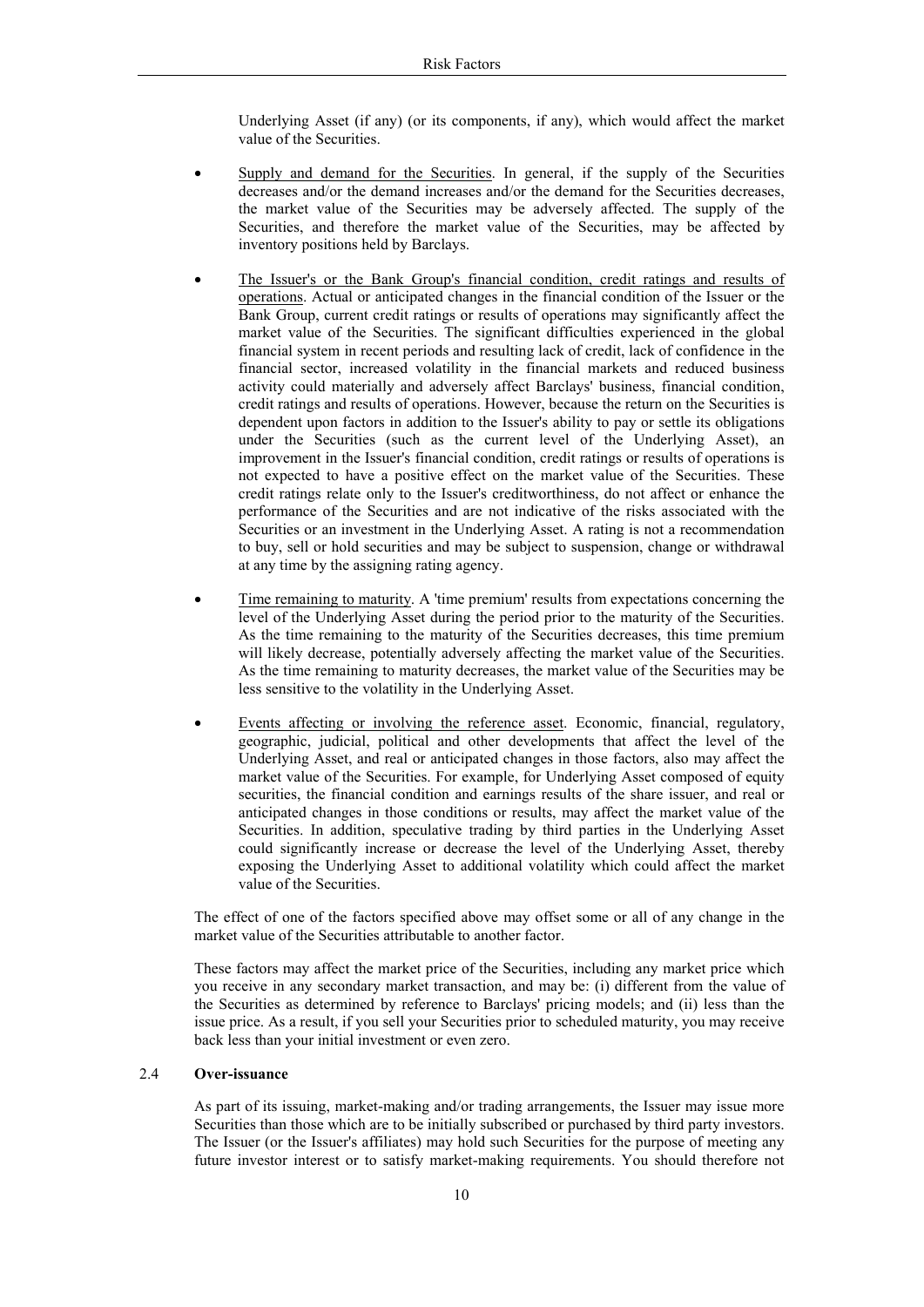regard the issue size of any Securities as indicative of the depth or liquidity of the market for such Securities, or of the demand for such Securities. In the event that an active and liquid secondary market does not develop, it is unlikely that you will be able to sell your Securities or, if you are able to sell your Securities, you are unlikely to achieve a price that will provide you with a yield comparable to similar investments that have a developed secondary market.

#### 3. **Risks associated with the liquidity of Securities**

#### 3.1 **Possible illiquidity of the Securities in the secondary market**

A secondary trading market for the Securities may not develop. Even if a secondary market does develop, it is not possible to predict the prices at which the Securities will trade in such secondary market. Such prices may not accurately reflect the theoretical value of the Securities.

The Issuer is under no obligation to make a market in or to repurchase Securities. Therefore, you may not be able to sell your Securities easily or at prices that will provide you with a yield comparable to similar investments that have a developed secondary market. The number of Securities of any series may be relatively small, further adversely affecting the liquidity of such Securities.

The fact that Securities are listed on a stock exchange will not necessarily lead to greater liquidity. If Securities are not listed or traded on any exchange, pricing information for such Securities may be more difficult to obtain and the liquidity of such Securities may be adversely affected.

The number of Securities outstanding or held by persons other than the Issuer's affiliates could be reduced at any time due to early redemptions of the Securities. Accordingly, the liquidity of the market for the Securities could vary materially over the term of the Securities.

A lack of liquidity in the secondary market for the Securities may have a severely adverse effect on the market value of Securities and may result in you: (i) being unable to sell your Securities on the secondary market, or (ii) receiving less than the initial price paid for the **Securities** 

## 3.2 **Issue of further Securities**

If additional securities or options with the same characteristics or linked to the same Underlying Asset as your Securities are subsequently issued, either by the Issuer or another issuer, the supply of securities with such characteristics or linked to such Underlying Asset in the primary and secondary markets will increase and may cause the secondary market price of your Securities to decline.

## 4. **Risks associated with certain features in relation to the interest or principal amount calculations under the Securities**

## 4.1 **Floating interest rates**

The performance of floating interest rates is dependent upon a number of factors, including supply and demand on the international money markets, which are influenced by measures taken by governments and central banks, as well as speculations and other macroeconomic factors. Any of these factors could affect the performance of the floating interest rate and therefore could adversely affect the value and return on your Securities.

#### (a) **Determination of a floating rate following a floating rate disruption**

If, on any day on which a valuation or determination in respect of a reference rate is to be made, the relevant reference rate is not available, the Determination Agent shall determine the floating rate using a methodology which will vary depending on the designated maturity of the relevant reference rate.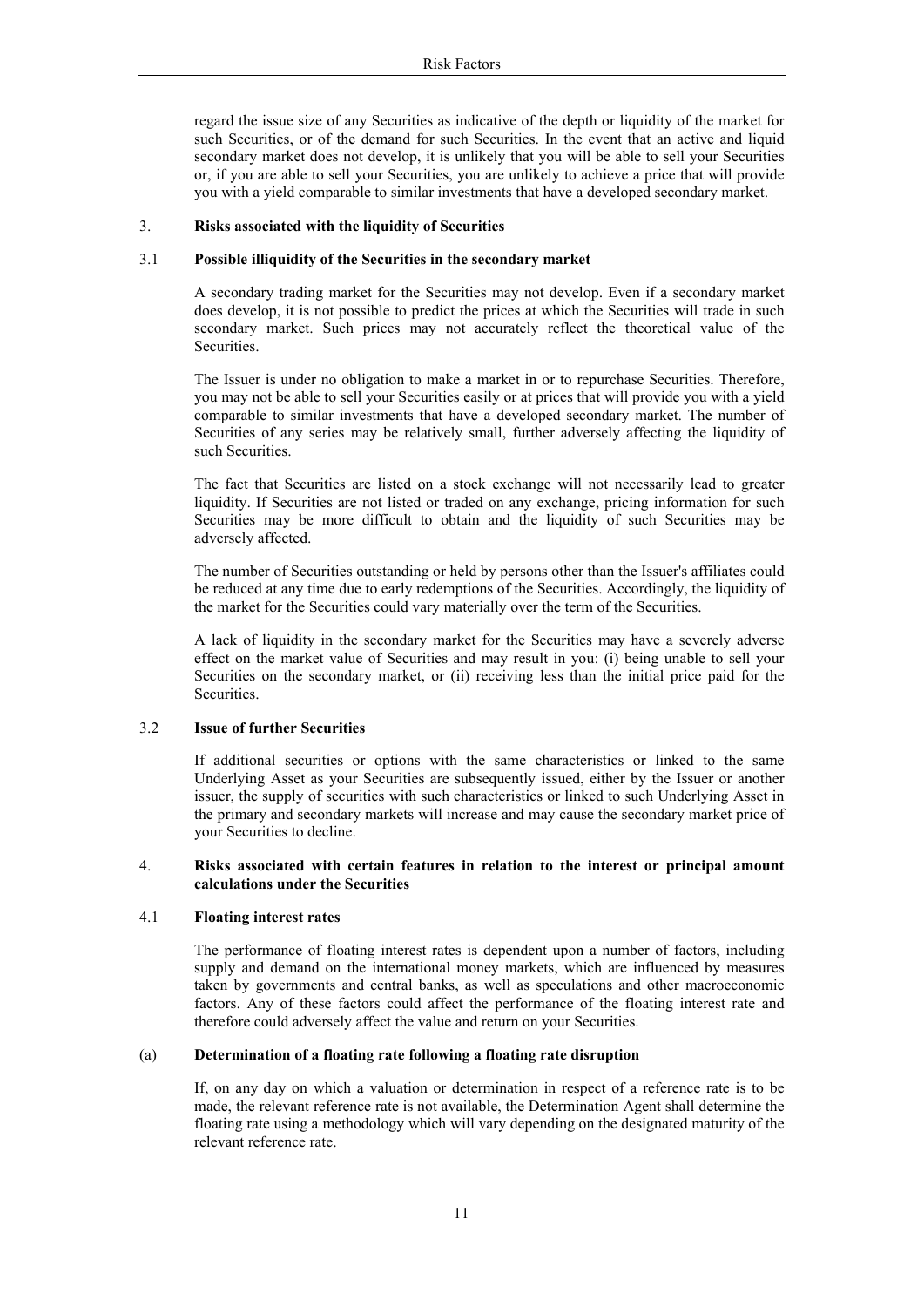For reference rates with a designated maturity of 12 months or less, the Determination Agent shall determine the floating rate using Linear Interpolation. If any of the rates to be used for Linear Interpolation is unavailable, the relevant floating rate shall be the last published offered quotation for the reference rate that appeared on the relevant screen page, subject to a cut-off of five preceding business days from the relevant interest determination date. If no offered quotation is available during such five preceding business days, the relevant floating rate shall be determined using Linear Interpolation, save that the relevant interest determination date for such purpose will be deemed to be the immediately preceding business day on which the rates to be used for Linear Interpolation are both available, subject to a cut-off of five preceding business days. If any of the rates to be used for Linear Interpolation is unavailable the relevant floating rate will be some other rate determined by the Determination Agent in its discretion.

There is a risk that the determination of the floating rate using any of these methodologies may result in a lower interest amount payable to holders of Securities than the use of other methodologies.

#### (b) **Reference rate discontinuance**

If the calculation and publication of the relevant reference rate is permanently discontinued, the Determination Agent shall determine the floating rate using the methodology below.

The Determination Agent may identify an alternative rate that it determines, in its sole discretion, represents the same or a substantially similar measure or benchmark as the relevant reference rate, and the Determination Agent may deem that rate (the "**Successor Rate**") to be the reference rate. If a Successor Rate is selected, that Successor Rate will be substituted for the discontinued reference rate for all purposes of the Securities, and the Calculation Agent may adjust any variable described in this Prospectus (including, without limitation, any barrier to the reference rate), as, in the good faith judgment of the Determination Agent, may be necessary to render the Successor Rate comparable to the discontinued reference rate for purposes of the Securities. If no Successor Rate is available, then the Calculation Agent will determine the floating rate on each subsequent date of determination using Linear Interpolation. If any of the rates to be used for Linear Interpolation is unavailable, the relevant floating rate will be some other rate determined by the Determination Agent in good faith and in a commercially reasonable manner.

Notwithstanding these alternative arrangements, the discontinuance of the relevant reference rate may adversely affect the market value of the Securities.

#### (c) **Reform of LIBOR, EURIBOR and other 'benchmarks'**

The London Inter-Bank Offered Rate ("**LIBOR**"), the Euro Interbank Offered Rate ("**EURIBOR**") and other indices which are deemed 'benchmarks' are the subject of recent national, international and other regulatory guidance and proposals for reform. Some of these reforms are already effective whilst others are still to be implemented. These reforms may cause such benchmarks to perform differently than in the past, or have other consequences which cannot be predicted.

Key international proposals for reform of 'benchmarks' include (i) IOSCO's Principles for Financial Market Benchmarks (July 2013), (ii) ESMA-EBA's Principles for the benchmarksetting process (June 2013) and (iii) the European Commission's proposed regulation on indices used as "benchmarks" in certain financial instruments, financial contracts and investment funds (September 2013) (the "**Proposed Benchmark Regulation**").

The Proposed Benchmark Regulation, if passed in its current form, would apply to 'contributors', 'administrators' and 'users' of 'benchmarks' in the EU, and would, among other things, (i) require benchmark administrators to be authorised (or, if non-EU-based, to be subject to an equivalent regulatory regime) and to comply with extensive requirements in relation to the administration of 'benchmarks' and (ii) ban the use of 'benchmarks' of unauthorised administrators. The scope of the Proposed Benchmark Regulation is wide and, in addition to so-called 'critical benchmark' indices such as LIBOR and EURIBOR, could also potentially apply to many interest rate and foreign exchange rate indices, equity indices and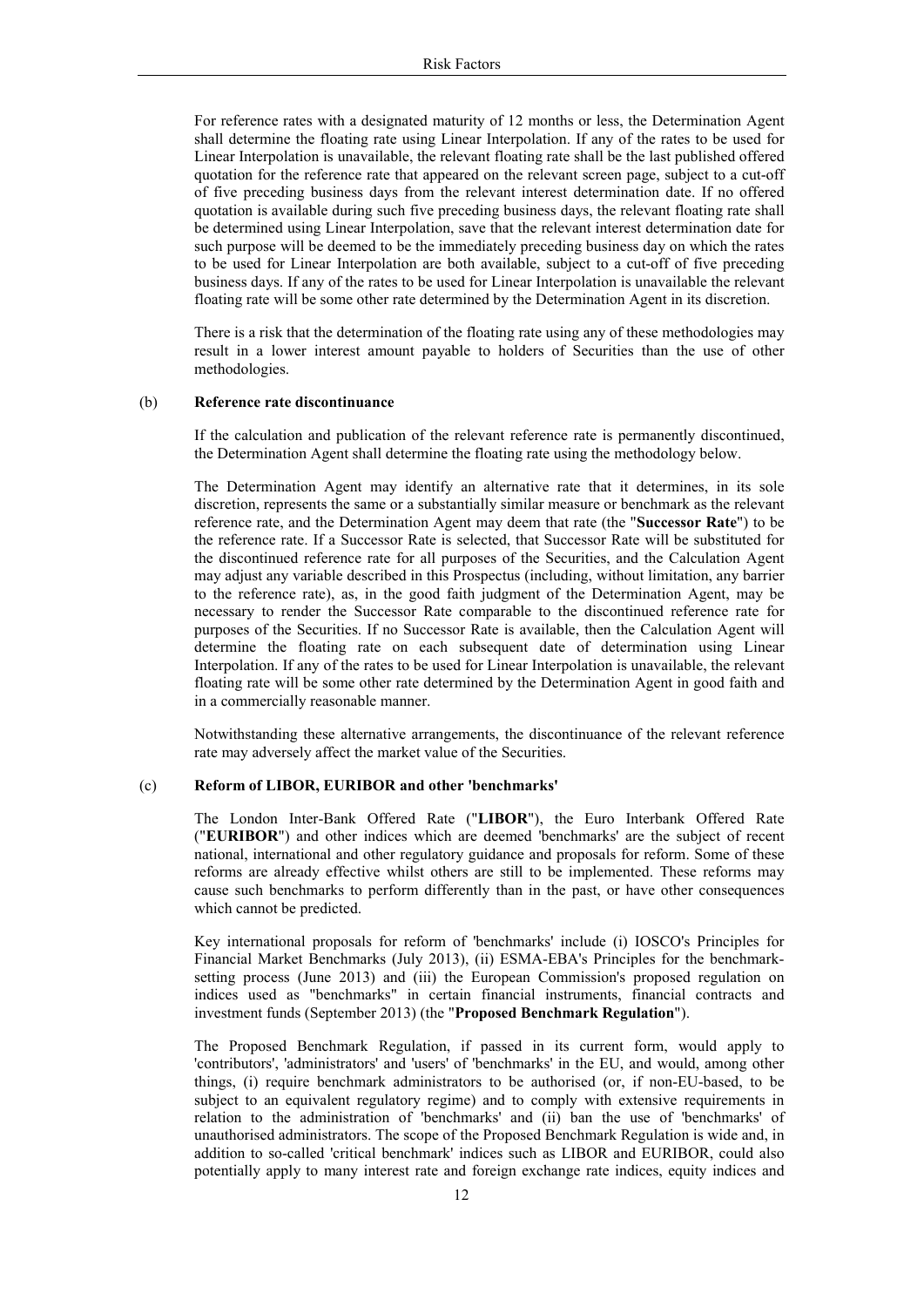other indices (including 'proprietary' indices or strategies) where referenced in listed financial instruments, financial contracts and investment funds.

It is presently unclear whether the Proposed Benchmark Regulation will be passed in its current form (including its broad scope) and, if so, when it would be effective. However, if so enacted, it could have a material impact on any listed Securities linked to a 'benchmark' index, including in any of the following circumstances:

- an index which is a 'benchmark' could not be used as such if its administrator does not obtain authorisation or is based in a non-EU jurisdiction which does not have equivalent regulation. In such event, depending on the particular 'benchmark' and the applicable terms of the Securities, the Securities could be de-listed, adjusted, terminated or otherwise impacted; and
- the methodology or other terms of the 'benchmark' could be changed in order to comply with the terms of the Proposed Benchmark Regulation, and such changes could have the effect of reducing or increasing the rate or level or affecting the volatility of the published rate or level, and could lead to adjustments to the terms of the Securities including determination of the rate or level by the Determination Agent.

More broadly, any of the international, national or other proposals for reform or general increased regulatory scrutiny of 'benchmarks' could have a material adverse effect on the costs and risks of administering or otherwise participating in the setting of a 'benchmark' and complying with any such regulations or requirements. Such factors may have the effect of discouraging market participants from continuing to administer or participate in certain 'benchmarks', trigger changes in the rules or methodologies used in certain 'benchmarks' or lead to the disappearance of certain 'benchmarks'. The disappearance of a 'benchmark' or changes in the manner of administration of a 'benchmark' may result in an adjustment to the terms and conditions of the Securities or other consequences, depending on the specific provisions of the relevant Asset Terms applicable to such Underlying Asset.

In addition to the international proposals for reform of 'benchmarks' described above, there are numerous other proposals, initiatives and investigations which may impact 'benchmarks'. For example, there are ongoing global investigations into the setting of foreign exchange rate 'benchmarks', which may result in further regulation around the setting of foreign exchange rates. Further, on 22 December 2014 the UK Government confirmed that it will be extending the legislation originally put in place to cover LIBOR to cover seven additional major UKbased financial benchmarks in the fixed income, commodity and currency markets (**"FICC"**). The relevant benchmarks are:

- SONIA (Sterling Overnight Index Average) and RONIA (Repurchase Overnight Index Average), which both serve as reference rates for overnight index swaps
- WM/Reuters London 4pm Closing Spot Rate, which is the dominant global foreign exchange benchmark
- ISDAFIX, which is the principal global benchmark for swap rates and spreads for interest rate swap transactions
- London Gold Fixing and the LMBA Silver Price, which determine the price of gold and silver in the London market
- ICE Brent Index, traded on the ICE Futures Europe (IFEU) exchange, which acts as the crude oil futures market's principal financial benchmark.

This announcement is further to a recommendation of the Fair and Effective Markets Review (**"FEMR"**) made on 25 September 2014 that these FICC benchmarks be brought within the current UK regulatory regime. FEMR consists of representatives from the Treasury, Bank of England and Financial Conduct Authority who were established and tasked in June 2014 to review the way wholesale markets operate. The UK government intends for the legislation to commence on 1 April 2015.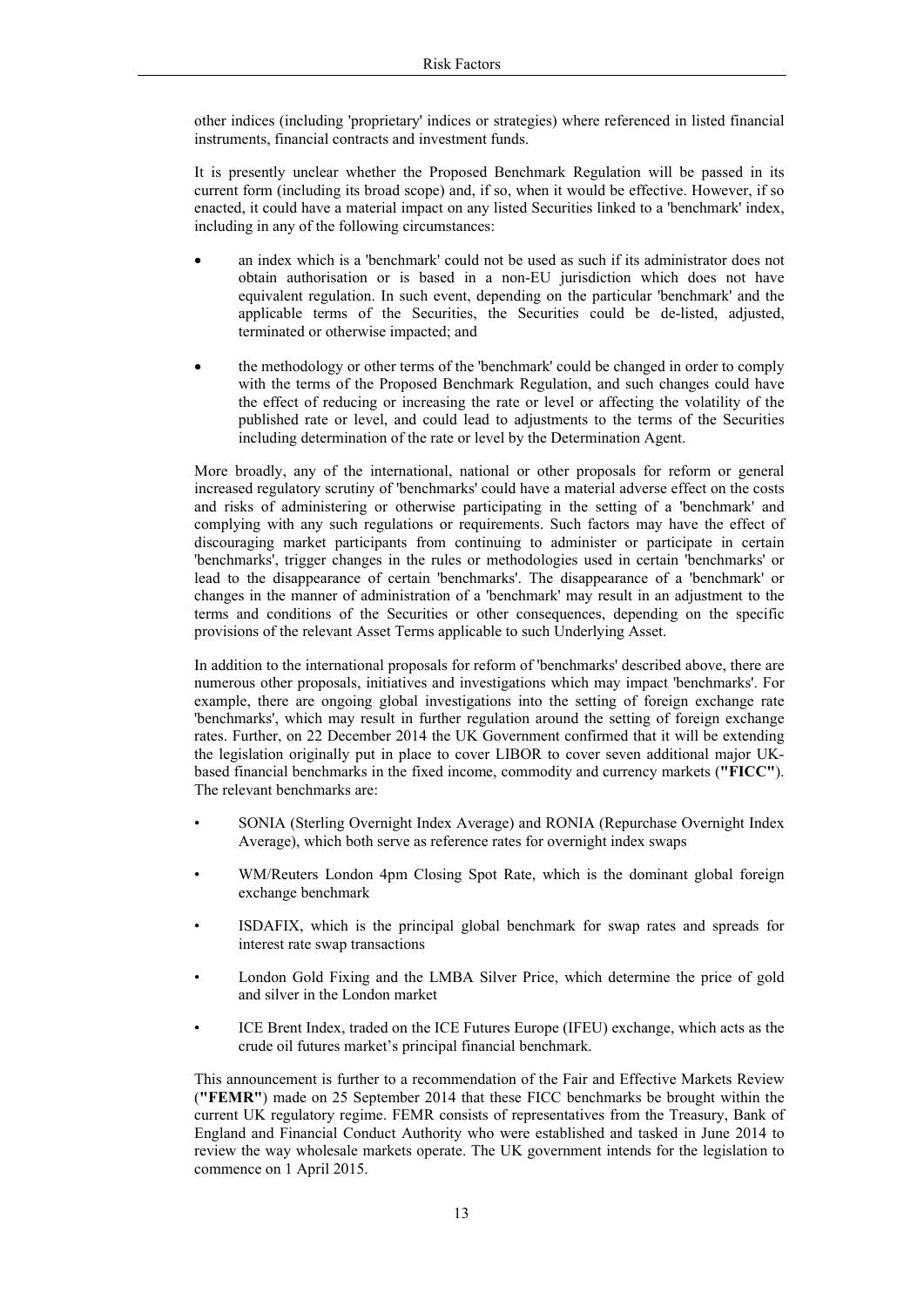Any of the above changes or any other consequential changes to LIBOR, EURIBOR or any other 'benchmark' as a result of international, national or other proposals for reform or other initiatives or investigations, could have a material adverse effect on the value of and return on any Securities linked to a 'benchmark'.

#### 4.2 **Caps**

The level of the floating rate of interest under the Securities is subject to a cap. Accordingly, your ability to participate in any change in the level of the EURIBOR will be limited, no matter how much the level of the EURIBOR rises above the cap level over the life of the Securities. Accordingly, the value of or return on your Securities may be significantly less than if you had invested in instruments which pay an uncapped floating rate of interest.

#### 5. **Risks associated with adjustment or early redemption of the Securities**

## 5.1 **Potential loss of some or all of your investment, loss of opportunity and reinvestment risk**

The Securities may be redeemed prior to their scheduled redemption date and, therefore, you will be subject to the following risks:

- risk of loss of investment: depending on the circumstance in which your Securities are redeemed prior to their scheduled redemption date, the amount of redemption proceeds you receive may be less than your original investment;
- risk of loss of opportunity: in the event that your Securities are redeemed prior to their scheduled redemption date, you will lose the opportunity to participate in any subsequent positive performance of the Underlying Asset and be unable to realise any potential gains in value of the Securities; and
- reinvestment risk: following such early redemption, you may not be able to reinvest the proceeds from an investment at a comparable return and/or with a comparable interest rate for a similar level of risk. You should consider such reinvestment risk in light of other available investments when you purchase the Securities.

The circumstances in which your Securities may be redeemed prior to their scheduled redemption date and the amount you can expect to receive in such case are described below.

Also, in certain circumstances, the terms of your Securities may be adjusted by the Issuer or the Determination Agent, which adjustment could have an adverse effect on the value of and return on your Securities. These circumstances include following an Additional Disruption Event (as described below), a redenomination, an index correction, a manifest error in index calculation and a potential adjustment event in relation to shares.

#### 5.2 **Adjustment or early redemption following an 'Additional Disruption Event' or early redemption for unlawfulness or impracticability**

There are certain events – relating to the Issuer, its hedging arrangements, the Underlying Asset, taxation or the relevant currency – the occurrence of which may cause the Securities to be redeemed prior to their scheduled redemption date:

#### (a) **'Additional Disruption Event'**

This includes:

- a tax event causing the withholding or deduction of amounts otherwise payable by the Issuer under the Securities;
- an extraordinary market disruption event preventing the Issuer's performance of its obligations under the Securities;
- an extraordinary and/or disruptive event relating to the existence, continuity, trading, valuation, pricing or publication of an Underlying Asset;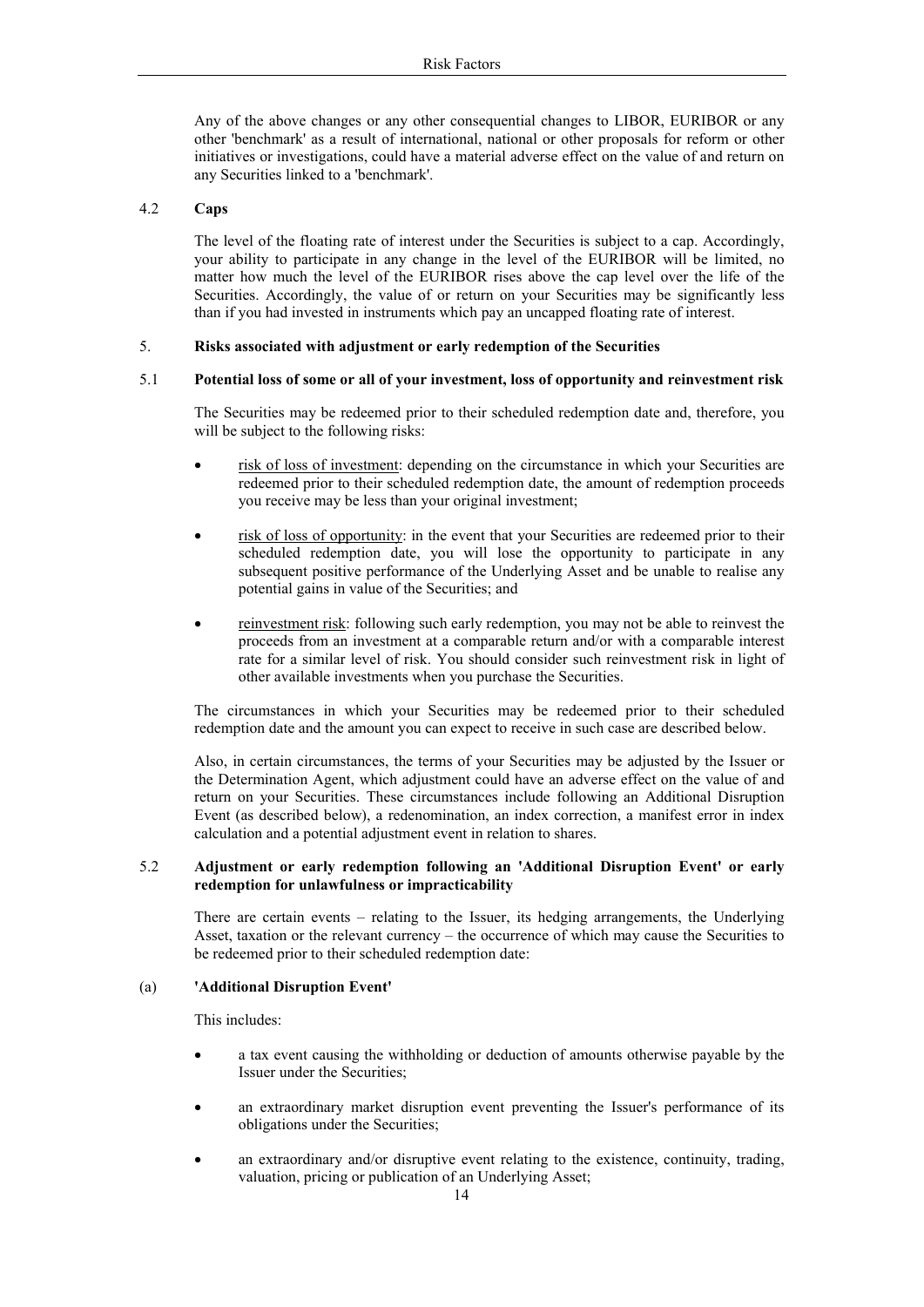- an event impacting one or more currencies that the Issuer determines would materially disrupt or impair its ability to meet its obligations or otherwise settle, clear or hedge the Securities; and
- a change in law that means it has become, or is likely to become, illegal for the Issuer to hold Hedge Positions or it will incur a materially increased cost in dealing with Hedge Positions.

If any of these events occurs, the Issuer shall:

- (i) adjust the terms and conditions of the Securities (without the consent of holders); or
- (ii) if the Determination Agent determines that no adjustment that could be made would produce a commercially reasonable result and preserve substantially the economic effect to the holders of a holding of the relevant Security, redeem the Securities prior to their scheduled redemption date.

Any adjustment made to the terms and conditions of the Securities (which may include a reduction in the amount otherwise payable under the Securities in order to reflect increased costs or otherwise to the Issuer) may have a negative effect on the value of and return on the Securities.

In the event of early redemption of your Securities due to the occurrence of any of the above events, unless 'par' is specified in the Issue Terms, the early redemption amount you will receive will be equal to the fair market value of your Securities prior to redemption (as determined by the Determination Agent). The market value may include allowances for costs associated with the early redemption, such as those incurred by the Issuer in unwinding any related transactions which were put in place to provide the returns on the Securities. In any case, **the early redemption amount you will receive may be less than your original investment and you could lose some or all of your money**. See also risk factor 5.1 (*Potential loss of some or all of your investment, loss of opportunity and reinvestment risk*) above.

#### (b) **Unlawfulness or impracticability**

If the Issuer determines that the performance of any of its absolute or contingent obligations under the Securities has become unlawful or a physical impracticability, in whole or in part, the Issuer may redeem the Securities prior to their scheduled redemption date.

In the event of early redemption of your Securities due to the occurrence of any of the above events, unless 'par' is specified in the Issue Terms, the early redemption amount you will receive will be equal to the fair market value of your Securities prior to redemption (as determined by the Determination Agent). The market value may include allowances for costs associated with the early redemption, such as those incurred by the Issuer in unwinding any related transactions which were put in place to provide the returns on the Securities. In any case, **the early redemption amount you will receive may be less than your original investment and you could lose some or all of your money**. See also risk factor 5.1 (*Potential loss of some or all of your investment, loss of opportunity and reinvestment risk*) above.

## 6. **Risks associated with certain other features and terms of the Securities**

#### 6.1 **Determinations**

Any determination made by the Determination Agent will be made in good faith and in a commercially reasonable manner and, in the absence of manifest or proven error, shall be conclusive and binding on all persons (including, without limitation, the holders), notwithstanding the disagreement of such persons or other financial institutions, rating agencies or commentators. Any such determination could adversely affect the value of the Securities. See also risk factor 9 (*Risks associated with discretionary powers of the Issuer and the Determination Agent, including in relation to the Issuer's hedging arrangements*).

## 6.2 **Substitution of the Issuer**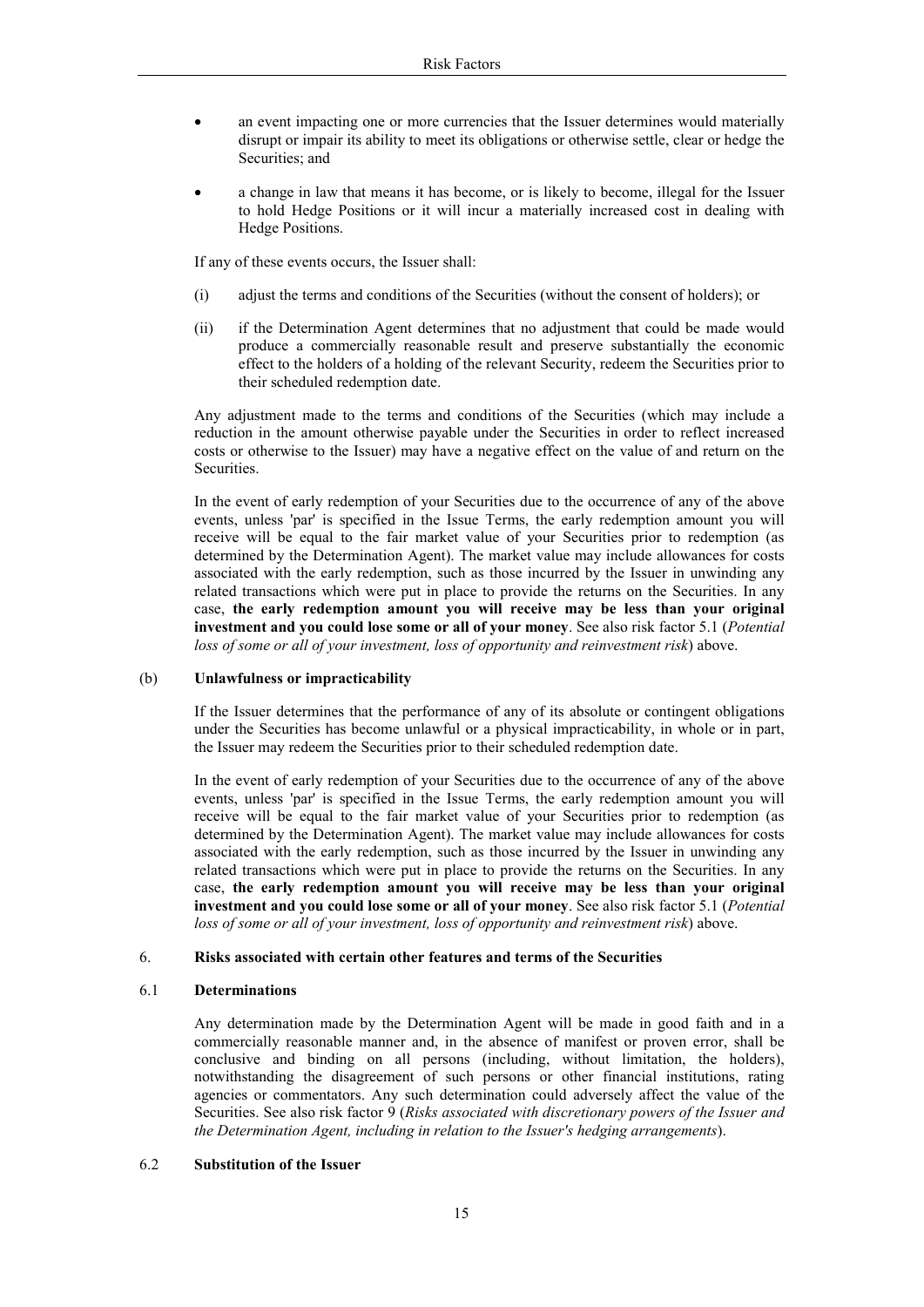The Issuer may substitute itself as the principal obligor under the Securities for any other company which has an equivalent rating of long-term unsecured, unsubordinated and unguaranteed debt obligations from an internationally recognised rating agency. Following such a substitution, the original Issuer entity will be released from all payment and delivery obligations under the Securities, and you will become subject to the credit risk of the substitute issuer under your Securities. You will have no right of claim against the original Issuer or the substituted Issuer in the event that such substitution has adverse tax consequences for you. A substitution of the Issuer may affect any listing of the Securities and, in particular, it may be necessary for the substituted issuer to reapply for listing on the relevant market or stock exchange on which the Securities are listed.

## 6.3 **Amendments to the terms and conditions of the Securities**

The terms and conditions of the Securities may be amended by the Issuer without the consent of the holders of the Securities in any of the following circumstances:

- to cure a manifest or proven error or omission;
- where such amendment will not materially and adversely affect the interests of holders;
- to correct or supplement any defective provision; and/or
- where the amendment is of a formal, minor or technical nature.

In certain other circumstances, the consent of a defined majority of holders is required.

The terms and conditions of the Securities contain provisions for holders of Securities to call and attend meetings to vote upon such matters or to pass a written resolution in the absence of such a meeting. Resolutions passed at such a meeting, or passed in writing, can bind all holders of Securities, including investors that did not attend or vote, or who do not consent to the amendment.

## 7. **Risks associated with the Securities being linked to the Underlying Asset**

## 7.1 **The value of and return on the Securities depends on the performance of the Underlying Asset**

The value of and return on your Securities will depend on the performance of the Underlying Asset. The performance of the Underlying Asset may be subject to unpredictable change over time, which may depend on many factors, including financial, political, military or economic events, government actions and the actions of market participants. Any of these events could have a negative effect on the value of the Underlying Asset which in turn could adversely affect the value of and return on your Securities.

See also risk factor 8 *(Risks associated with interest rates as an Underlying Asset)* for risks relating to the specific type of Underlying Asset of your Securities.

#### 7.2 **Past performance of an Underlying Asset is not indicative of future performance**

Any information about the past performance of an Underlying Asset should not be regarded as indicative of any future performance of such Underlying Asset, or as an indication of the range of, or trends or fluctuations in, the price or value of such Underlying Asset that may occur in the future. It is not possible to predict the future value of the Securities based on such past performance. Actual results will be different, and such differences may be material.

## 7.3 **Investors will have no claim against any Underlying Asset**

Investors will have no claim against any index sponsor or any other third party in relation to an Underlying Asset; such parties have no obligation to act in the interests of investors.

## 7.4 **Hedging risks**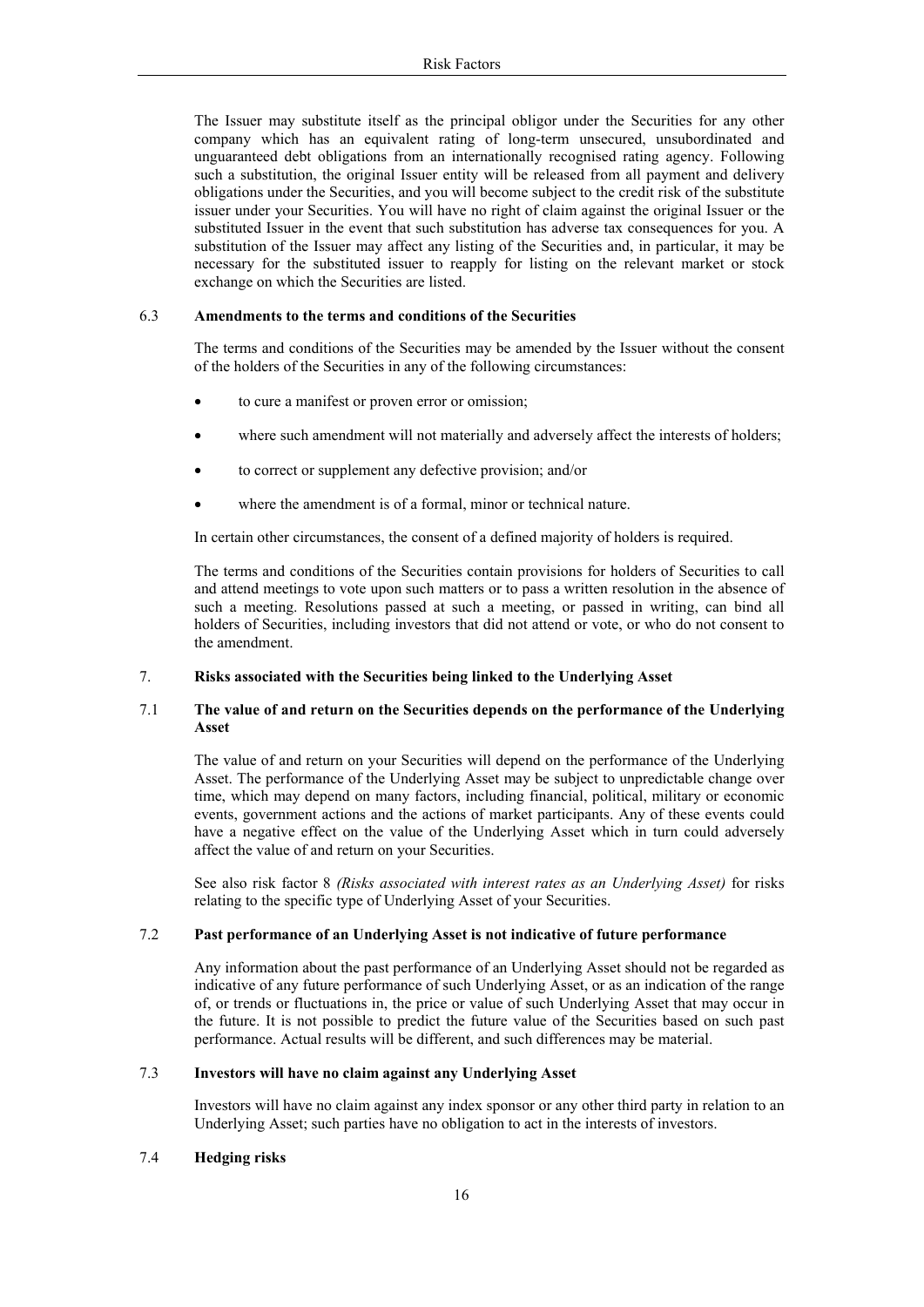If you are intending to purchase Securities to hedge against the market risk associated with investing in a product linked to the performance of an Underlying Asset you should recognise the complexities of utilising Securities in this manner. Due to fluctuating supply and demand for the Securities and various other factors, the value of the Securities may not correlate with movements of the Underlying Asset.

#### 8. **Risks associated with interest rates as an Underlying Asset**

The performance of interest rates is dependent upon a number of factors, including supply and demand on the international money markets, which are influenced by measures taken by governments and central banks, as well as speculations and other macroeconomic factors.

Determination of a floating rate using a Screen Rate

If, on any day on which a Reference Rate is to be determined for the purpose of calculating floating rate interest or inverse floating rate interest the relevant Reference Rate is not available, the Determination Agent will determine the applicable Reference Rate by reference to quotations provided by banks in the relevant market or previously published quotation(s) for the Reference Rate. In such event, the amount of interest payable to investors in respect of the relevant interest calculation period may be less than what was previously expected.

The potential for the amount of interest payable under the Securities to increase may be limited

Where the Conditions of Securities that pay Floating Rate Interest or Inverse Floating Rate Interest provide that an interest rate is subject to a cap (in which case a 'Cap Rate' will be specified in the Issue Terms or a 'Curve Cap Rate' will be specified as being 'Applicable' in the Issue Terms (as applicable)), an investor's ability to participate in any change in the value of the relevant floating rate over the life of the Securities will be limited, no matter how much the level of the interest rate calculated by reference to the floating rate rises above the Cap Rate or Curve Cap Rate (as applicable) over the life of the Securities. Accordingly, an investor's return on the Securities may be significantly less than if the investor had exposure to the floating rate directly.

## 9. **Risks associated with discretionary powers of the Issuer and the Determination Agent, including in relation to the Issuer's hedging arrangements**

There are certain events – relating to the Issuer, the Issuer's hedging arrangements, the Underlying Asset, taxation, the relevant currency or other matters – the occurrence of which may give rise to discretionary powers of the Issuer or the Determination Agent under the terms and conditions of the Securities. For example, see risk factor 5.2 (*Adjustment or early redemption following an 'Additional Disruption Event' or early redemption for unlawfulness or impracticability*).

In relation to the Underlying Asset, a key investment objective of the Securities is to allow holders to gain an economic exposure to the Underlying Asset. If an Underlying Asset is materially impacted by an unexpected event (for example, a company merges and the original stock that formed an Underlying Asset is restructured or changed, or the rules of an index that is an Underlying Asset are materially modified) or the relevant price, level or value can no longer be calculated, then it may not be possible to achieve the investment objective of the Securities based on their original terms. In that case, the Determination Agent may have discretionary powers under the terms and conditions of the Securities to (i) adjust the terms and conditions of the Securities to preserve the original economic terms and rationale, (ii) in certain cases, substitute the Underlying Asset for another, (iii) calculate the relevant price, level or value itself, (iv) postpone payment (v) redeem the Securities early or (vi) apply some combination thereof.

In relation to the Issuer's hedging arrangements, you should be aware that (i) in exercising its discretionary powers under the terms and conditions of the Securities, each of the Issuer and the Determination Agent may take into account such factors as it determines appropriate in each case, which may include, in particular, any circumstances or events which have or may have a material impact on the Issuer's hedging arrangements in respect of the Securities; and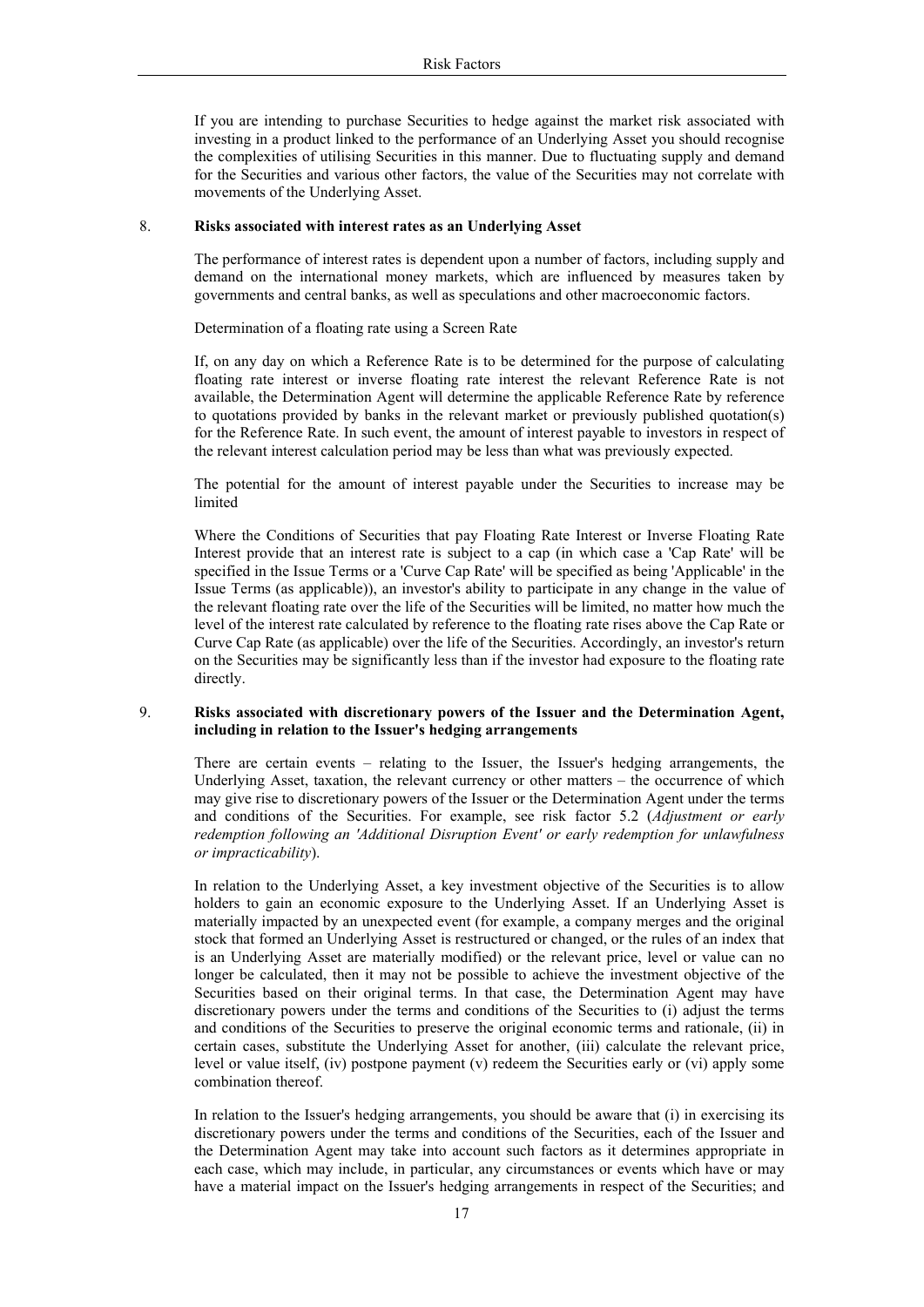(ii) unless the Issue Terms of your Securities provides that certain hedge disruption events do not apply, certain events which affect the Issuer's hedging arrangements can give rise to discretionary powers on the part of the Issuer and the Determination Agent. For example, see risk factor 5.2 (*Adjustment or early redemption following an 'Additional Disruption Event' or early redemption for unlawfulness or impracticability*).

Hedging arrangements are the transactions (if any) entered into by the Issuer or one or more of its affiliates to seek to cover the Issuer's exposure to the relevant cash amounts to be paid or assets to be delivered under the Securities as these fall due. This may involve investing directly in the Underlying Asset or entering into derivative contracts referencing the Underlying Asset or other techniques. The particular hedging arrangements (if any) undertaken by the Issuer, and their cost, will likely be a significant determinant of the issue price and/or economic terms of the Securities. Accordingly, if an event occurs which negatively impacts the Issuer's hedging arrangements, the Issuer or the Determination Agent on the Issuer's behalf may have options available to it under the terms and conditions of the Securities which it may select in its discretion in order to deal with the impact of the event on the Issuer's hedging arrangements. These options may include adjustment of the terms and conditions of the Securities or early redemption of the Securities. In the event of early redemption, the early redemption amount you will receive will be equal to the fair market value of your Securities prior to redemption less, except where the Issue Terms provides that 'Unwind Costs' is not applicable, costs associated with the Issuer's hedging arrangements. This amount may be less than your original investment and, therefore, you could lose some or all of your money. See risk factor 5.1 (*Potential loss of some or all of your investment, loss of opportunity and reinvestment risk*).

#### 10. **Risks associated with taxation**

#### 10.1 **Changes in tax law**

Tax regulations and how they are applied by the relevant taxation authorities are subject to change, possibly with retrospective effect, and this could negatively affect the value of the Securities. Any such change may cause the tax treatment of the Securities to change from the tax position at the time of purchase and may cause the statements in this Prospectus concerning the relevant tax law and practice to be inaccurate or insufficient to cover the material tax considerations in respect of the Securities. It is not possible to predict the precise tax treatment which will apply at any given time and changes in tax law may give the Issuer the right to amend the terms and conditions of the Securities, or redeem the Securities.

## 10.2 **Proposed Financial Transaction Tax**

The European Commission has published a proposal for a Directive for a common Financial Transaction Tax ("**FTT**") in Belgium, Germany, Estonia, Greece, Spain, France, Italy, Austria, Portugal, Slovenia and Slovakia (the participating Member States).

The proposed FTT has very broad scope and could, if introduced in its current form, apply to certain dealings in Securities (including secondary market transactions) in certain circumstances. The issuance and subscription of Securities should, however, be exempt.

Under current proposals the FTT could apply in certain circumstances to persons both within and outside of the participating Member States. Generally, it would apply to certain dealings in Securities where at least one party is a financial institution, and at least one party is established in a participating Member State. A financial institution may be, or be deemed to be, 'established' in a participating Member State in a broad range of circumstances, including (a) by transacting with a person established in a participating Member State or (b) where the financial instrument which is subject to the dealings is issued in a participating Member State.

The FTT proposal remains subject to negotiation between the participating Member States. On 6 May 2014, ten of the eleven participating Member States published a joint statement on the FTT and the Presidency of the Council of the European Union published a note on the FTT. These indicated an intention to introduce the FTT progressively, starting with shares and some derivatives. The proposal may therefore be altered prior to any implementation, the timing of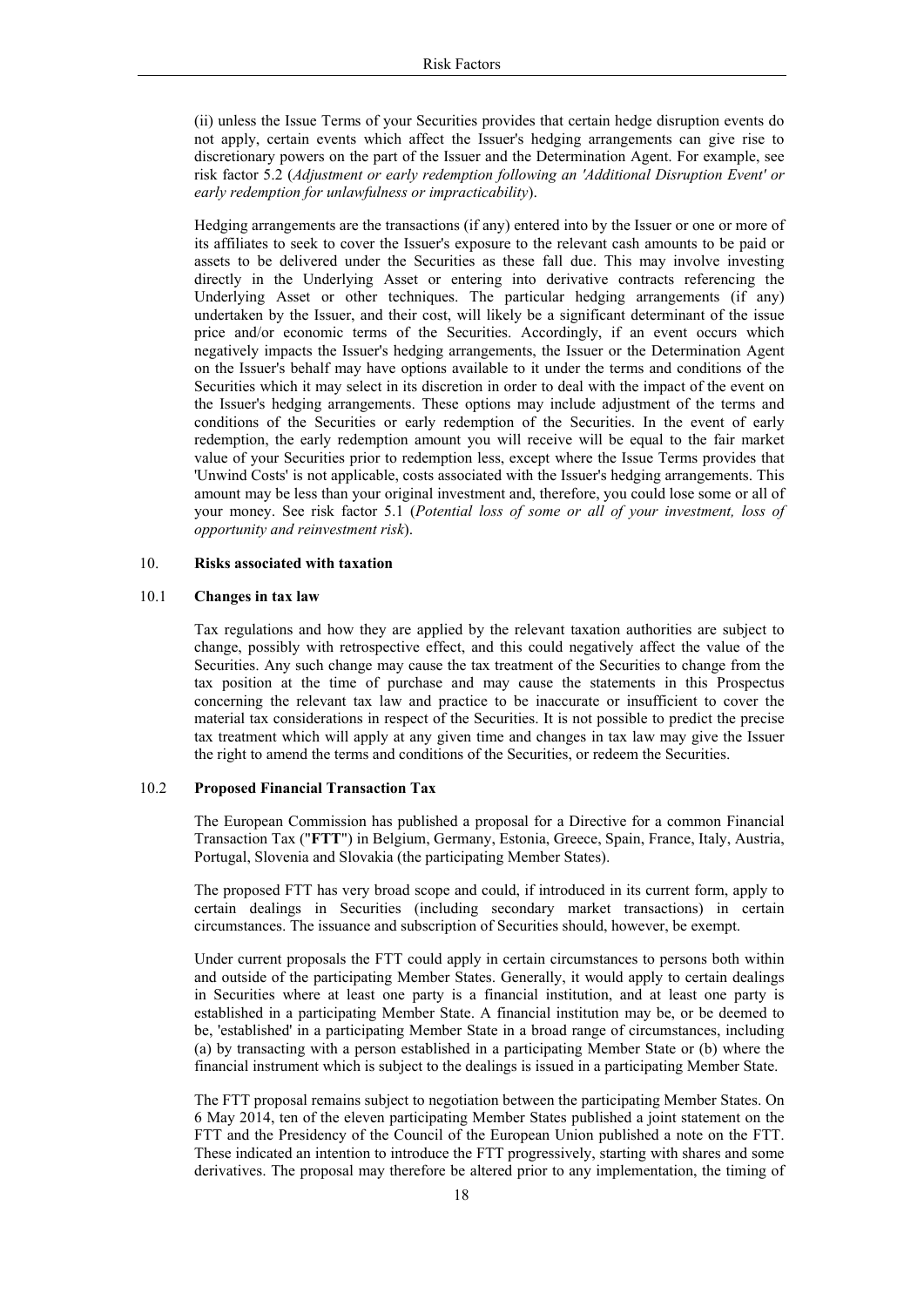which remains unclear. Additional EU Member States may decide to participate. Prospective holders of Securities are advised to seek their own professional advice in relation to the FTT.

## 10.3 **EU Savings Tax Directive**

The terms of the EU Savings Directive originally authorised certain countries, including Luxembourg, to operate a withholding tax regime. Luxembourg replaced the withholding tax regime with a regime of exchange of information as from 1 January 2015.

## 11. **Risks associated with the ability to enforce under the Securities**

Following an event of default by the Issuer (such as a failure to pay interest or return capital, or, if the Issuer is subject to a winding-up order), including expiry of an applicable grace period, you may (i) determine to keep your Securities outstanding (in which case, the market value of those Securities may decline significantly) or (ii) by giving notice to the Issuer and (if not a CREST Security) the Issue and Paying Agent (and through the Representative of the Holders for certain French Notes) require immediate redemption of your Securities at the early cash settlement amount. **This amount may be less than your original investment and, therefore, you could lose some or all of your money**. See also risk factor 5.1 (*Potential loss of some or all of your investment, loss of opportunity and reinvestment risk*).

## 12. **Risks associated with conflicts of interest**

## 12.1 **As Issuer or as Determination Agent, Barclays has certain discretionary powers under the terms and conditions of the Securities that it could exercise in a way which is contrary to the interests of holders of Securities**

See risk factor 9 (*Risks associated with discretionary powers of the Issuer and the Determination Agent, including in relation to the Issuer's hedging arrangements*).

## 12.2 **Trading and other transactions by the Issuer or its affiliates could affect the levels, values or prices of Underlying Asset and their components**

In connection with Barclays' normal business practices or in connection with hedging its obligations under the Securities, Barclays may from time to time buy or sell the Underlying Asset and its or their components, or similar instruments, or derivative instruments relating to the Underlying Asset or its or their components. These trading activities may present a conflict of interest between your interest in the Securities and the interests which Barclays may have in its proprietary accounts, in facilitating transactions, including block trades, for Barclays' other customers and in accounts under management. These trading activities also could affect the levels, values or prices of the Underlying Asset in a manner that would decrease the market value of the Securities prior to maturity, or the amount you would receive at maturity or at the payment or settlement date. To the extent that Barclays has a hedge position in the Underlying Asset or its or their components, or in a derivative or synthetic instrument related to the Underlying Asset or its or their components, Barclays may increase or liquidate a portion of those holdings at any time before, during or after the term of the Securities. This activity may affect the amount payable at maturity, any amount of money or property payable at the payment or settlement date, or the market value of the Securities in a manner that would be adverse to your investment in the Securities. Depending on, among other things, future market conditions, the aggregate amount and the composition of those hedge positions are likely to vary over time. In addition, Barclays may purchase or otherwise acquire a long or short position in the Securities. Barclays may hold or resell any such position in the Securities.

## 12.3 **Research reports and other transactions may create conflicts of interest between you and Barclays**

Barclays may have previously published, and may in the future publish, research reports relating to the Underlying Asset or its or their components. The views expressed in this research may be modified from time to time without notice and may express opinions or provide recommendations that are inconsistent with purchasing or holding the Securities. Any of these activities may affect the levels, values or prices of the Underlying Asset or its or their components and, therefore, the market value of the Securities. Moreover, other professionals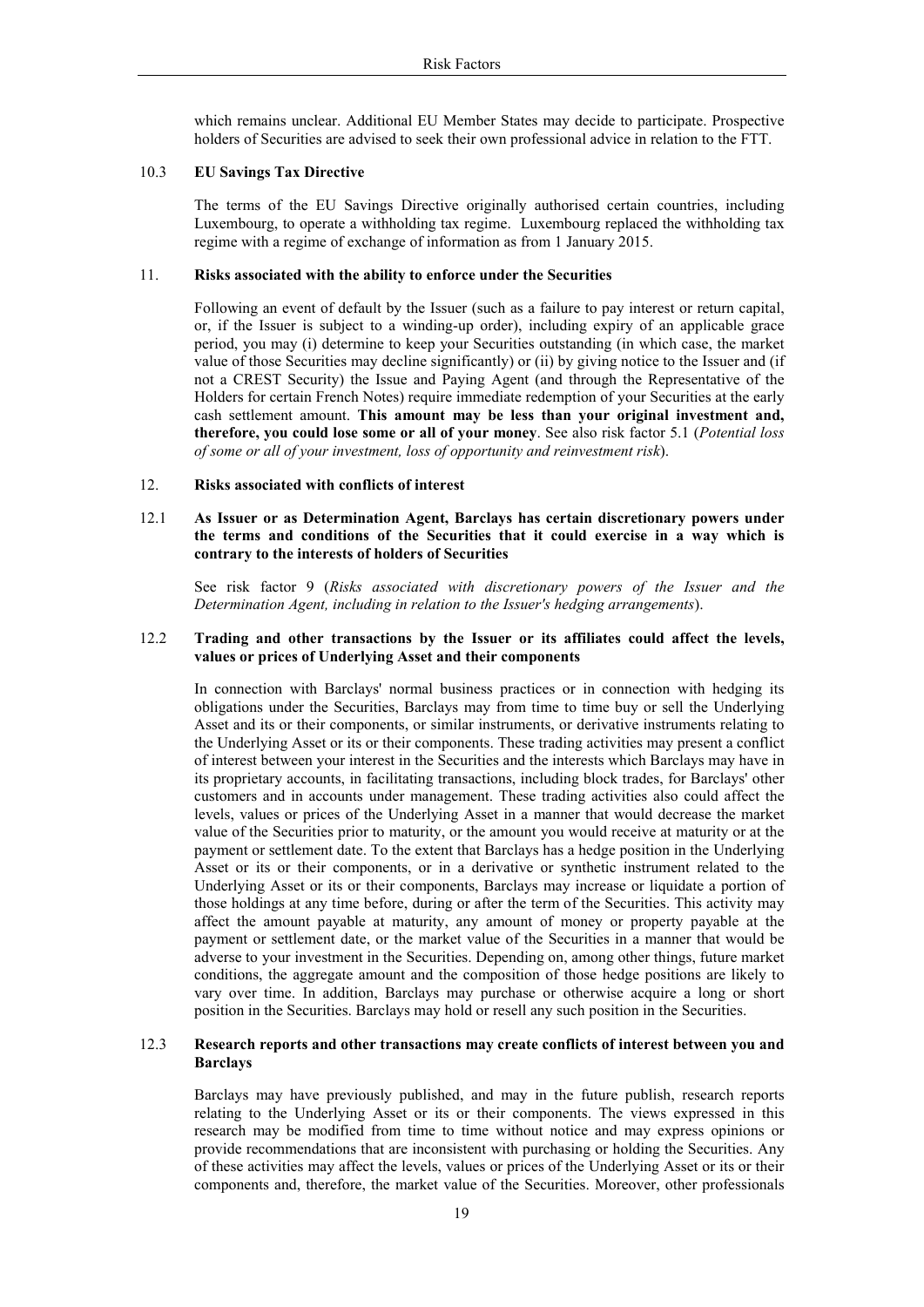who deal in these markets may at any time have views that differ significantly from Barclays. In connection with your purchase of the Securities, you should investigate the Underlying Asset and not rely on Barclays' views with respect to future movements in the Underlying Asset and its or their components.

Barclays also may issue, underwrite or assist unaffiliated entities in the issuance or underwriting of other securities or financial instruments with returns indexed to the Underlying Asset. By introducing competing products into the marketplace in this manner, Barclays could adversely affect the market value of the Securities.

## 12.4 **Barclays may have confidential information relating to the Underlying Asset or components**

Barclays, at present or in the future, may engage in business relating to the person or organisation responsible for calculating, publishing or maintaining the Underlying Asset, referred to as the 'sponsor' of the Underlying Asset. In addition, Barclays may engage in business relating to any components of the Underlying Asset, including making loans to, equity investments in, or providing investment banking, asset management or other advisory services to the respective sponsor or issuer. In connection with these activities, Barclays may receive information pertinent to the Underlying Asset or its or their components that Barclays will not divulge to you.

## 12.5 **Distributor(s) and conflicts of interest**

Potential conflicts of interest may arise in relation to Securities offered through public distribution, as the appointed manager(s) and/or distributor(s) will act pursuant to a mandate granted by the Issuer and may (to the extent permitted by law) receive commissions and/or fees on the basis of the services performed and the outcome of the placement of the Securities.

## 13. **Risk associated with a credit rating downgrade**

A downgrade of the rating assigned by any rating agency to the Issuer or the Securities could adversely affect the liquidity or market value of the Securities. Ratings downgrades could occur as a result of, among other causes, changes in the ratings methodologies used by rating agencies. Changes in rating agencies' views of the level of implicit sovereign support for European banks and their groups are likely to lead to ratings downgrades.

The Securities may be rated by credit rating agencies and may in the future be rated by additional rating agencies, although the Issuer is under no obligation to ensure that the Securities are rated by any rating agency. Credit ratings may not reflect the potential impact of all risks related to structure, market, additional factors discussed in these Risk Factors and other factors that may affect the liquidity or market value of the Securities.

Any rating assigned to the Issuer and/or the Securities may be withdrawn entirely by a rating agency, may be suspended or may be lowered, if, in that rating agency's judgment, circumstances relating to the basis of the rating so warrant. Ratings may be impacted by a number of factors which can change over time, including the rating agency's assessment of: the issuer's strategy and management's capability; the issuer's financial condition including in respect of capital, funding and liquidity; competitive and economic conditions in the issuer's key markets; the level of political support for the industries in which the issuer operates; and legal and regulatory frameworks affecting the issuer's legal structure, business activities and the rights of its creditors. The rating agencies may also revise the ratings methodologies applicable to issuers within a particular industry, or political or economic region. If rating agencies perceive there to be adverse changes in the factors affecting an issuer's credit rating, including by virtue of changes to applicable ratings methodologies, the rating agencies may downgrade, suspend or withdraw the ratings assigned to an issuer and/or its securities.

During the first half of 2015, Moody's and Standard & Poor's are expected to implement revised methodologies applicable to bank ratings, intended to address the on-going implementation of resolution frameworks applicable to banks, such as those provided for in the UK Banking Act 2009 (the "**UK Banking Act**"), described below, and related rules and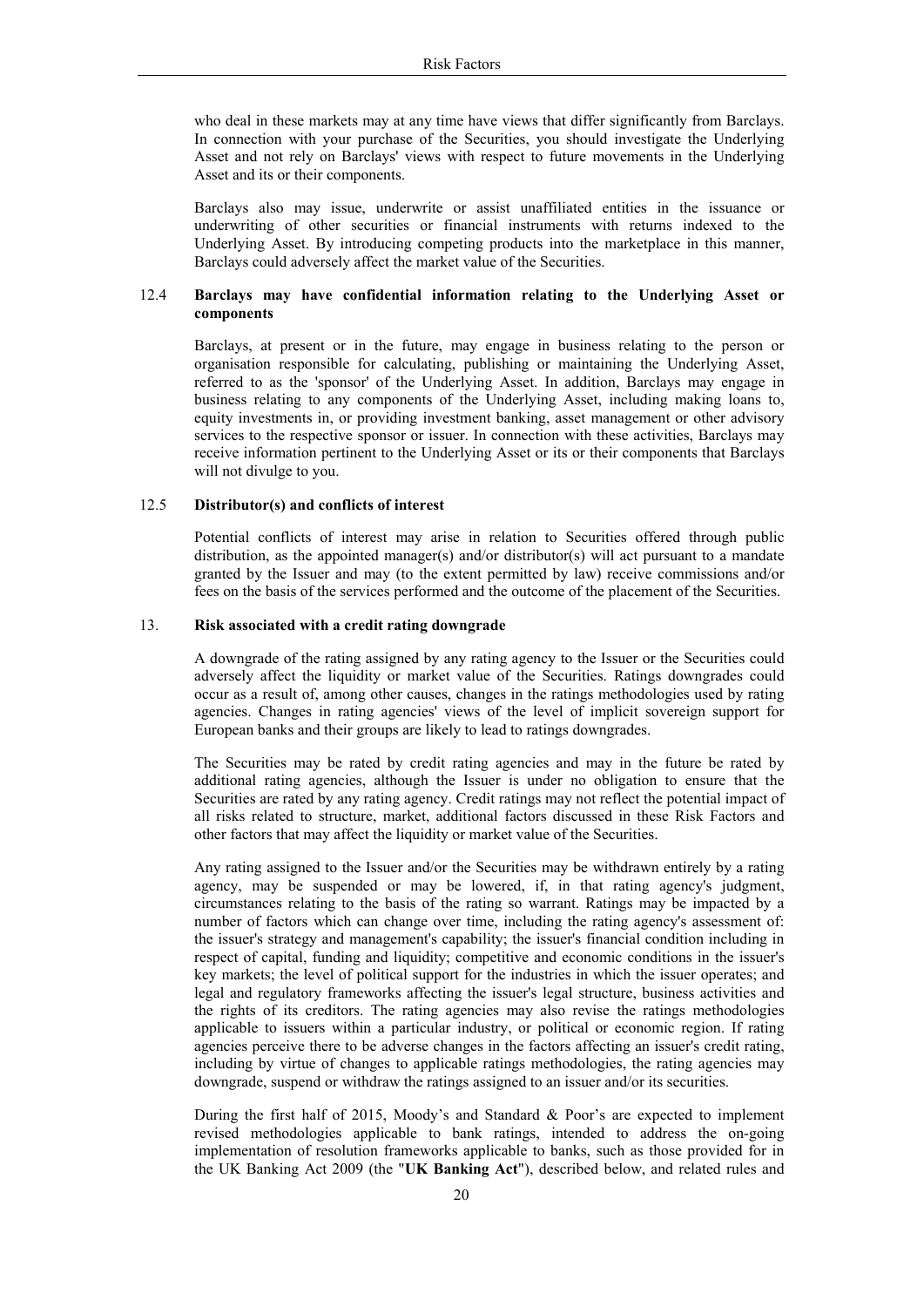guidance. Among other things, the revised methodologies are expected to impact the agencies' assessment, for the different creditor classes, of both the probability of default, and the expected loss to creditors in the event of a bank failure. In addition, each of Moody's, Standard & Poor's and Fitch (together, the "**CRAs**") has stated its view that extraordinary government support for European banks is likely to diminish as enhanced bank resolution frameworks are implemented. Among other factors, this led in part to the "negative" ratings outlook assigned in 2014 to the ratings of various systemically important European banks, including the Issuer. Consistent with this view, on 3 February 2015, Standard & Poor's placed the Issuer's longand short-term ratings on "credit watch with negative implications". Standard & Poor's stated the "credit watch" status reflects the possibility that they may remove all systemic sovereign support notches currently supporting the Issuer's ratings, and that they expect to resolve the "credit watch" placement by early May 2015. Moody's and Fitch have also expressed their intention to review, during the first half of 2015, the level of "sovereign support" in their ratings of financial institutions. The timing and outcome of the proposed changes in bank ratings methodologies, and the related review of ratings for removal of "sovereign support", remain uncertain. The Issuer expects that when such revised methodologies are implemented and/or such reviews are completed they are likely to result in downgrades to the ratings assigned by some or all of the CRAs to the Issuer and/or some or all of its outstanding securities, including the Securities.

If the Issuer determines to no longer maintain one or more ratings, or if any rating agency withdraws, suspends or downgrades the credit ratings of the Issuer or the Securities, or if such a withdrawal, suspension or downgrade is anticipated (or any rating agency places the credit ratings of the Issuer or the Securities on "credit watch" status in contemplation of a downgrade, suspension or withdrawal), whether as a result of the factors described above or otherwise, such event could adversely affect the liquidity or market value of the Securities.

## 14. **Risks associated with regulatory action**

## 14.1 **Regulatory action in the event the Issuer is failing or likely to fail could materially adversely affect the value of the Securities**

The EU Bank Recovery and Resolution Directive (the "**BRRD**") provides an EU-wide framework for the recovery and resolution of credit institutions and investment firms, their subsidiaries and certain holding companies. The BRRD requires all EEA member states to provide their relevant resolution authorities with a set of tools to intervene sufficiently early and quickly in an unsound or failing institution so as to ensure the continuity of the institution's critical financial and economic functions, while minimising the impact of an institution's failure on the broader economy and financial system.

In the United Kingdom, the majority of the requirements of the BRRD are implemented into national law in the UK Banking Act. The UK implementation of the BRRD included the introduction of the bail-in tool as of 1 January 2015. The PRA has also published rules which include a requirement for the terms of debt instruments which are issued on or after 19 February 2015, and are not governed by the law of an EEA jurisdiction (including the Securities), to contain a contractual clause whereby holders of debt instruments recognise the applicability of the bail-in powers to their debt instruments. For more information on the bailin tool and on the related contractual recognition, see risk factor 14.4 (*The relevant UK resolution authority may exercise the bail-in tool in respect of the Issuer and the Securities, which may result in holders of the Securities losing some or all of their investment*). The UK has deferred the implementation of the Minimum Requirement for Own Funds and Eligible Liabilities ("**MREL**") regime, pending further developments via the Financial Stability Board ("**FSB**") for harmonising key principles for Total Loss-Absorbing Capacity ("**TLAC**") globally. See risk factor 14.6 (*Minimum requirement for own funds and eligible liabilities (MREL)*) below.

14.2 **The UK Banking Act confers substantial powers on a number of UK authorities designed to enable them to take a range of actions in relation to UK deposit taking institutions which are considered to be at risk of failing. The exercise of any of these actions in relation to the Issuer could materially adversely affect the value of any Securities**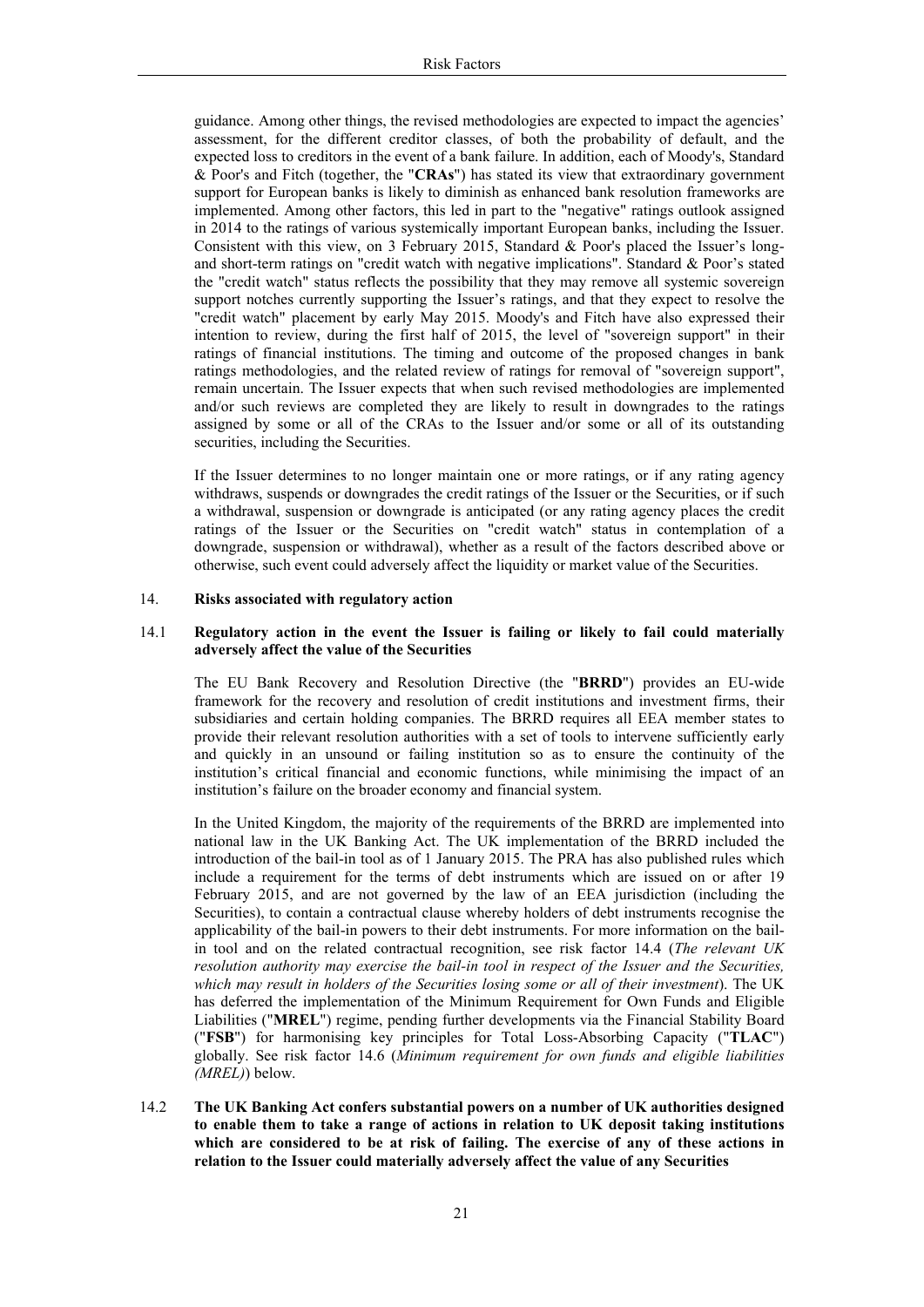Under the UK Banking Act, substantial powers are granted to the Bank of England (or, in certain circumstances, HM Treasury), in consultation with the PRA, the FCA and HM Treasury, as appropriate as part of a special resolution regime (the "**SRR**"). These powers enable the relevant UK resolution authority to implement resolution measures with respect to a UK bank (such as the Issuer) and certain of its affiliates (including, for example, Barclays PLC) (each a relevant entity) in circumstances in which the relevant UK resolution authority considers the failure of the relevant entity has become highly likely and a threat is posed to the public interest. The stabilisation options available to the relevant UK resolution authority under the SRR provide for:

- (i) private sector transfer of all or part of the business of the relevant entity;
- (ii) transfer of all or part of the business of the relevant entity to a "bridge bank" established by the Bank of England;
- (iii) transfer to an asset management vehicle;
- (iv) the bail-in tool; and
- (v) temporary public ownership (nationalisation) of the relevant entity.

Each of these stabilisation options is achieved through the exercise of one or more "stabilisation powers", which include (i) the power to make share transfer orders pursuant to which all or some of the securities issued by a UK bank may be transferred to a commercial purchaser, a bridge bank or the UK government; (ii) the resolution instrument power which includes the exercise of the bail-in tool; (iii) the power to transfer all or some of the property, rights and liabilities of a UK bank to a commercial purchaser or Bank of England entity; and (iv) the third country instrument powers that recognise the effect of similar special resolution action taken under the law of a country outside the EU. A share transfer order can extend to a wide range of securities, including shares and bonds issued by a UK bank or its holding company and warrants for such shares and bonds and could, therefore, apply to the Securities. In addition, the UK Banking Act grants powers to modify contractual arrangements in certain circumstances, powers to suspend enforcement or termination rights that might be invoked as a result of the exercise of the resolution powers and powers for the relevant UK resolution authority to disapply or modify laws in the UK (with possible retrospective effect) to enable the powers under the UK Banking Act to be used effectively.

The exercise of any resolution power or any suggestion of any such exercise could materially adversely affect the value of any Securities and could lead to holders of Securities losing some or all of the value of their investment in the Securities.

The SRR is designed to be triggered prior to insolvency of the Issuer and holders of the Securities may not be able to anticipate the exercise of any resolution power (including the UK Bail-in Power) by the relevant UK resolution authority

The stabilisation options are intended to be used prior to the point at which any insolvency proceedings with respect to the relevant entity could have been initiated. The purpose of the stabilisation options is to address the situation where all or part of a business of a relevant entity has encountered, or is likely to encounter, financial difficulties, giving rise to wider public interest concerns. Accordingly, the stabilisation options may be exercised if: the relevant UK resolution authority: (i) is satisfied that a relevant entity (such as the Issuer) is failing, or is likely to fail; (ii) determines that it is not reasonably likely that (ignoring the stabilisation powers) action will be taken by or in respect of the relevant entity that will result in condition (i) immediately above ceasing to be met; (iii) considers that the exercise of the stabilisation powers to be necessary, having regard to certain public interest considerations (such as the stability of the UK financial system, public confidence in the UK banking system and the protection of depositors, being some of the special resolution objectives) and (iv) considers that the special resolution objectives would not be met to the same extent by the winding-up of the relevant entity. Additional conditions will apply where the relevant UK resolution authority seeks to exercise its powers in relation to UK banking group companies.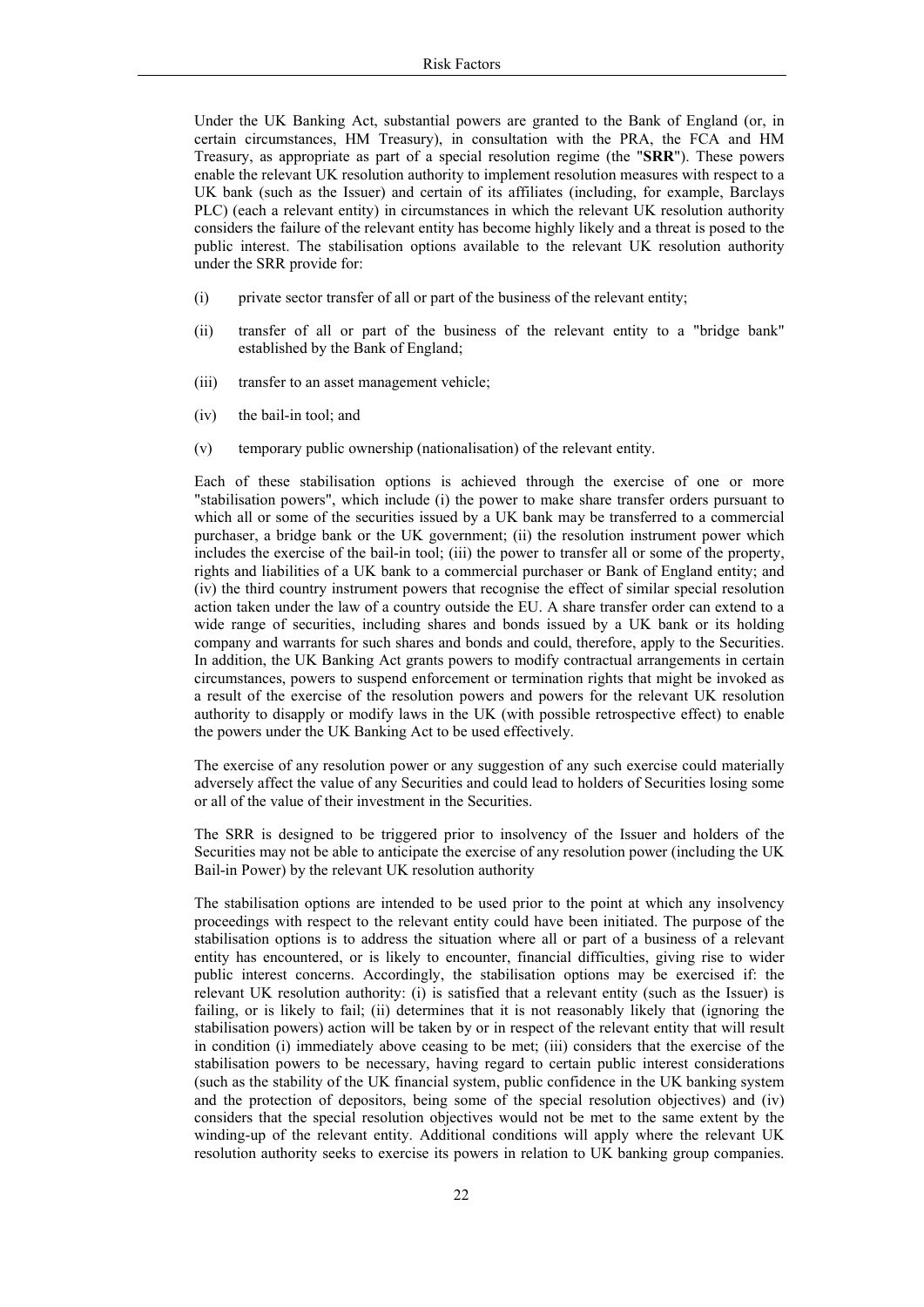The use of different stabilisation powers is also subject to further "specific conditions" that vary according to the relevant stabilisation power being used.

Although the UK Banking Act provides for the above described conditions to the exercise of any resolution powers, it is uncertain how the relevant UK resolution authority would assess such conditions in different pre-insolvency scenarios affecting the Issuer and/or other members of the Group and in deciding whether to exercise a resolution power. The relevant UK resolution authority is also not required to provide any advanced notice to holders of the Securities of its decision to exercise any resolution power. Therefore, holders of the Securities may not be able to anticipate a potential exercise of any such powers nor the potential effect of any exercise of such powers on the Issuer, the Group and the Securities.

## 14.3 **Holders of the Securities may have only very limited rights to challenge the exercise of any resolution powers (including the UK Bail-in Power) by the relevant UK resolution authority**

Holders of the Securities may have only very limited rights to challenge and/or seek a suspension of any decision of the relevant UK resolution authority to exercise its resolution powers (including the UK Bail-in Power) or to have that decision reviewed by a judicial or administrative process or otherwise.

## 14.4 **The relevant UK resolution authority may exercise the bail-in tool in respect of the Issuer and the Securities, which may result in holders of the Securities losing some or all of their investment**

The relevant UK resolution authority may exercise the bail-in tool to enable it to recapitalise an institution in resolution by allocating losses to its shareholders and unsecured creditors (which include the holders of the Securities) in a manner that (i) ought to respect the hierarchy of claims in an ordinary insolvency and (ii) is consistent with shareholders and creditors not receiving a less favourable treatment than they would have received in ordinary insolvency proceedings of the relevant entity (known as the "no creditor worse off" safeguard). Insured deposits and liabilities to the extent they are secured are among the liabilities excluded from the scope of the bail-in tool.

The bail-in tool includes the power to cancel a liability or modify the terms of contracts for the purposes of reducing or deferring the liabilities of the relevant entity under resolution and the power to convert a liability from one form or class to another. The exercise of such powers may result in the cancellation of all, or a portion, of the principal amount of, interest on, or any other amounts payable on, the Securities and/or the conversion of all or a portion of the principal amount of, interest on, or any other amounts payable on, the Securities into shares or other securities or other obligations of the Issuer or another person, including by means of a variation to the terms of the Securities, in each case, to give effect to the exercise by the relevant UK resolution authority of such power.

Where the relevant statutory conditions for intervention under the SRR and the use of the bailin tool have been met, the relevant UK resolution authority would be expected to exercise these powers without the further consent of the holders of the Securities.

The exercise of any resolution power, including the power to exercise the bail-in tool in respect of the Issuer and the Securities or any suggestion of any such exercise could materially adversely affect the rights of the holders of the Securities, the price or value of their investment in the Securities and/or the ability of the Issuer to satisfy its obligations under the Securities and could lead to holders of Securities losing some or all of the value of their investment in such Securities. In addition, even in circumstances where a claim for compensation is established under the 'no creditor worse off' safeguard in accordance with a valuation performed after the resolution action has been taken, it is unlikely that such compensation would be equivalent to the full losses incurred by the holders of the Securities in the resolution and there can be no assurance that holders of Securities would recover such compensation promptly.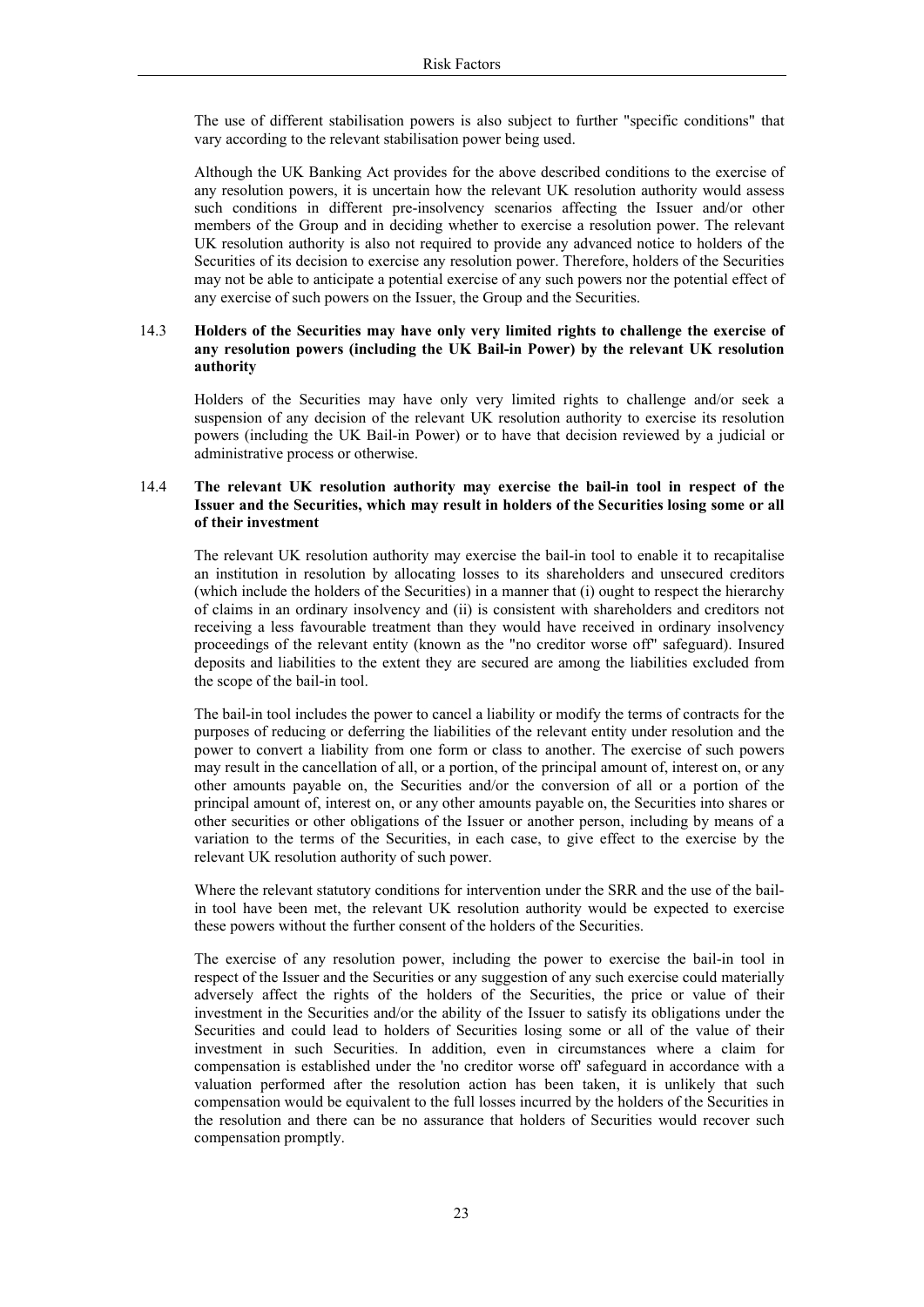## 14.5 **As insured deposits are excluded from the scope of the bail-in tool and other preferred deposits (and insured deposits) rank ahead of any Securities issued by the Issuer, such Securities would be more likely to be bailed-in than certain other unsubordinated liabilities of the Issuer (such as other preferred deposits)**

As part of the reforms required by the BRRD, amendments have been made to relevant legislation in the UK (including the UK Insolvency Act 1986) to establish in the insolvency hierarchy a statutory preference (i) firstly, for deposits that are insured under the Financial Services Compensation Scheme (insured deposits) to rank with existing preferred claims as 'ordinary' preferred claims and (ii) secondly, for all other deposits of individuals and micro, small and medium sized enterprises held in EEA or non-EEA branches of an EEA bank (other preferred deposits), to rank as 'secondary' preferred claims only after the 'ordinary' preferred claims. In addition, the EU Deposit Guarantee Scheme Directive, which is to be implemented into national law by July 2015, will increase the nature and quantum of insured deposits to include a wide range of deposits, including corporate deposits (unless the depositor is a public sector body or financial institution) and some temporary high value deposits. The effect of these changes is to increase the size of the class of preferred creditors. All such preferred deposits will rank in the insolvency hierarchy ahead of all other unsecured senior creditors of the Issuer, including the holders of the Securities. Furthermore, insured deposits are excluded from the scope of the bail-in tool. As a result, if the UK Bail-in Power were exercised by the relevant UK resolution authority, the Securities would be more likely to be bailed-in than certain other unsubordinated liabilities of the Issuer such as other preferred deposits.

#### 14.6 **Minimum requirement for own funds and eligible liabilities (MREL)**

To support the effectiveness of bail-in and other resolution tools, the BRRD requires that all institutions must meet an individual MREL requirement, calculated as a percentage of total liabilities and own funds and set by the relevant resolution authorities. Items eligible for inclusion in MREL will include an institution's own funds, along with "eligible liabilities". The UK has opted to defer until 1 January 2016 the implementation of the MREL regime.

The European Banking Authority (the EBA) and the European Commission are required to develop the criteria for determining the MREL, the calculation methodologies and related measures. Although the EBA has consulted on certain proposals, which are in draft form and subject to change, the precise impact of the MREL requirements on individual firms will remain a matter of some uncertainty until the final measures are adopted. It is also unclear whether the proposals published in November 2014 by the FSB for a new international standard on TLAC for globally systemically important banks (G-SIBs) (including the Issuer, based on the latest FSB list of G-SIBs published in November 2014) will affect the way in which the authorities implement the MREL regime.

While these measures remain in development, it is not possible to determine the ultimate scope and nature of any resulting obligations for the Issuer or the Group, nor the impact that they will have on the Issuer or the Group once implemented. If the FSB's and EBA's proposals are implemented in their current form however, it is possible that, the Issuer and/or other members of the Group may have to issue MREL eligible liabilities in order to meet the new requirements within the required timeframes and/or alter the quantity and type of internal capital and funding arrangements within the Group. During periods of market dislocation, or when there is significant competition for the type of funding that the Group needs, a requirement to increase the Group's MREL eligible liabilities in order to meet targets may prove more difficult and/or costly. More generally, these proposals could increase the Group's costs and may lead to asset sales and/or other balance sheet reductions. The effects of these proposals could all adversely impact the results of operations, financial condition and prospects of the Group and, in turn, adversely affect the value of the Securities.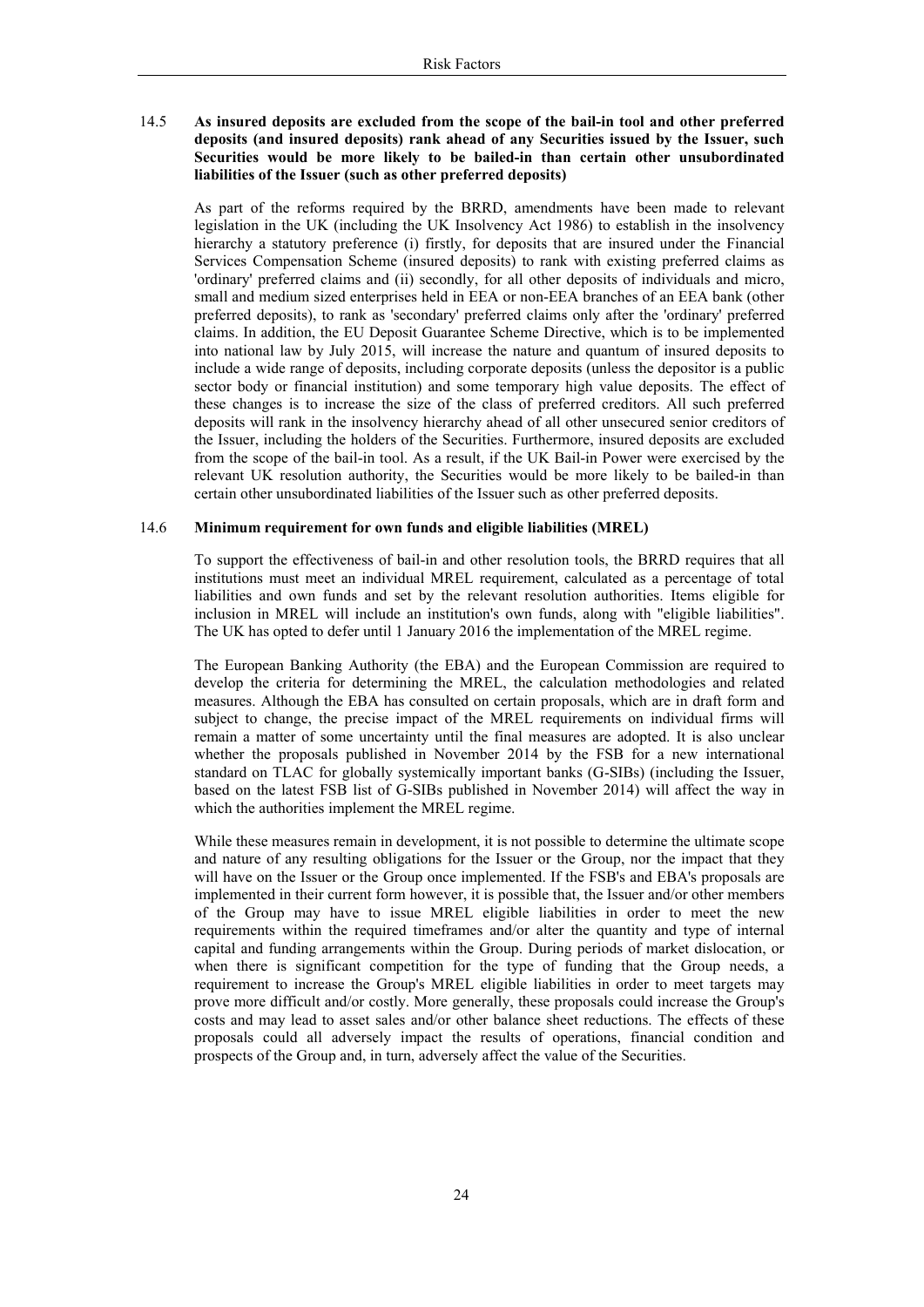## **INFORMATION INCORPORATED BY REFERENCE**

The information set forth under 2. (*Information incorporated by reference*) below contained in the documents set forth under 1. (*Source documents*) below has been filed with the CSSF and shall be incorporated in, and form part of, this Prospectus.

## 1. **Source documents**

- the GSSP Base Prospectus 1, dated 17 February 2015 relating to the issue of securities under the Global Structured Securities Programme by Barclays Bank PLC (the "**Base Prospectus**")
- the Registration Document dated 3 June 2014 (the "**Registration Document**") and approved by the United Kingdom Financial Conduct Authority (the "**FCA**") in its capacity as competent authority in the United Kingdom (the "**UK Listing Authority**");
- the Joint Annual Report of Barclays PLC and the Issuer, as filed with the US Securities and Exchange Commission ("**SEC**") on Form 20-F on 3 March 2015 in respect of the years ended 31 December 2013 and 31 December 2014 ("**Joint Annual Report**"); and
- the Annual Reports of the Issuer containing the audited consolidated financial statements of the Issuer in respect of the years ended 31 December 2013 (the "**2013 Issuer Annual Report**") and 31 December 2014 (the "**2014 Issuer Annual Report**"), respectively;
- the Combined Supplement 5/2014 to the Registration Document and the Base Prospectuses (as defined therein), dated and approved by the FCA on 2 July 2014 (the "**Combined Supplement 5/2014**");
- the Combined Supplement 7/2014 to the Registration Document and the Base Prospectuses (as defined therein), dated and approved by the FCA on 28 August 2014 (the "**Combined Supplement 7/2014**");
- the Combined Supplement 8/2014 to the Registration Document and the Base Prospectuses (as defined therein), dated and approved by the FCA on 12 September 2014 (the "**Combined Supplement 8/2014**"); and
- the Combined Supplement 10/2015 to the Registration Document and the Base Prospectuses (as defined therein), dated and approved by the FCA on 2 March 2015 (the "**Combined Supplement 10/2015**").

## 2. **Information incorporated by reference**

The information specified in the table below is incorporated into this Prospectus by reference. Any information contained in the Joint Annual Report which is not listed in the cross-reference lists below is not incorporated by reference in the Prospectus and is either not relevant for investors for the purposes of Article 5(1) of the Prospectus Directive or is covered elsewhere in the Prospectus.

## *From the Base Prospectus*

| How the Return on Your Investment is Calculated            |             |
|------------------------------------------------------------|-------------|
| <b>Fixed Rate Interest</b>                                 | 65          |
| <b>Floating Rate Interest</b>                              | 66-67       |
| Terms and Conditions of the Securities                     | 102-188     |
| Contents and text box                                      | $102 - 103$ |
| Introduction                                               | 103         |
| Form, Title, Transfer, Calculations and Payments under the | 104-117     |
| <i>Securities</i>                                          |             |
| Interest, Optional Early Redemption and Final Redemption   | 117-148     |
| <b>General Provisions</b>                                  | 152-188     |
| Clearance and Settlement                                   | 227         |
| Taxation                                                   | 229-264     |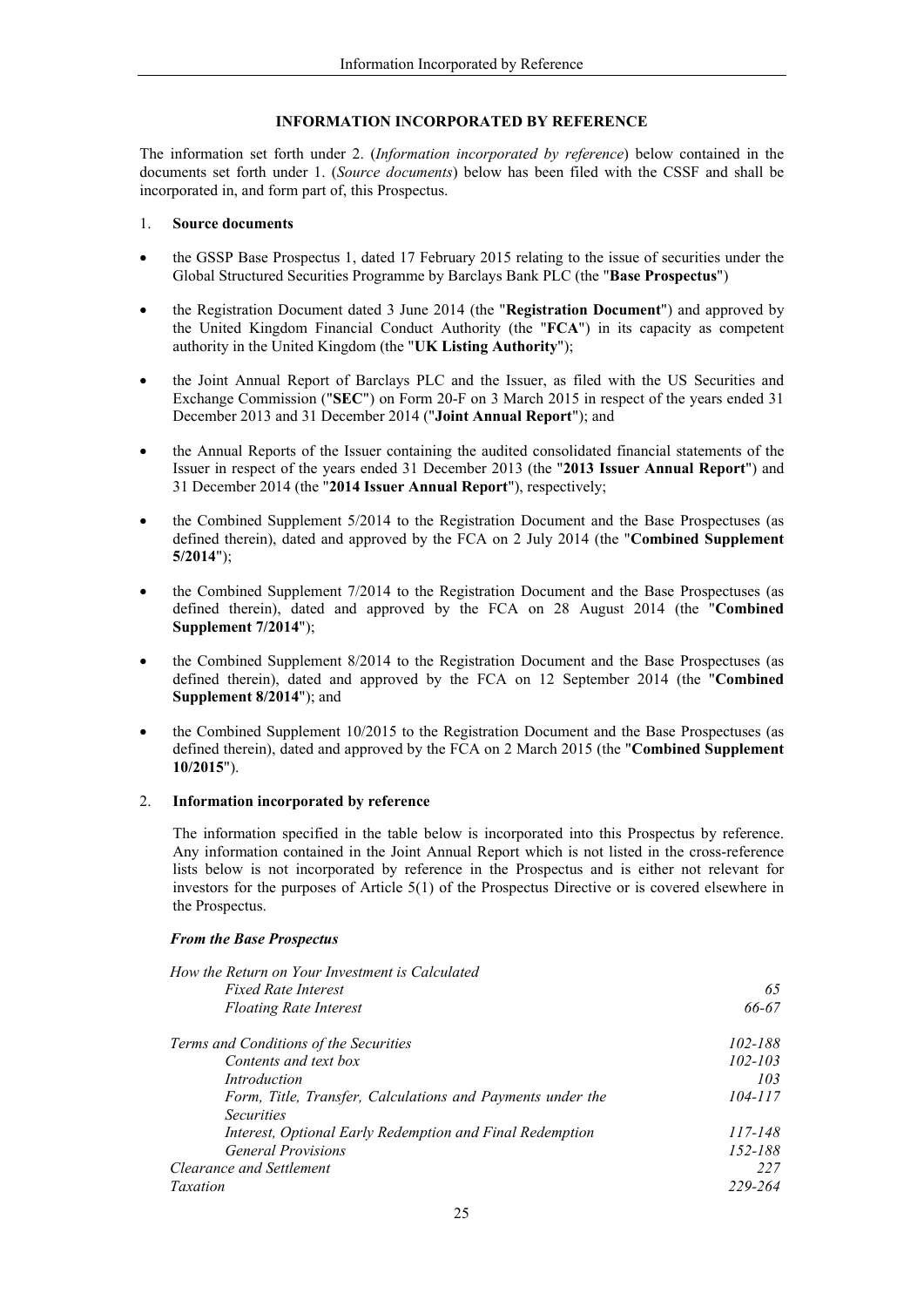| Purchase and Sale                                                                      | 265-274            |
|----------------------------------------------------------------------------------------|--------------------|
| <b>From the Registration Document</b>                                                  |                    |
| <b>Risk Factors</b>                                                                    | Pages 4 to 22      |
| The Issuer and the Group                                                               | Pages $26$ to $41$ |
| <b>From the Joint Annual Report</b>                                                    |                    |
| Corporate Governance Report                                                            | Page 2             |
| Directors' report                                                                      | Page 3             |
| <b>Board of Directors</b>                                                              | Page 3             |
| People                                                                                 | Page 43            |
| <b>Remuneration Report</b>                                                             | Page 46            |
| Risk Report                                                                            | Page 82            |
| The Financial Review                                                                   | Page 191           |
| Notes to the Financial Statements                                                      | Page 224           |
| Shareholder Information                                                                | Page 305           |
| <b>Additional Information</b>                                                          | Page 325           |
| Independent Registered Public Accounting Firm's report for Barclays<br><b>Bank PLC</b> | Page 403           |
| Barclays Bank PLC Data                                                                 | Page 404           |

# *From the 2014 Issuer Annual Report*

| About Barclays – Strategic Report                      | Pages 1 to 25    |
|--------------------------------------------------------|------------------|
| Governance                                             | Pages 26 to 27   |
| Directors' Report                                      | Pages 28 to 31   |
| Statement of Directors' and Officers' responsibility   | Page 32          |
| <b>Risk Review</b>                                     | Pages 33 to 134  |
| Financial review                                       | Pages 136 to 155 |
| Key performance indicators                             | Pages 137 to 138 |
| Income statement commentary                            | Page 139         |
| Balance sheet commentary                               | Page 140         |
| Analysis of results by business                        | Pages 141 to 142 |
| <b>Barclays Core</b>                                   | Page 143         |
| Personal and Corporate Banking                         | Pages 144 to 145 |
| Barclaycard                                            | Pages 146 to 147 |
| Africa Banking                                         | Pages 148 to 149 |
| <b>Investment Bank</b>                                 | Pages 150 to 151 |
| Head Office                                            | Page 152         |
| <b>Barclays Non-Core</b>                               | Pages 154 to 155 |
| <b>Financial Statements</b>                            | Pages 156 to 167 |
| Presentation of Information                            | Pages 157 to 158 |
| Independent Auditors' report                           | Pages 159 to 160 |
| Independent Registered Public Accounting Firm's report | Page 161         |
| Consolidated financial statements                      | Pages 162 to 169 |
| Consolidated income statement                          | Page 162         |
| Consolidated statement of comprehensive income         | Page 163         |
| Consolidated balance sheet                             | Page 164         |
| Consolidated statement of changes in equity            | Pages 165 to 166 |
| Consolidated cash flow statement                       | Page 167         |
| Notes to financial statements                          | Pages 169 to 282 |

## *From the 2013 Issuer Annual Report*

| About Barclays – Strategic Report                    | Pages 1 to 44  |
|------------------------------------------------------|----------------|
| Governance                                           | Pages 45 to 49 |
| Directors' Report                                    | Pages 45 to 47 |
| Statement of Directors' and Officers' responsibility | Pages 48 to 49 |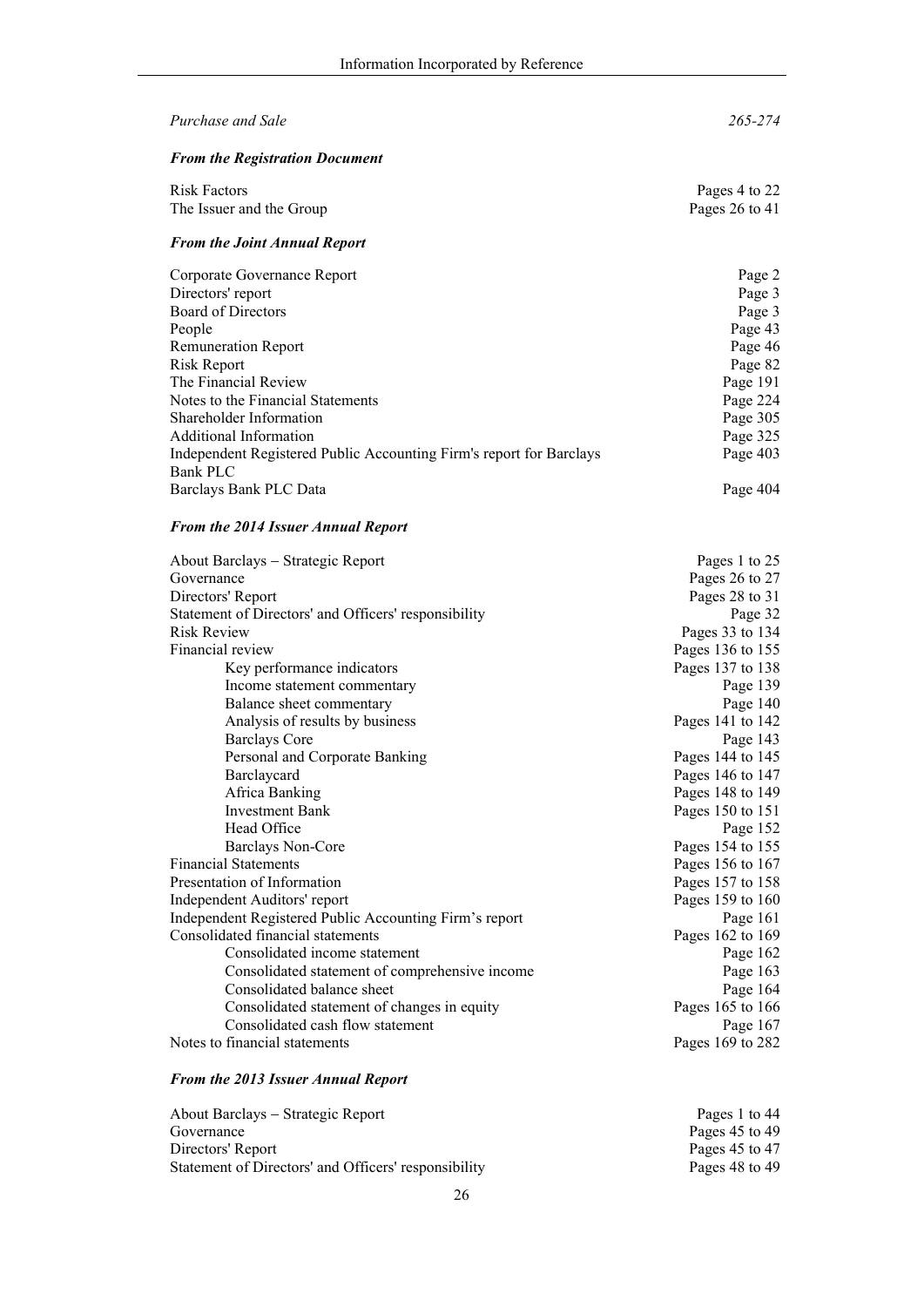| <b>Risk Review</b>                             | Pages 50 to 136  |
|------------------------------------------------|------------------|
| Credit risk                                    | Pages 62 to 93   |
| Market risk                                    | Pages 94 to 98   |
| Funding risk – Capital                         | Pages 99 to 103  |
| Funding risk – Liquidity                       | Pages 104 to 124 |
| Operational risk                               | Page 125         |
| Reputation risk                                | Pages 126 to 127 |
| Conduct risk                                   | Pages 128 to 129 |
| Supervision and Regulation                     | Pages 130 to 136 |
| Financial review                               | Pages 137 to 158 |
| Key performance indicators                     | Pages 137 to 138 |
| Income statement commentary                    | Page 139         |
| Balance sheet commentary                       | Page 140         |
| Segmental analysis                             | Pages 142 to 143 |
| UK Retail and Business Banking                 | Pages 144 to 145 |
| Europe Retail and Business Banking             | Pages 146 to 147 |
| Africa Retail and Business Banking             | Pages 148 to 149 |
| Barclaycard                                    | Pages 150 to 151 |
| <b>Investment Bank</b>                         | Pages 152 to 153 |
| Corporate Banking                              | Pages 154 to 155 |
| Wealth and Investment Management               | Pages 156 to 157 |
| Head Office Functions and Other Operations     | Page 158         |
| Presentation of Information                    | Pages 159 to 160 |
| Independent Auditors' report                   | Pages 161 to 163 |
| Consolidated financial statements              | Pages 164 to 169 |
| Consolidated income statement                  | Page 164         |
| Consolidated statement of comprehensive income | Page 165         |
| Consolidated balance sheet                     | Page 166         |
| Consolidated statement of changes in equity    | Pages 167 to 168 |
| Consolidated cash flow statement               | Page 169         |
| Notes to financial statements                  | Pages 170 to 285 |
| <b>From the Combined Supplement 5/2014</b>     |                  |

The paragraph of information supplementing the Registration Document entitled '*Alternative Trading Systems and High-Frequency Trading*' Page 2

## *From the Combined Supplement 7/2014*

| The paragraph of information supplementing the Registration                                                                     | Page 4       |
|---------------------------------------------------------------------------------------------------------------------------------|--------------|
| Document entitled 'Amendments to 'The Issuer and the Group''                                                                    |              |
| The paragraph of information supplementing the Registration<br>Document entitled 'Amendments in relation to regulatory matters' | Pages 5 to 6 |
| <b>From the Combined Supplement 8/2014</b>                                                                                      |              |
| The paragraph of information supplementing the Registration                                                                     | Page 2       |
| Document entitled 'Sale of Spanish Businesses to CaixaBank'                                                                     |              |

## *From the Combined Supplement 10/2015*

The paragraph of information supplementing the Registration Document entitled '*Amendments to Risk Factors*' Pages 2 to 3

The above documents may be inspected: (i) during normal business hours at the registered office of the Issuer; (ii) at *http://www.barclays.com/barclays-investor-relations/results-and-reports/results.html* and *http://www.barclays.com/investorrelations/debtinvestors* (as applicable); and (iii) at the specified office of the Issue and Paying Agent as described in the section entitled *'General Information'* below.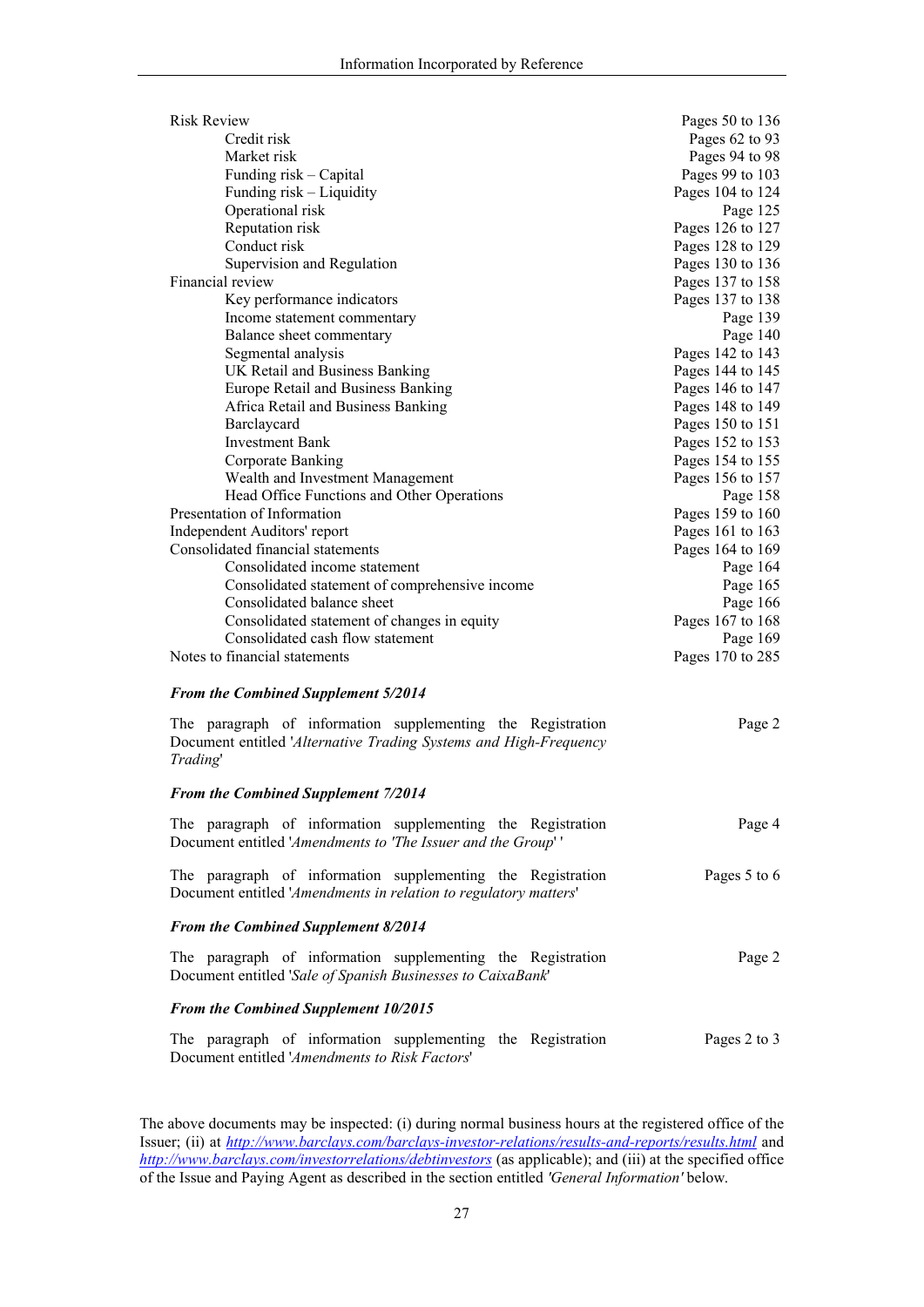The above documents will also be available on the Luxembourg Stock Exchange's website (*www.bourse.lu*).

The information incorporated by reference which is not included in the cross-reference lists above is considered as additional information and is not required by the relevant schedules of Commission Regulation (EC) No 809/2004, as amended.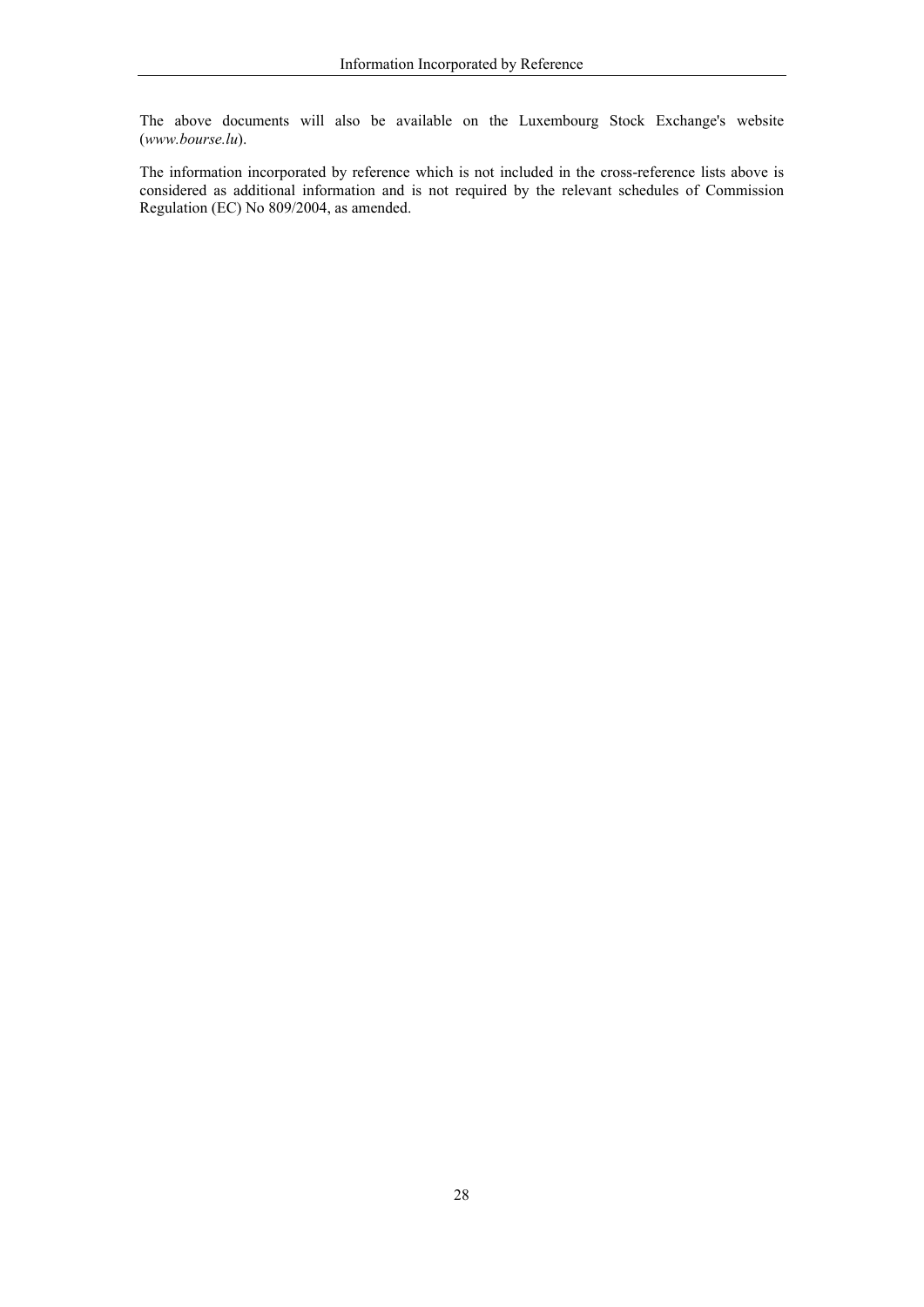## **TERMS AND CONDITIONS OF THE SECURITIES**

## **Introduction**

The terms and conditions (the "**Conditions**") of the Securities will comprise (i) the terms and conditions set forth in '*[Terms and Conditions of the Securities](http://www.barclays.com/barclays-investor-relations/results-and-reports/results.html)*' set out in GSSP Base Prospectus 1 of [Barclays Bank PLC dated 17 February 2015](http://www.barclays.com/investorrelations/debtinvestors) (the "**General Conditions**"), as amended and completed (as applicable) by (ii) the terms and conditions of the '*Issue Terms*' (the "**Issue Terms**") below.

The Issue Terms amend and complete (as applicable) the General Conditions with respect to the Securities:

- All references in the General Conditions to "Final Terms" are deemed to be replaced with references to "Issue Terms";
- All references in the General Conditions to the "completion or election" of the General Conditions by the "Final Terms" (or words of similar meaning) are instead to be read as references to "amendment and completion (as applicable)" of the "Issue Terms" (or words of similar meaning); and
- In the event of any inconsistency between any of the terms of the General Conditions and the Issue Terms, the Issue Terms shall prevail (and the terms of this paragraph and the paragraph immediately above at the start of the 'Terms and Conditions of the Securities' will prevail over both).

Italicised text in the Conditions (other than to denote a non-English language term or the name of a section heading) is provided for explanatory or descriptive reasons only, and does not form part of the Conditions.

*The General Conditions are incorporated by reference into this Prospectus: see 'Information Incorporated by Reference' above.*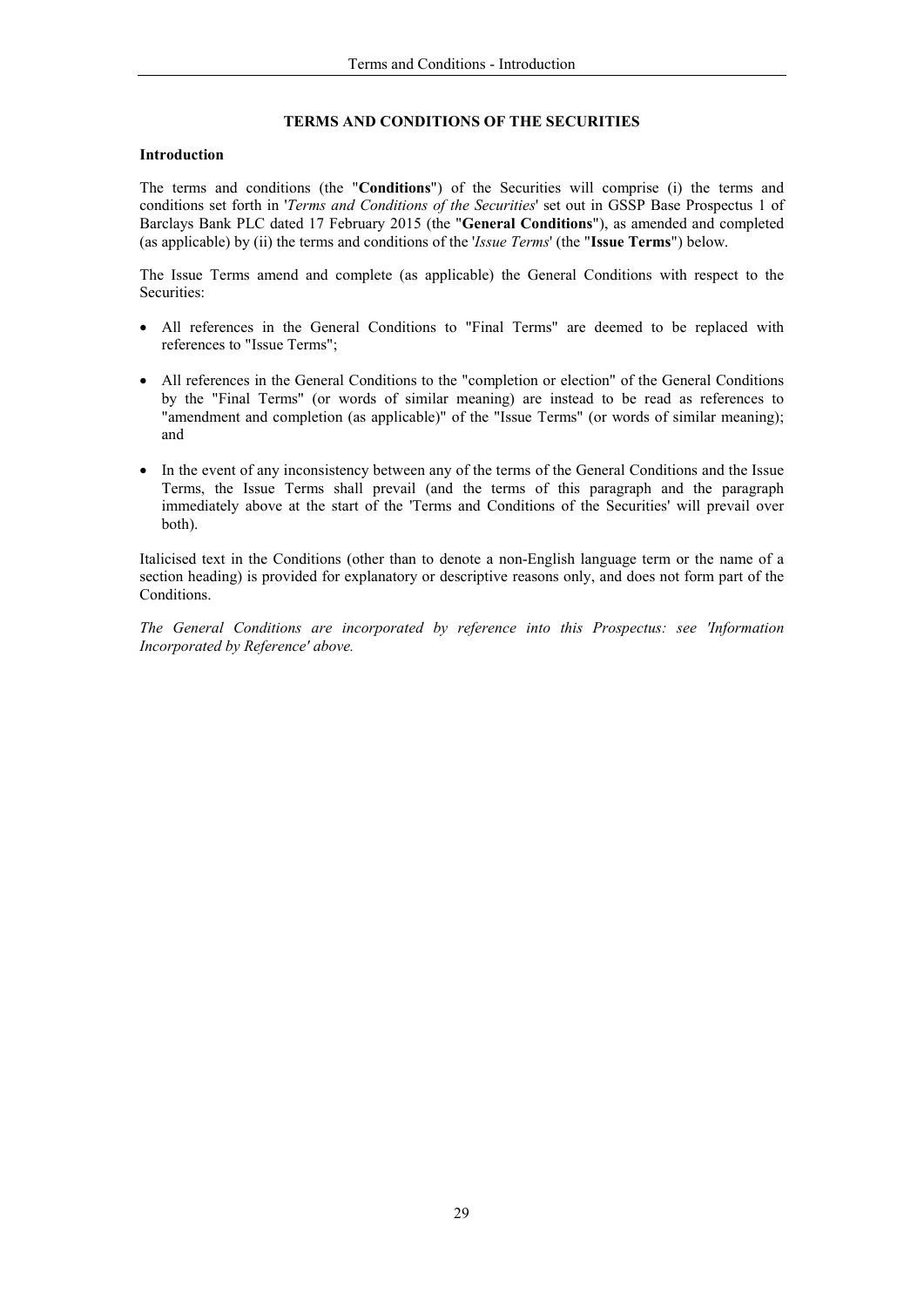| 1.  | (a)                                                                     | Series number: |                                                  | NX000167499                                                                                                                                                                                                |
|-----|-------------------------------------------------------------------------|----------------|--------------------------------------------------|------------------------------------------------------------------------------------------------------------------------------------------------------------------------------------------------------------|
|     | (b)                                                                     |                | Tranche number:                                  | One.                                                                                                                                                                                                       |
| 2.  | Settlement Currency:                                                    |                |                                                  | EUR, as defined in Condition 28.1 (Definitions).                                                                                                                                                           |
| 3.  | Exchange Rate:                                                          |                |                                                  | Not Applicable.                                                                                                                                                                                            |
| 4.  | Securities:<br>(a)<br>Aggregate Nominal Amount<br>as at the Issue Date: |                |                                                  |                                                                                                                                                                                                            |
|     |                                                                         |                |                                                  |                                                                                                                                                                                                            |
|     |                                                                         | (i)            | Tranche:                                         | EUR 35,000,000.                                                                                                                                                                                            |
|     |                                                                         | (ii)           | Series:                                          | EUR 35,000,000.                                                                                                                                                                                            |
|     | (b)                                                                     |                | Specified Denomination:                          | EUR 100,000 and integral multiples of EUR 1,000 in<br>excess thereof up to and including EUR 199,000. No<br>Definitive Securities will be issued with a denomination<br>above EUR 199,000.                 |
|     | (c)                                                                     |                | Minimum Tradable Amount:                         | EUR 100,000.                                                                                                                                                                                               |
| 5.  | <b>Issue Price:</b>                                                     |                |                                                  | 100 per cent of the Aggregate Nominal Amount.                                                                                                                                                              |
| 6.  | Issue Date:                                                             |                |                                                  | 18 March 2015.                                                                                                                                                                                             |
| 7.  | <b>Interest Commencement Date:</b>                                      |                |                                                  | Issue Date.                                                                                                                                                                                                |
| 8.  | Scheduled Redemption Date:                                              |                |                                                  | 18 March 2030 (for the avoidance of doubt, subject to<br>accordance with the Business Day<br>adjustment in<br>Convention).                                                                                 |
| 9.  | <b>Calculation Amount:</b>                                              |                |                                                  | EUR 1,000.                                                                                                                                                                                                 |
|     |                                                                         |                | Provisions relating to interest (if any) payable |                                                                                                                                                                                                            |
| 10. | Type of Interest:                                                       |                |                                                  | Fixed Rate Interest switching to Floating Rate Interest on<br>the Interest Payment Date falling in March 2017.                                                                                             |
|     | (a)                                                                     |                | <b>Interest Payment Date:</b>                    | In relation to the Fixed Rate Interest provisions: 18 March<br>2016 and 18 March 2017 and in relation to the Floating<br>Data International information and $\frac{10}{2}$ T.10. Inner 10. Contemporar 10. |

#### **ISSUE TERMS**

Rate Interest provisions: each of 18 June, 18 September, 18 December and 18 March in each year falling in the period commencing on 18 March 2017 and ending on the Scheduled Redemption Date (for the avoidance of doubt, in each case, subject to adjustment in accordance with the Business Day Convention).

- (b) Interest Period End Date(s): Each Interest Payment Date without adjustment.
- 11. Switch Option: Not Applicable.

## 12. Fixing Date – Interest: Not Applicable.

13. Fixing Time – Interest: Not Applicable.

| 14. | Fixed Rate Interest provisions: | Applicable in respect of the period from and including the |
|-----|---------------------------------|------------------------------------------------------------|
|     |                                 | Issue Date to but excluding the Interest Payment Date      |
|     |                                 | falling in March 2017.                                     |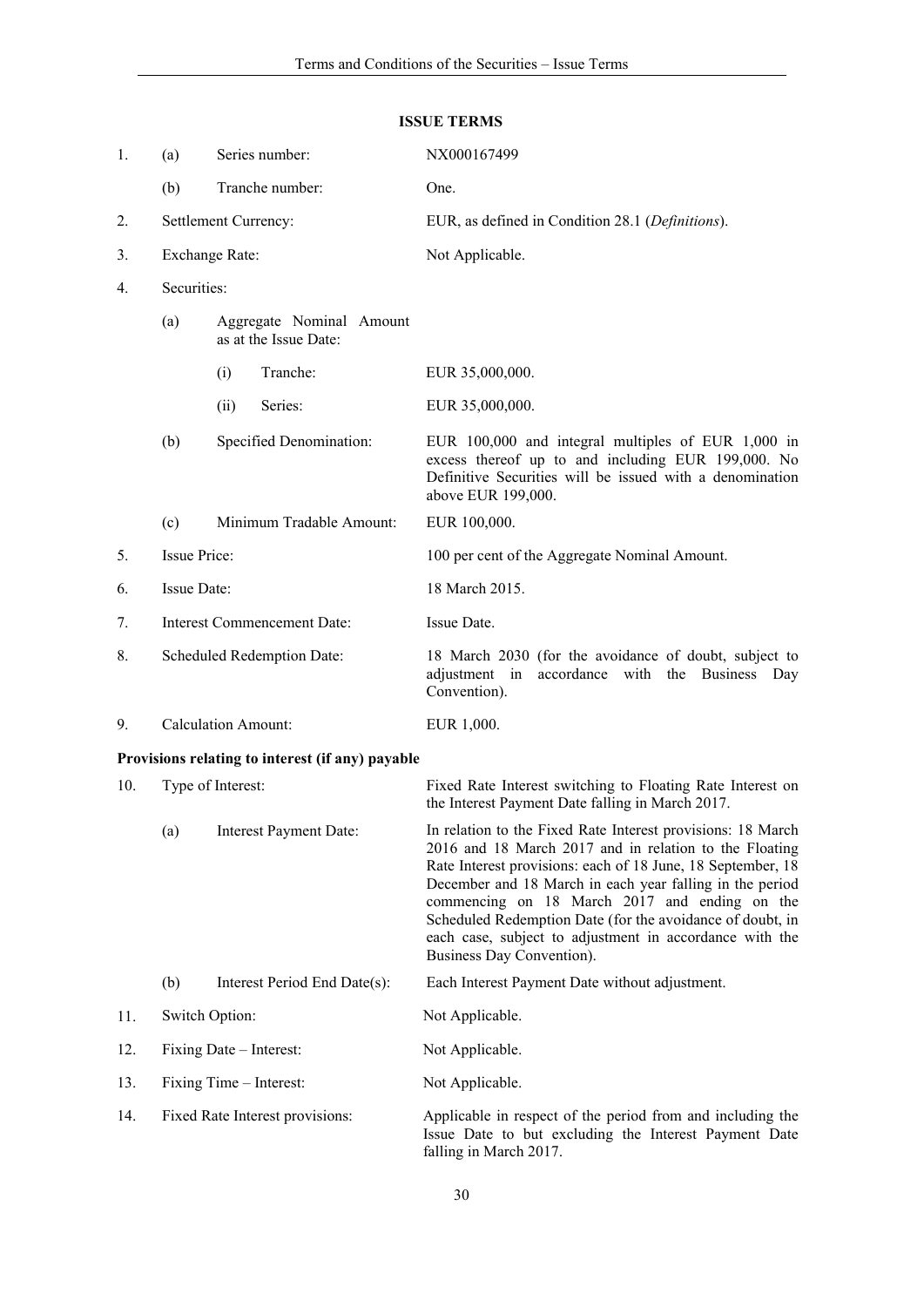| (a) | Fixed Rate:                                                         | 1.6 per cent $(1.6\%)$ per annum.                                                                                                                                                                                                                                                                                                         |
|-----|---------------------------------------------------------------------|-------------------------------------------------------------------------------------------------------------------------------------------------------------------------------------------------------------------------------------------------------------------------------------------------------------------------------------------|
| (b) | Day Count Fraction:                                                 | 30/360.                                                                                                                                                                                                                                                                                                                                   |
| (c) | Range Accrual:                                                      | Not Applicable.                                                                                                                                                                                                                                                                                                                           |
|     |                                                                     | Applicable in respect of the period from and including the<br>Interest Payment Date falling in March 2017 to but<br>excluding the Interest Payment Date falling in March 2030.                                                                                                                                                            |
| (a) | Floating<br>Interest<br>Determination:                              | Rate<br>Not Applicable.                                                                                                                                                                                                                                                                                                                   |
| (b) | <b>CMS</b> Rate Determination:                                      | Applicable.                                                                                                                                                                                                                                                                                                                               |
|     | Specified Swap Rate:                                                | The annual swap rate for euro swap transactions with a<br>maturity of the Designated Maturity, expressed as a<br>percentage, which appears on the Relevant Screen Page<br>under the heading "EUR - ISDA - EURIBOR" and above<br>the caption "11:00AM, CET" as at the Relevant Screen<br>Time on the relevant Interest Determination Date. |
|     | Reference Currency:                                                 | EUR.                                                                                                                                                                                                                                                                                                                                      |
|     | Designated Maturity:                                                | 10 years.                                                                                                                                                                                                                                                                                                                                 |
|     | <b>Relevant Screen</b><br>Page:                                     | Reuters screen ISDAFIX2 page.                                                                                                                                                                                                                                                                                                             |
|     | Relevant Screen<br>Time:                                            | 11:00 a.m., CET.                                                                                                                                                                                                                                                                                                                          |
|     | Interest<br>Determination Date:                                     | As specified in General Condition 6.7 (Determination of a<br>Floating Rate).                                                                                                                                                                                                                                                              |
| (c) | Cap Rate:                                                           | Not Applicable.                                                                                                                                                                                                                                                                                                                           |
| (d) | Curve Cap:                                                          | Not Applicable.                                                                                                                                                                                                                                                                                                                           |
| (e) | Floor Rate:                                                         | Zero per cent. per annum.                                                                                                                                                                                                                                                                                                                 |
| (f) | Participation:                                                      | Not Applicable.                                                                                                                                                                                                                                                                                                                           |
| (g) | Spread:                                                             | Not Applicable.                                                                                                                                                                                                                                                                                                                           |
| (h) | Day Count Fraction:                                                 | 30/360.                                                                                                                                                                                                                                                                                                                                   |
| (i) | Details of any short or long<br><b>Interest Calculation Period:</b> | Not Applicable.                                                                                                                                                                                                                                                                                                                           |
| (j) | Range Accrual:                                                      | Not Applicable.                                                                                                                                                                                                                                                                                                                           |
| (k) | Additional provisions relating                                      | Applicable.                                                                                                                                                                                                                                                                                                                               |
|     |                                                                     | Determination of Rate of Interest                                                                                                                                                                                                                                                                                                         |
|     |                                                                     | The Floating Rate of interest for each Interest Calculation<br>Period shall be determined by the Determination Agent in<br>accordance with the following formula:                                                                                                                                                                         |
|     |                                                                     | $4 \times \{[1 + Min(4.00\%; CMS Reference Rate)] \setminus 1/4 - 1\}$                                                                                                                                                                                                                                                                    |
|     |                                                                     | Floating Rate Interest provisions:<br>to Floating Rate Interest:                                                                                                                                                                                                                                                                          |

Where:

"CMS Reference Rate" in respect of an Interest Calculation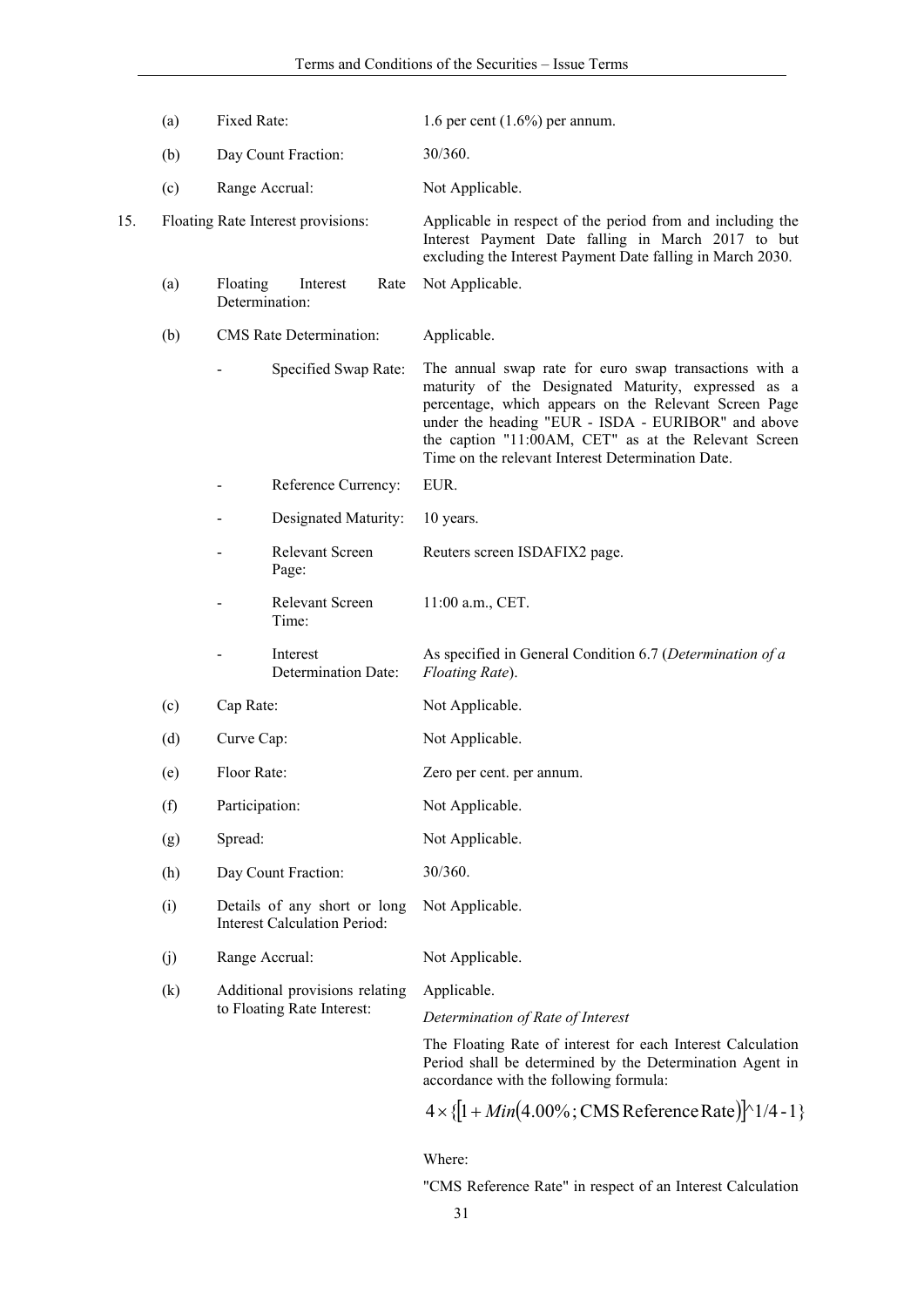Period has the meaning given to it in General Condition 28 (*Definitions and Interpretation*).

"x^n" means x to the power of n. For example,  $[1+4.00\%]$ <sup>^</sup>1/4 means 104.00% to the power of one quarter (also expressed as the fourth root of 104.00%), being 100.985340655% (subject to further rounding). Therefore the quarterly Floating Rate of interest is subject to a cap of  $4 \times 0.985340655\%$ , or 3.94136262% (subject to rounding in accordance with General Condition 4.1 (*Rounding*)).

| 16.                | Floating<br>Rate<br>Interest<br>Inverse                                                     | Not Applicable.    |  |  |
|--------------------|---------------------------------------------------------------------------------------------|--------------------|--|--|
| 17.                | provisions:<br>Inflation-Linked Interest provisions:                                        | Not Applicable.    |  |  |
| 18.                | Digital Interest provisions:                                                                | Not Applicable.    |  |  |
| 19.                | Spread-Linked Interest provisions:                                                          | Not Applicable.    |  |  |
| 20.                | Zero Coupon provisions:                                                                     | Not Applicable.    |  |  |
|                    | Provisions relating to redemption                                                           |                    |  |  |
| 21.                | (a)<br><b>Optional Early Redemption:</b>                                                    | Not Applicable.    |  |  |
|                    | Option Type:<br>(b)                                                                         | Not Applicable.    |  |  |
| 22.                | Call provisions:                                                                            | Not Applicable.    |  |  |
| 23.                | Put provisions:                                                                             | Not Applicable.    |  |  |
| 24.                | Final Redemption Type:                                                                      | Bullet Redemption. |  |  |
| 25.                | <b>Bullet Redemption provisions:</b>                                                        | Applicable.        |  |  |
|                    | Final Redemption Percentage:                                                                | 100 per cent.      |  |  |
| 26.                | <b>Inflation-Linked Redemption</b><br>provisions:                                           | Not Applicable.    |  |  |
| 27.                | Early Cash Settlement Amount:                                                               | Par                |  |  |
| 28.                | Fixing Date – Redemption:                                                                   | Not Applicable.    |  |  |
| 29.                | Fixing Time – Redemption:                                                                   | Not Applicable.    |  |  |
| 30.                | Change in Law:                                                                              | Applicable.        |  |  |
| 31.                | Currency Disruption Event:                                                                  | Applicable.        |  |  |
| 32.                | <b>Issuer Tax Event:</b>                                                                    | Applicable.        |  |  |
| 33.                | <b>Extraordinary Market Disruption:</b>                                                     | Applicable.        |  |  |
| 34.                | Hedging Disruption:                                                                         | Not Applicable.    |  |  |
| 35.                | Increased Cost of Hedging:                                                                  | Not Applicable.    |  |  |
| <b>Disruptions</b> |                                                                                             |                    |  |  |
| 36.                | <b>Settlement Expenses</b>                                                                  | Not Applicable.    |  |  |
| 37.                | Disruption<br>FX<br>Fallbacks<br>(General<br>Condition 9<br><i>(Consequences</i><br>of $FX$ | Not Applicable.    |  |  |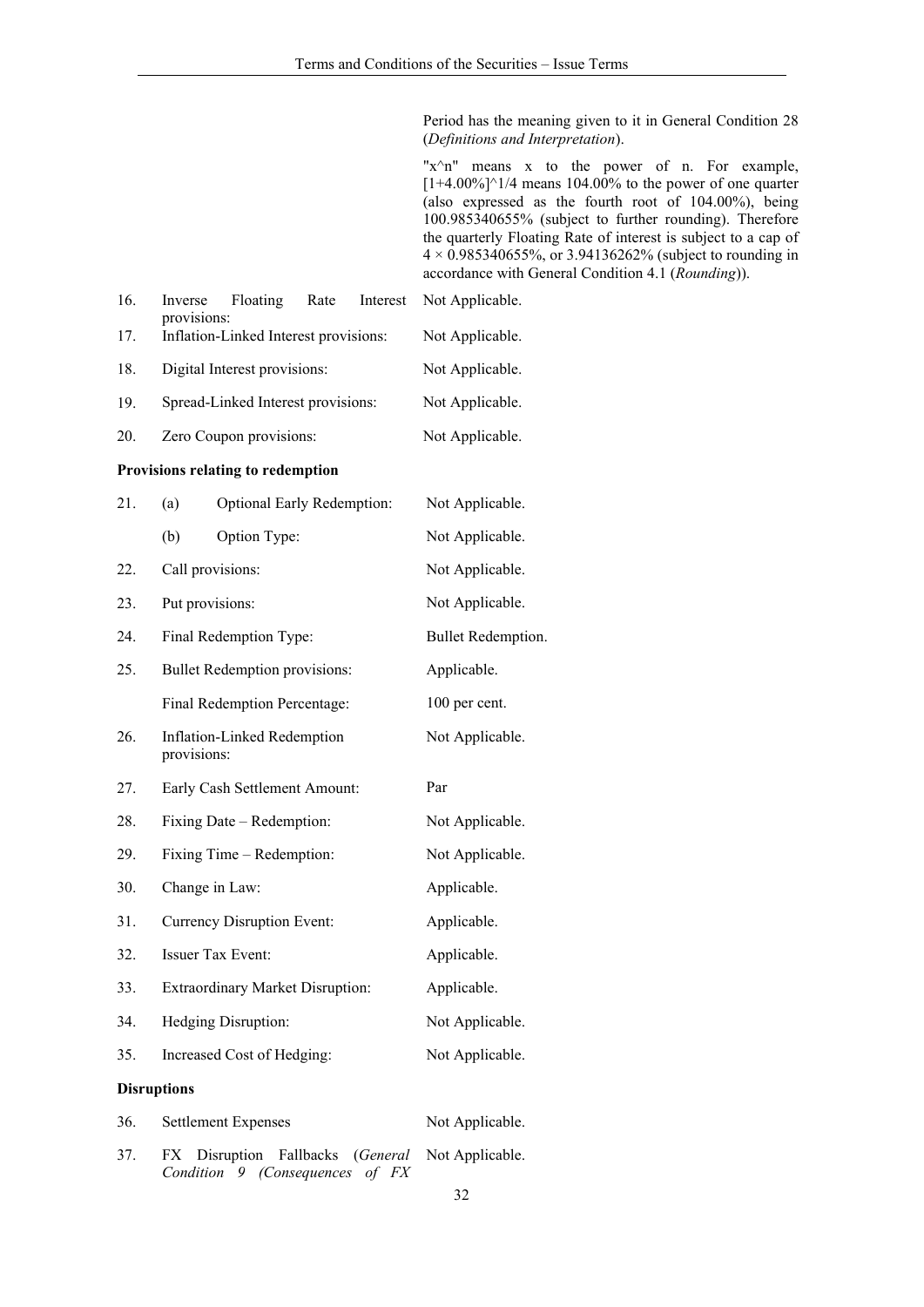|     | <b>General provisions</b> |                                                                                                            |                                                      |
|-----|---------------------------|------------------------------------------------------------------------------------------------------------|------------------------------------------------------|
| 38. |                           | Form of Securities:                                                                                        | Global Bearer Securities: Permanent Global Security. |
|     |                           |                                                                                                            | NGN Form: Applicable.                                |
|     |                           |                                                                                                            | Held under the NSS: Not Applicable.                  |
|     |                           |                                                                                                            | CGN Form: Not Applicable.                            |
|     |                           |                                                                                                            | CDIs: Not Applicable.                                |
| 39. | Trade Date:               |                                                                                                            | 25 February 2015.                                    |
| 40. | Early<br>Number:          | Redemption<br>Notice<br>Period                                                                             | As specified in Condition 28.1 (Definitions).        |
| 41. |                           | Additional Business Centre(s):                                                                             | Not Applicable.                                      |
| 42. |                           | <b>Business Day Convention:</b>                                                                            | Modified Following.                                  |
| 43. |                           | Determination Agent:                                                                                       | Barclays Bank PLC.                                   |
| 44. | Common Safekeeper:        |                                                                                                            | The Bank of New York Mellon.                         |
| 45. | Registrar:                |                                                                                                            | Not Applicable.                                      |
| 46. | <b>CREST</b> Agent:       |                                                                                                            | Not Applicable.                                      |
| 47. | Transfer Agent:           |                                                                                                            | Not Applicable.                                      |
| 48. | (a)                       | Name of Manager:                                                                                           | Barclays Bank PLC.                                   |
|     | (b)                       | underwriting<br>of<br>Date<br>agreement:                                                                   | Not Applicable.                                      |
|     | (c)                       | addresses<br>Names<br>and<br>of<br>secondary<br>trading<br>intermediaries and main terms<br>of commitment: | Not Applicable.                                      |
| 49. | Registration Agent:       |                                                                                                            | Not Applicable.                                      |
| 50. | Masse Category:           |                                                                                                            | Not Applicable.                                      |
| 51. | Governing Law:            |                                                                                                            | English Law.                                         |

# *Disruption Events))*: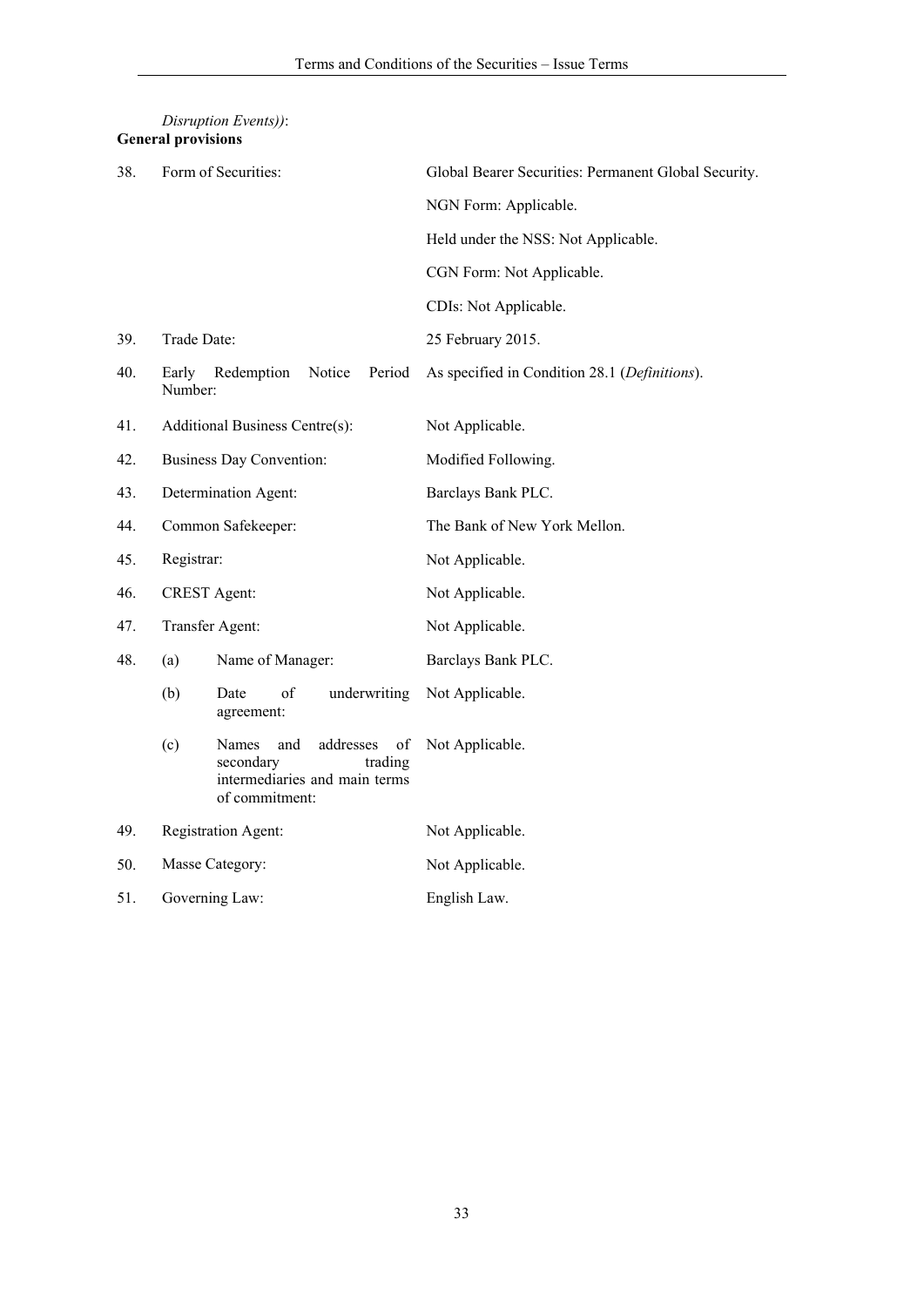### **OTHER INFORMATION**

#### 1. **LISTING AND ADMISSION TO TRADING**

- (i) Listing and Admission to Trading: Application has been made by the Issuer (or on its behalf) for the Securities to be listed on the Official List and admitted to trading on the Regulated Market of the Luxembourg Stock Exchange on or around the Issue Date.
- $(ii)$  Estimate of expenses related to admission to trading: total EUR 600.

#### 2. **RATINGS**

Ratings: The Securities have not been individually rated.

## 3. **INTERESTS OF NATURAL AND LEGAL PERSONS INVOLVED IN THE ISSUE**

Save for any fees payable to the Manager and save as provided in the risk factor 'Risks associated with conflicts of interest', so far as the Issuer is aware, no person involved in the issue of the Securities has an interest material to the issue.

## 4. **REASONS FOR THE OFFER, ESTIMATED NET PROCEEDS AND TOTAL EXPENSES**

| (i)  | Reasons for the offer:  | The Issuer intends to apply the net proceeds from the<br>sale of Securities either for hedging purposes or for |
|------|-------------------------|----------------------------------------------------------------------------------------------------------------|
| (ii) | Estimated net proceeds: | general corporate purposes.<br>Not Applicable.                                                                 |

(iii) Estimated expenses: total Not Applicable.

## 5. **YIELD**

Not Applicable.

## 6. **HISTORIC INTEREST RATES**

Details of historic Specified Swap Rate can be obtained from Reuters Screen ISDAFIX2 Page.

## 7. **OPERATIONAL INFORMATION**

- a) ISIN Code: XS1167120168.
- b) Common Code: 116712016.
- c) Relevant Clearing System(s) and the relevant identification number(s): Clearstream – identification number 34797 and Euroclear –identification number 13121.
- d) Delivery: Delivery free of payment.
- e) Name and address of additional Paying Agent(s): Not Applicable.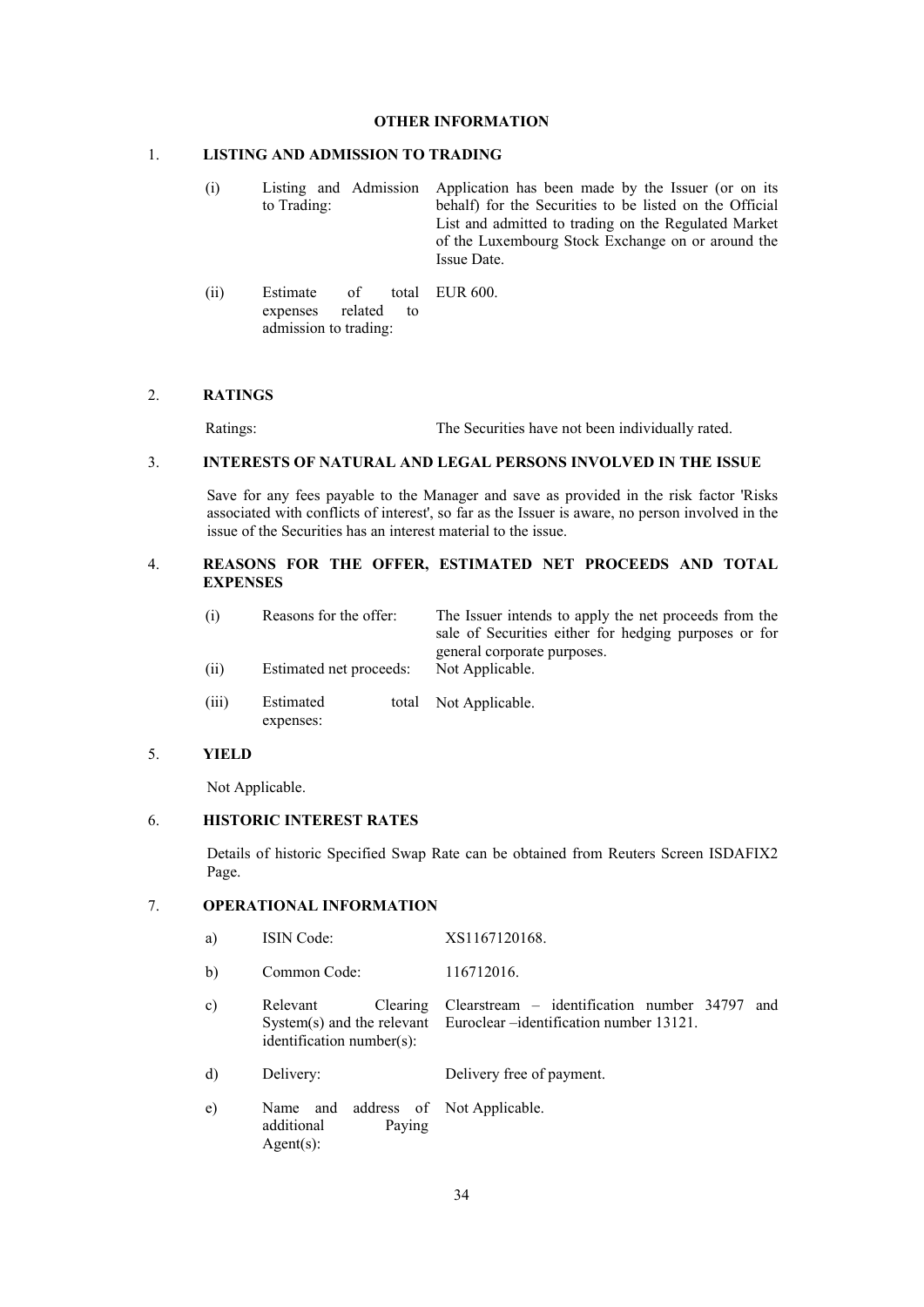## **IMPORTANT LEGAL INFORMATION**

## **Responsibility and Consent**

The Issuer accepts responsibility for the information contained in this Prospectus. To the best of the knowledge of the Issuer (having taken all reasonable care to ensure that such is the case), the information contained in this Prospectus is in accordance with the facts and contains no omission likely to affect the import of such information.

Neither the Issuer nor the Manager has authorised (nor do they authorise or consent to the use of this Prospectus or take any responsibility for this Prospectus in connection with) the making of any public offer of the Securities by any person in any circumstances. Any such unauthorised offers are not made on behalf of the Issuer or the Manager and none of the Issuer or the Manager has any responsibility or liability for the actions of any person making such offers.

## **Ratings**

The credit ratings included or referred to in this Prospectus or any document incorporated by reference are, for the purposes of Regulation (EC) No 1060/2009 on credit rating agencies (the "**CRA Regulation**") issued by Fitch Ratings Limited ("**Fitch**"), Moody's Investors Service Ltd. ("**Moody's**") and Standard & Poor's Credit Market Services Europe Limited ("**Standard & Poor's**"), each of which is established in the European Union and has been registered under the CRA Regulation.

As of the date of this Prospectus, the short term unsecured obligations of the Issuer are rated A-1 by Standard & Poor's, P-1 by Moody's, and F1 by Fitch and the long-term obligations of the Issuer are rated A by Standard & Poor's, A2 by Moody's, and A by Fitch.

## **Hyper-links to websites**

For the avoidance of doubt, the content of any website to which a hyper-link is provided shall not form part of this Prospectus.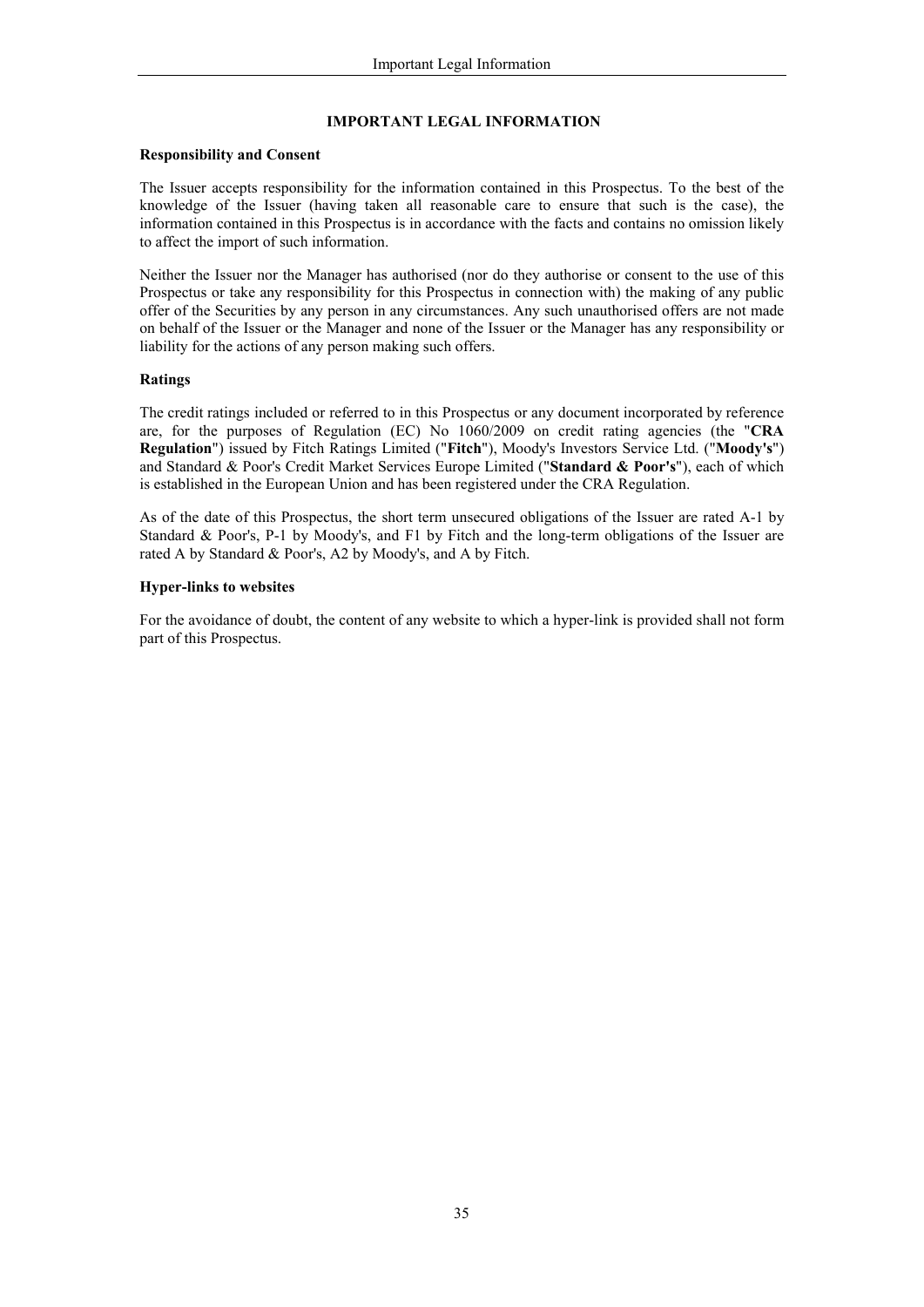## **GENERAL INFORMATION**

## **The Issuer and the Group**

Based on the Bank Group's audited financial information for the year ended 31 December 2014, the Bank Group had total assets of £1,358,693 million (2013: £1,344,201 million), total net loans and advances of £470,424 million (2013: £474,059 million), total deposits of £486,258 million (2013: £ 487,647 million), and total shareholders' equity of £66,045 million (2013: £63,220 million) (including non-controlling interests of £2,251 million (2013: £2,211 million)). The profit before tax from continuing operations of the Bank Group for the year ended 31 December 2014 was £2,309 million (2013: £2,885 million) after credit impairment charges and other provisions of £2,168 million (2013: £3,071 million). The financial information in this paragraph is extracted from the audited consolidated financial statements of the Issuer for the year ended 31 December 2014.

## **Significant Change Statement**

There has been no significant change in the financial or trading position of the Bank Group since 31 December 2014.

## **Material Adverse Change Statement**

There has been no material adverse change in the prospects of the Issuer since 31 December 2014.

## **Legal Proceedings**

Save as disclosed under Note 27 "*Provisions*" and Note 29 "*Legal, competition and regulatory matters*" to Notes to the financial statements of Barclays PLC as set out on pages 265 to 267 and 268 to 276 respectively of the Joint Annual Report, there are no, and have not been, any governmental, legal or arbitration proceedings (including any such proceedings which are pending or threatened of which the Issuer is aware), which may have, or have had during the 12 months preceding the date of this Prospectus, a significant effect on the financial position or profitability of the Issuer and/or the Bank Group.

#### **Authorisation and Consents**

The establishment of the Programme and the issue of Securities pursuant to the Programme have been duly authorised by resolutions of an authorised committee of the Board of Directors of the Issuer on 1 May 2014.

#### **Use of Proceeds**

The Issuer intends to apply the net proceeds from the sale of Securities either for hedging purposes or for general corporate purposes.

## **Listing and Admission to Trading**

Application has been made for the Securities to be listed on the official list of the Luxmebourg Stock Exchange and admitted to trading on the regulated market of the Luxembourg Stock Exchange.

#### **Documents Available**

For as long as any Securities remain outstanding, copies of the following documents will, when available, be made available during usual business hours on a weekday (Saturdays, Sundays and public holidays excepted) for inspection and, in the case of (b), (c) and (g) below, shall be available for collection free of charge at the registered office of the Issuer, at *http://www.barclays.com/barclaysinvestor-relations/results-and-reports/results.html and http://irreports.barclays.com/prospectuses-anddocumentation/structured-securities/prospectuses* (as applicable) and at the specified office of the Issue and Paying Agent:

- (a) the constitutional documents of the Issuer;
- (b) the documents set out in the '*Information Incorporated by Reference*' section of this Prospectus;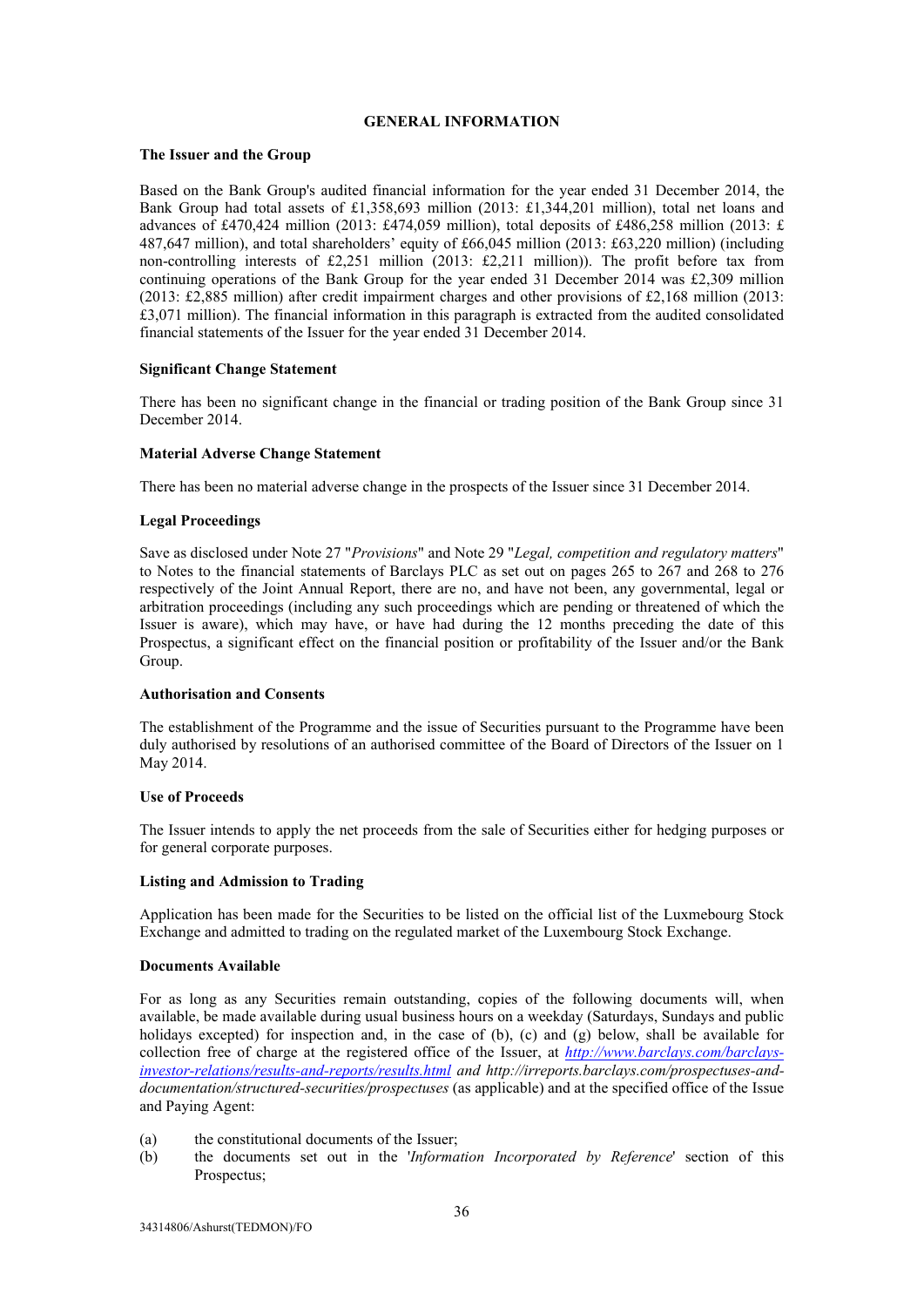- (c) all future annual reports and semi-annual financial statements of the Issuer;
- (d) the Master Subscription Agreement (as defined in the General Conditions set out in the Base Prospectus incorporated by reference in this Prospectus);
- (e) the Agency Agreement (as defined in the General Conditions set out in the Base Prospectus incorporated by reference in this Prospectus);
- (f) the Deed of Covenant (as defined in the General Conditions set out in the Base Prospectus incorporated by reference in this Prospectus); and
- (g) any other future documents and/or announcements issued by the Issuer in relation to the Securities.